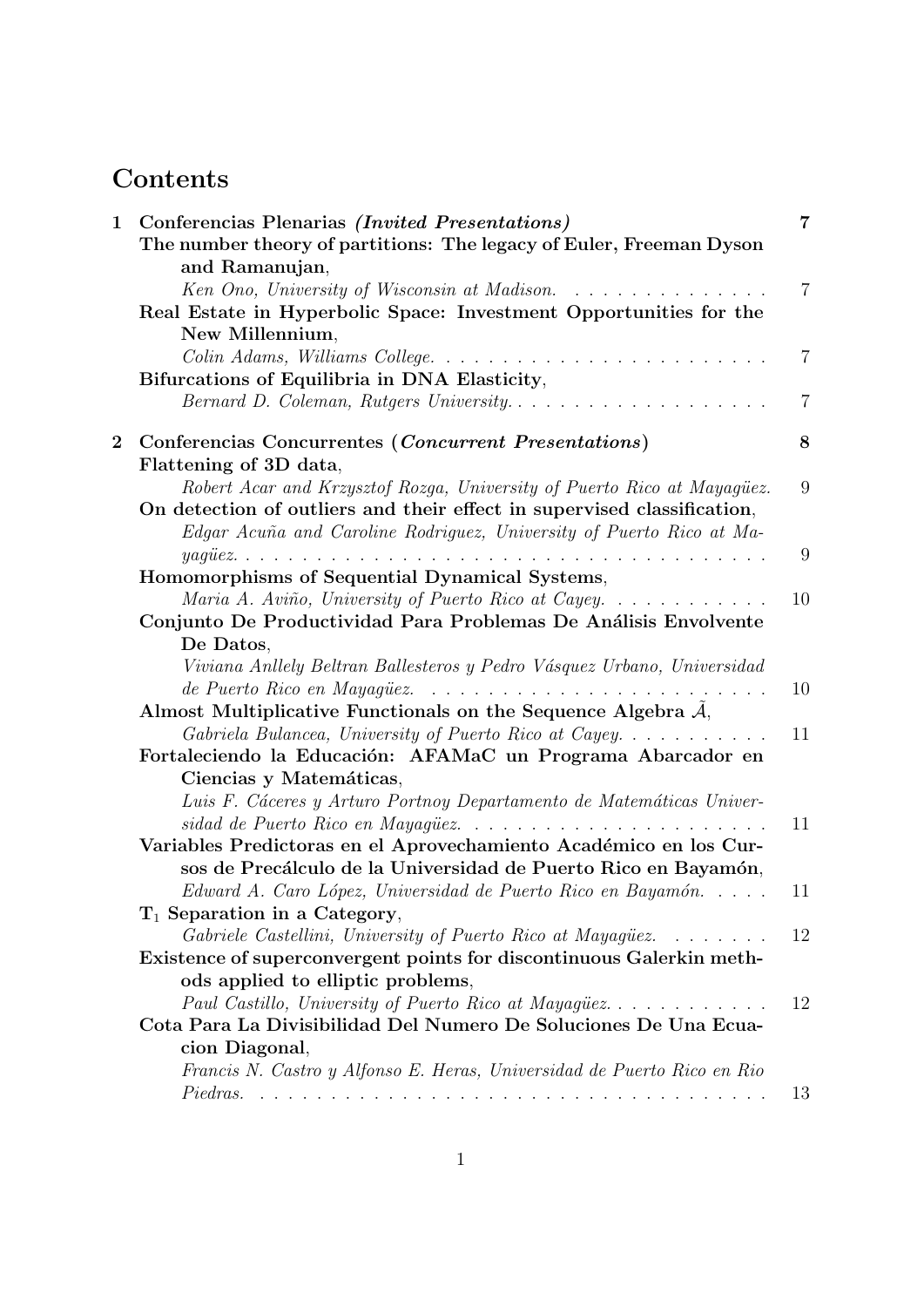| A novel method for obtaining coherent radiation by flowing a beam          |    |
|----------------------------------------------------------------------------|----|
| of molecules over a periodic surface,                                      |    |
| Mark Chang, University of Puerto Rico at Mayagüez                          | 13 |
| Algorithm for Minimum Laterally Adiabatically-Reduced Fisher In-           |    |
| formation,                                                                 |    |
| Dennis G. Collins, University of Puerto Rico at Mayagüez                   | 13 |
| Boolean Monomial Dynamical Systems,                                        |    |
| Omar Colón-Reyes, Virginia Tech, Blacksburg,                               |    |
| Reinhard Laubenbacher, Virginia Bioinformatics Institute,                  |    |
| Bodo Pareigis, University of Munich                                        | 14 |
| Interleaver Constructions for Turbo Codes using Almost Perfect Non-        |    |
| linear Power Functions,                                                    |    |
| Carlos J. Corrada Bravo, University of Puerto Rico at Río Piedras,         |    |
| José E. Lugo Martínez, University of Puerto Rico at Mayagüez               | 14 |
| Filters and Ideals of $\beta S$ ,                                          |    |
| Dennis Davenport, United States Military Academy and Miami University,     |    |
|                                                                            | 15 |
| Soil Moisture, Soil Temperature And Heat Flux Using Artificial Neu-        |    |
| ral Networks,                                                              |    |
| Marangelly Fuentes, Howard University,                                     |    |
| Marius Schamschula, Alabama Agriculture and Mechanical University          | 15 |
| AMGLib++: An Object Oriented Library for Algebraic Multigrid               |    |
| Methods,                                                                   |    |
| Yurin Holguino and Paul Castillo, University of Puerto Rico at Mayagüez.   | 16 |
| Uso de técnicas de clasificación en conglomerados para describir per-      |    |
| files en grandes bases de datos educativas,                                |    |
| Luis Gabriel Jaimes, Universidad de Puerto Rico en Humacao,                |    |
| Dan McGee, Universidad de Puerto Rico en Mayagüez                          | 16 |
| New (Explicit) Constructions of Asymptotic Families of Constant            |    |
| Degree Expander Graphs from Algebraic Geometric Codes and                  |    |
| Their Generalizations: Their Tanner Codes and Decoding,                    |    |
| Heeralal Janwa, University of Puerto Rico at Rio Piedras.                  | 17 |
| Maximal regularity for a class of integrodifferential equations with       |    |
| infinite delay in banach spaces,                                           |    |
| Valentin Keyantuo, University of Puerto Rico at Rio Piedras,               |    |
| Carlos Lizama, Universidad de Santiago de Chile                            | 17 |
| Discretization and Rounding Errors: ODE's and beyond,                      |    |
| Alan Krautstengl, Institute of Finance and Administration, Czech Republic. | 18 |
| The Bousfield-Kan Spectral Sequence for Morava K-Theory,                   |    |
| José La Luz, Universidad de Puerto Rico en Rio Piedras                     | 18 |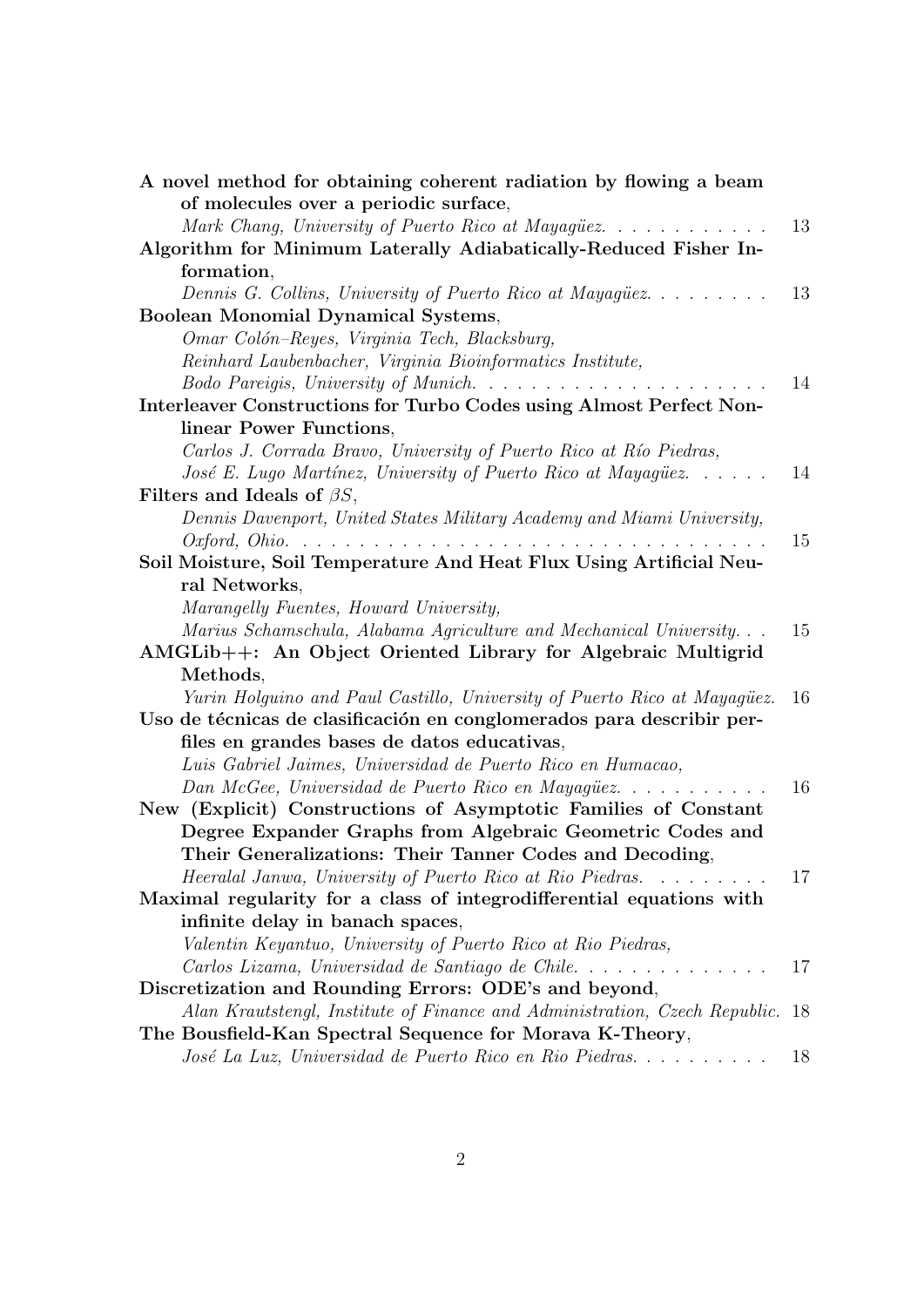| Efficiency of the Imputation Methods on the Logistic Regression                                               |    |
|---------------------------------------------------------------------------------------------------------------|----|
| Model,                                                                                                        |    |
| Víctor López and Julio C. Quintana Díaz, University of Puerto Rico at                                         |    |
|                                                                                                               | 18 |
| Statistical Inferences for a Decreasing Mean Residual Life Distribu-                                          |    |
| tion,                                                                                                         |    |
| <i>Edgardo Lorenzo, University of Puerto Rico at Mayagüez.</i> $\ldots$                                       | 19 |
| Parallel and Distributed Computing for Data Mining: A Review,                                                 |    |
| Elio Lozano and Edgar Acuña, University of Puerto Rico at Mayaquez                                            | 19 |
| Optimization Problems for Mathematical Models of the Urine Con-                                               |    |
| centrating Mechanism,                                                                                         |    |
| Mariano Marcano, University of Puerto Rico at Río Piedras                                                     | 20 |
| Problemas de Bifurcación Global en Elasticidad Nolineal Tridimen-                                             |    |
| sional,                                                                                                       |    |
| Errol L. Montes-Pizarro, Universidad de Puerto Rico en Cayey,                                                 |    |
| Pablo V. Negrón-Marrero, Universidad de Puerto Rico en Humacao.                                               | 20 |
| A Second Gradient Model for a Rectangular Slab,                                                               |    |
| Errol L. Montes-Pizarro, University of Puerto Rico at Cayey,                                                  |    |
| Pablo V. Negrón-Marrero, University of Puerto Rico at Humacao                                                 | 21 |
| Decoding a Single Generated Cyclic Code,                                                                      |    |
| Leonardo Morales, University of Puerto Rico at Ponce                                                          | 21 |
| Generalized Gröbner Bases and Coding Theory,                                                                  |    |
| Edward C. Mosteig, Loyola Marymount University.                                                               | 22 |
| On The Development Of Complex Dynamics,                                                                       |    |
| Haedeh Nazari, University of Puerto Rico at Mayagüez                                                          | 22 |
| The Brachistochrone Problem Revisited,                                                                        |    |
| Pablo V. Negrón-Marrero, University of Puerto Rico at Humacao                                                 | 22 |
| Aplicación De Redes: A La Asignación De Cursos A Profesores Y                                                 |    |
| Creación De Horarios,                                                                                         |    |
| Gerardo Nieves Gonzlez y Pedro Vsquez Urbano, Departamento de Mate-                                           |    |
| máticas, Universidad de Puerto Rico en Mayagüez                                                               | 23 |
| Finite Field Models For Genetic Networks,                                                                     |    |
| Edusmildo Orozco and Dorothy Bollman, University of Puerto Rico at                                            |    |
| $\textit{Maya} \textit{g} \textit{ü} \textit{ez}.$                                                            | 23 |
| La Ley de Newcomb-Benford y sus aplicaciones al Referendum Re-<br>vocatorio en Venezuela, de Agosto 15, 2004, |    |
| Luis Raúl Pericchi y David Torres, Universidad de Puerto Rico en Rio                                          |    |
| Piedras,                                                                                                      |    |
| Imre Mikoss, Universidad Simón Bolívar                                                                        | 24 |
| Reconcepciones Matemáticas,                                                                                   |    |
| Arturo Portnoy y Luis Cáceres, Universidad de Puerto Rico en Mayagüez.                                        | 24 |
|                                                                                                               |    |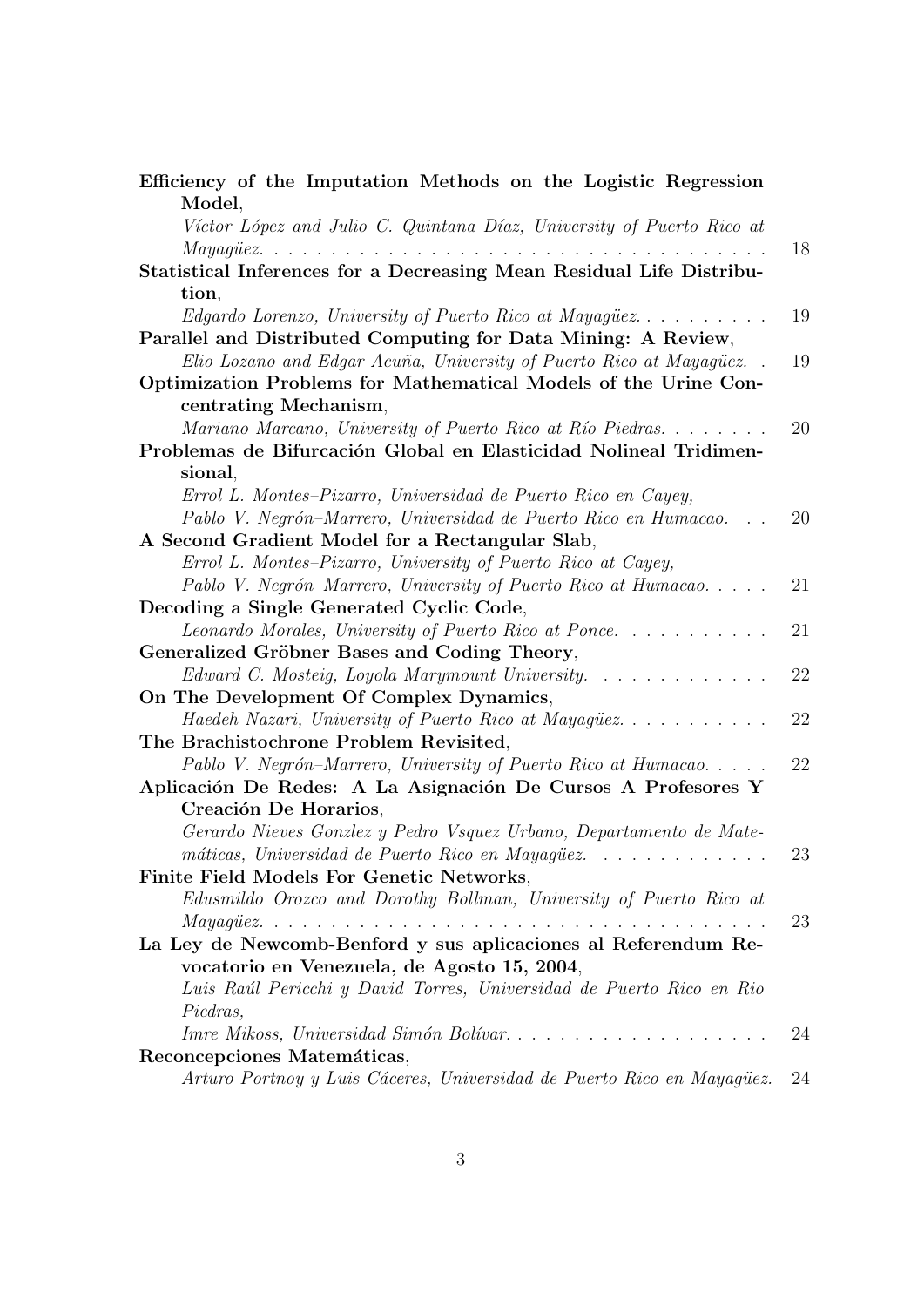|   | Niveles Matemáticos en la Enseñanza de la Física Universitaria,                                                               |    |
|---|-------------------------------------------------------------------------------------------------------------------------------|----|
|   | Raúl Portuondo Duany, Departamento de Matemática-Física, Universidad                                                          |    |
|   |                                                                                                                               | 25 |
|   | Explorando la Biocomplejidad en un Curso Subgraduado Multidisci-                                                              |    |
|   | plinario,                                                                                                                     |    |
|   | Elio Ramos y Denny S. Fernández del Viso, Universidad de Puerto Rico                                                          |    |
|   | $en$ Humacao. $\ldots \ldots \ldots \ldots \ldots \ldots \ldots \ldots \ldots \ldots$                                         | 25 |
|   | Hurricane Landfall Statistics,                                                                                                |    |
|   | Isha M. Renta-Lpez and Mark Powell, Howard University Program in At-                                                          |    |
|   |                                                                                                                               | 26 |
|   | A generalized version of thermoviscoelasticity theory,                                                                        |    |
|   | Krzysztof Rozga, University of Puerto Rico at Mayagüez.<br>$\mathcal{A}$ . The set of the set of the set of the $\mathcal{A}$ | 26 |
|   | On the Cyclic Decomposition of Dickson Permutation Polynomials,                                                               |    |
|   | <i>Ivelisse Rubio Canabal, University of Puerto Rico at Humacao</i>                                                           | 27 |
|   | Noether's Theorem,                                                                                                            |    |
|   | Rudolf Schmid, Emory University                                                                                               | 27 |
|   | Embedding lattices into subsemigroup lattices,                                                                                |    |
|   | Marina Semenova, Institute of Mathematics of the Siberian Branch of                                                           |    |
|   | RAS,                                                                                                                          |    |
|   | University of Puerto Rico at Mayagüez                                                                                         | 28 |
|   | Mesoscale Mathematical Modeling of Intercalation Materials,                                                                   |    |
|   | Lev Steinberg, University of Puerto Rico at Mayagüez. $\ldots \ldots \ldots$                                                  | 29 |
|   | Model for Estimating Population Diversity as the Prediction of Sam-                                                           |    |
|   | ple needed for full Coverage with Applications in Bioinformatics,                                                             |    |
|   | David Torres and Luis Raúl Pericchi, University of Puerto Rico at Rio                                                         |    |
|   | Piedras.                                                                                                                      | 29 |
|   | Thermal Convection in a Vibrating Layer of Viscous Fluid Heated                                                               |    |
|   | from Above,                                                                                                                   |    |
|   | Alexander Urintsev, University of Puerto Rico at Mayagüez                                                                     | 29 |
|   | Clasificación estadística a datos direccionales y su extensión a datos                                                        |    |
|   | estándares,                                                                                                                   |    |
|   | Santiago Velasco Forero, Universidad de Puerto Rico en Mayagüez                                                               | 30 |
|   | Prime elements in a ring of polynomials over a UFD,<br>José A. Vélez, University of Puerto Rico at Mayaquez                   | 30 |
|   |                                                                                                                               |    |
| 3 | Talleres (Workshops)                                                                                                          | 31 |
|   | Preguntas Conceptuales,                                                                                                       |    |
|   | Keith Wayland, Carmen Bellido y Uroyoán Walker, Universidad de Puerto                                                         |    |
|   |                                                                                                                               | 31 |
|   |                                                                                                                               |    |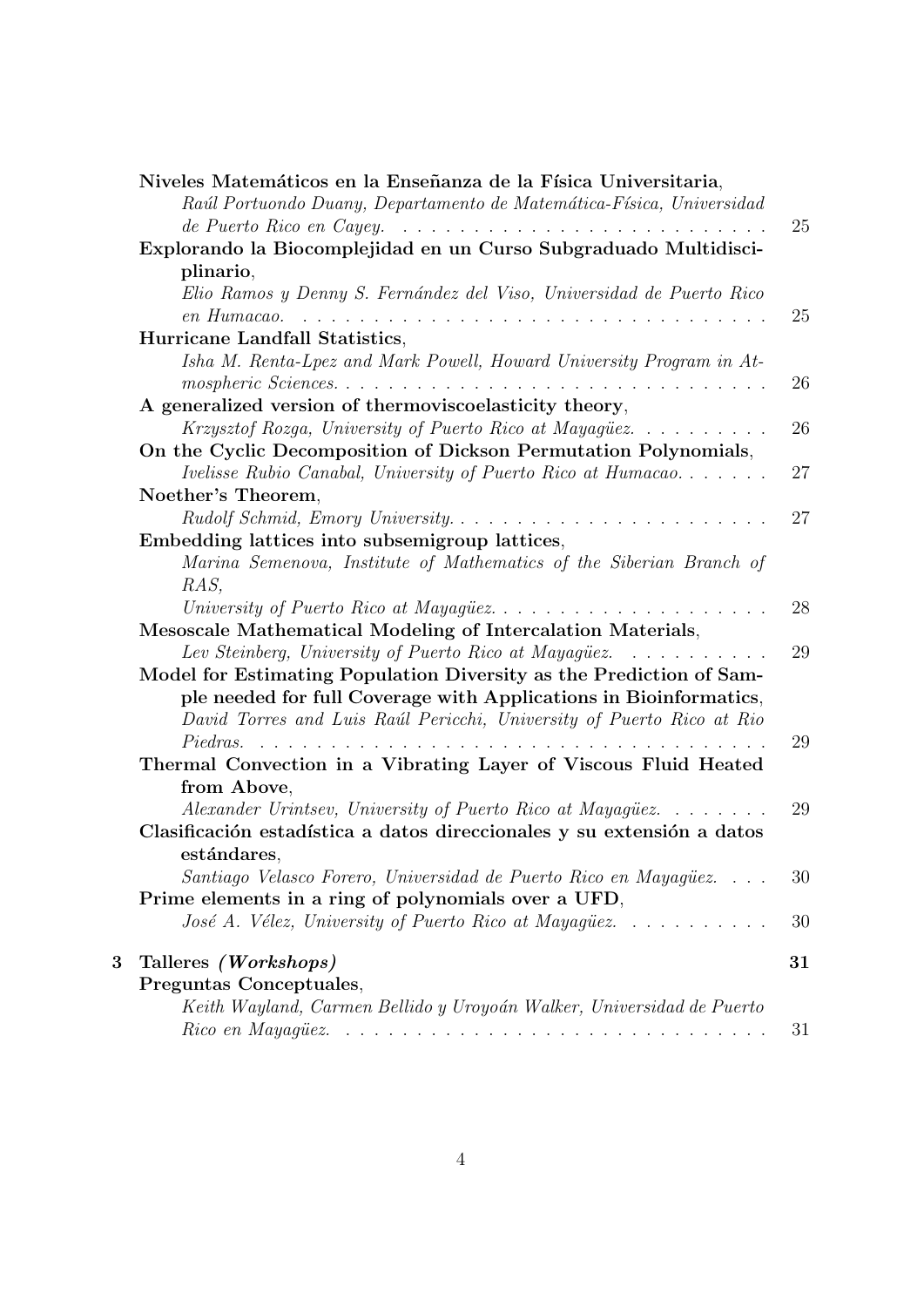|                | How do the components and structure of a curriculum affect the<br>content knowledge of mathematics teachers?,                    |    |
|----------------|----------------------------------------------------------------------------------------------------------------------------------|----|
|                | Monica Alfaro, Luis Caceres, Axelle Person, Arturo Portnoy, Yuri Rojas,<br>and Nilsa Toro, University of Puerto Rico at Mayagüez | 31 |
| $\overline{4}$ | Afiches ( <i>Posters</i> )                                                                                                       | 32 |
|                | Intelligent Driver Model,                                                                                                        |    |
|                | Yetzenia Alicea Díaz and Deliz Torres Martínez, Department of Mathe-                                                             | 32 |
|                | Analysis of Some Properties of Interleavers for Turbo Codes,                                                                     |    |
|                | Carlos Fernando Avenancio León, University of Puerto Rico at Humacao.                                                            | 33 |
|                | Solute Flow In A Two-Dimensional Channel With Water-Permeable                                                                    |    |
|                | Walls,                                                                                                                           |    |
|                | Anatoliy Chornyy, University of Puerto Rico at Rio Piedras.                                                                      | 33 |
|                | Conjuntos dominadores perfectos en reticulados,                                                                                  |    |
|                | Abel A. Delgado, University of Puerto Rico at Rio Piedras                                                                        | 34 |
|                | On the Inverse Cusick-Dobbertin Binary $m$ -Sequences,                                                                           |    |
|                | Jorge Eliecer, University of Puerto Rico at Rio Piedras                                                                          | 34 |
|                | Una Comparación en Técnicas de Validación de Conglomerados,                                                                      |    |
|                | Marggie D. González Toledo, Universidad de Puerto Rico en Mayagüez                                                               | 35 |
|                | Estudio de sistemas dinámicos finitos afines biyectivos,                                                                         |    |
|                | Mariely Hernández, Universidad de Puerto Rico en Cayey                                                                           | 35 |
|                | Filtered Products in Algebraic Structures,                                                                                       |    |
|                | Jonathan Ho, University of Puerto Rico at Mayagüez                                                                               | 36 |
|                | Permutaciones de $\mathbb{Z}_q$ construidas utilizando diferentes ordenes de<br>monomios,                                        |    |
|                | Yara B. Luis y Luis O. Pérez, Universidad de Puerto Rico en Humacao.                                                             | 36 |
|                | An Optimization Problem for a $Na^+ - K^+ - 2Cl^-$ Cotransporter Model,                                                          |    |
|                | Aniel Nieves-González Mariano Marcano, University of Puerto Rico at                                                              |    |
|                |                                                                                                                                  | 37 |
|                | Interpolación de Kernels que Satisfacen Condiciones de Momentos                                                                  |    |
|                | Discretos,                                                                                                                       |    |
|                | Luis O. Pérez Báez, Universidad de Puerto Rico en Humacao,                                                                       |    |
|                | Rob Blake, Tulane University,                                                                                                    |    |
|                | Rober Miller, University of Louisiana at Lafayette.                                                                              | 37 |
|                | Uniform Central Graphs and Variations of Hypercubes,                                                                             |    |
|                | Claudia Patricia Ruiz Díaz, University of Puerto Rico at Ro Piedras                                                              | 38 |
|                | Simulación de Flujo de Fluidos en Mems y Nems,                                                                                   |    |
|                | José O. Sotero-Esteva, Universidad de Puerto Rico en Humacao,                                                                    |    |
|                | Jorge J. Santiago Avilés, University of Pennsylvania                                                                             | 38 |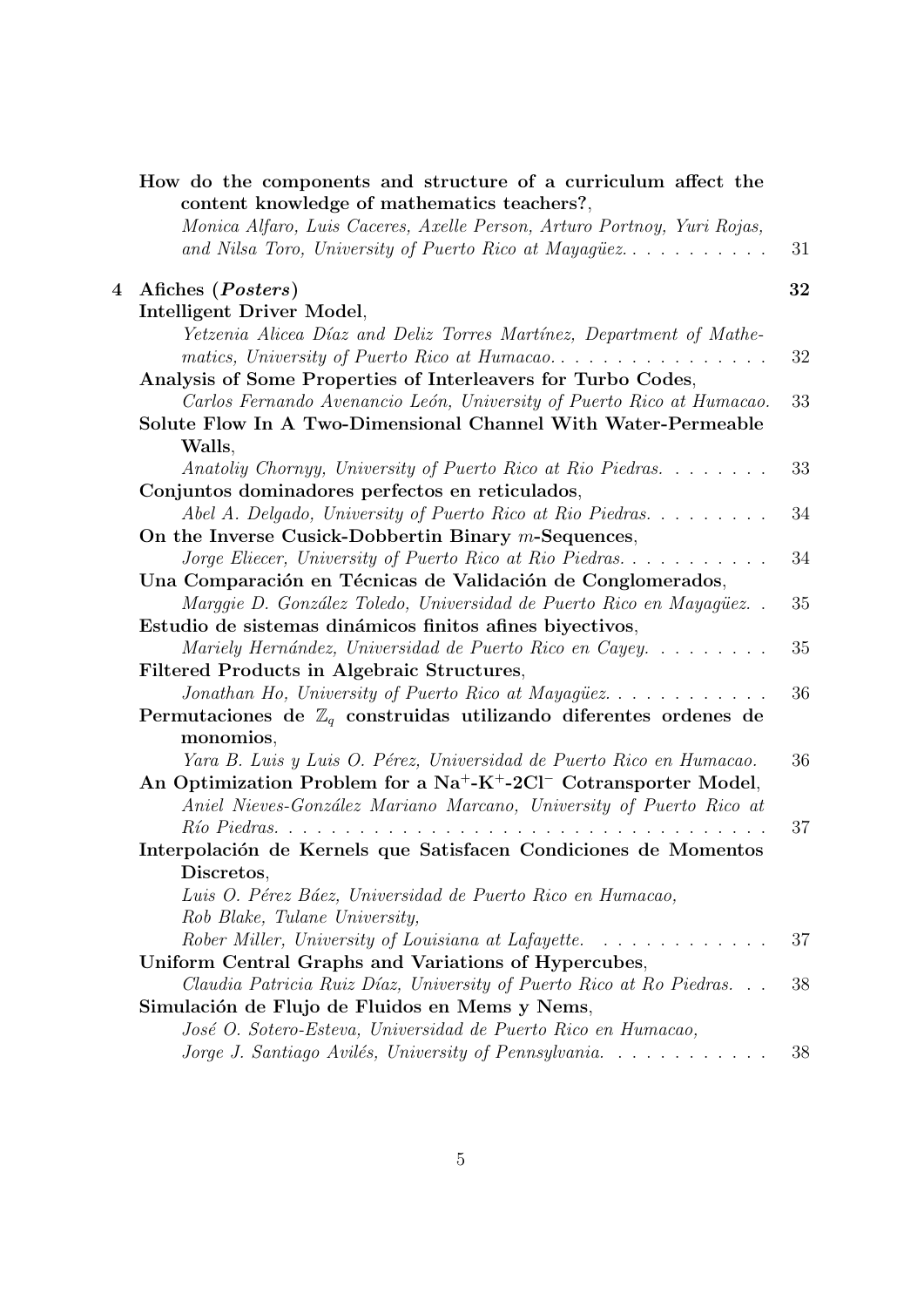| Uso de polinomios ortogonales de gauss-hermite en modelos marginal- |  |  |
|---------------------------------------------------------------------|--|--|
| izados.                                                             |  |  |

| Pedro A. Torres Saavedra, Universidad de Puerto Rico en Mayaqüez | 39  |
|------------------------------------------------------------------|-----|
| Estudio de sistemas dinámicos finitos afines nilpotentes,        |     |
|                                                                  | -39 |

 $\sqrt{10}$ indice de Presentadores  $39$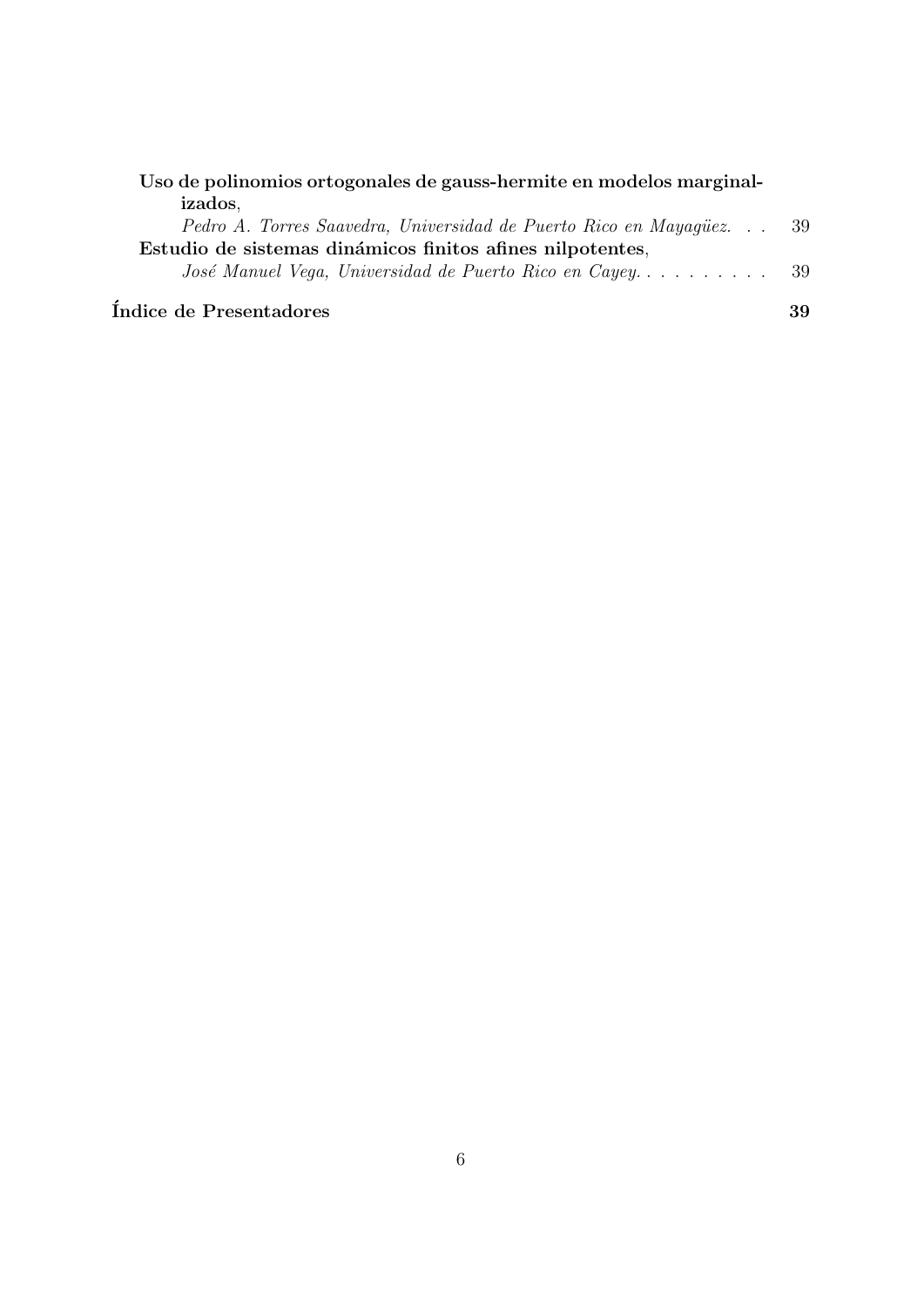## 1 Conferencias Plenarias (Invited Presentations)

## The number theory of partitions: The legacy of Euler, Freeman Dyson and Ramanujan

Ken Ono, University of Wisconsin at Madison)

At first glance, the stuff of partitions seems like child's play:

$$
4 = 3 + 1 = 2 + 2 = 2 + 1 + 1 = 1 + 1 + 1 + 1.
$$

Therefore there are 5 partitions of the number 4. But (as happens in number theory) the seemingly simple business of counting the ways to break a number into parts leads quickly to some difficult and beautiful problems. Partitions play important roles in such diverse areas of mathematics as combinatorics, Lie theory, representation theory, math physics, and the theory of special functions, but we shall concentrate here on their role in number theory. We shall give an account of the impact of Euler, Dyson and Ramanujan on the subject, and describe some of the recent advances in the subject.

## Real Estate in Hyperbolic Space: Investment Opportunities for the New Millennium

Mel Slugbate, real estate broker, Slugbate and Mossbutter Real Estate, Williamstown, MA(sponsored by his brother-in-law, Colin Adams, Williams College)

Have you found the new investment climate a bit on the chilly side? Nervous about stocks, bonds and mutual funds? Afraid of risky investments in Euclidean space? Then real estate in hyperbolic space is for you.

We will discuss the enormous potential of this new investment opportunity and describe the many fascinating properties of hyperbolic space that make it such an attractive place to live. This is the financial equivalent of the 1990's dot coms. Don't miss it. Bring your checkbook and credit references! No previous math or real estate background assumed!

## Bifurcations of Equilibria in DNA Elasticity

#### Bernard D. Coleman, Rutgers University

Yoav Biton, David Swigon, and the speaker have been developing a mathematical theory of DNA elasticity that accounts for the dependence of the mechanical properties of a DNA molecule on its nucleotide sequence and the electrostatic forces between the members of that sequence. The theory tells us that the equilibrium configurations of an intrinsically curved DNA molecule in solution can be very sensitive to the concentration of salt in the medium.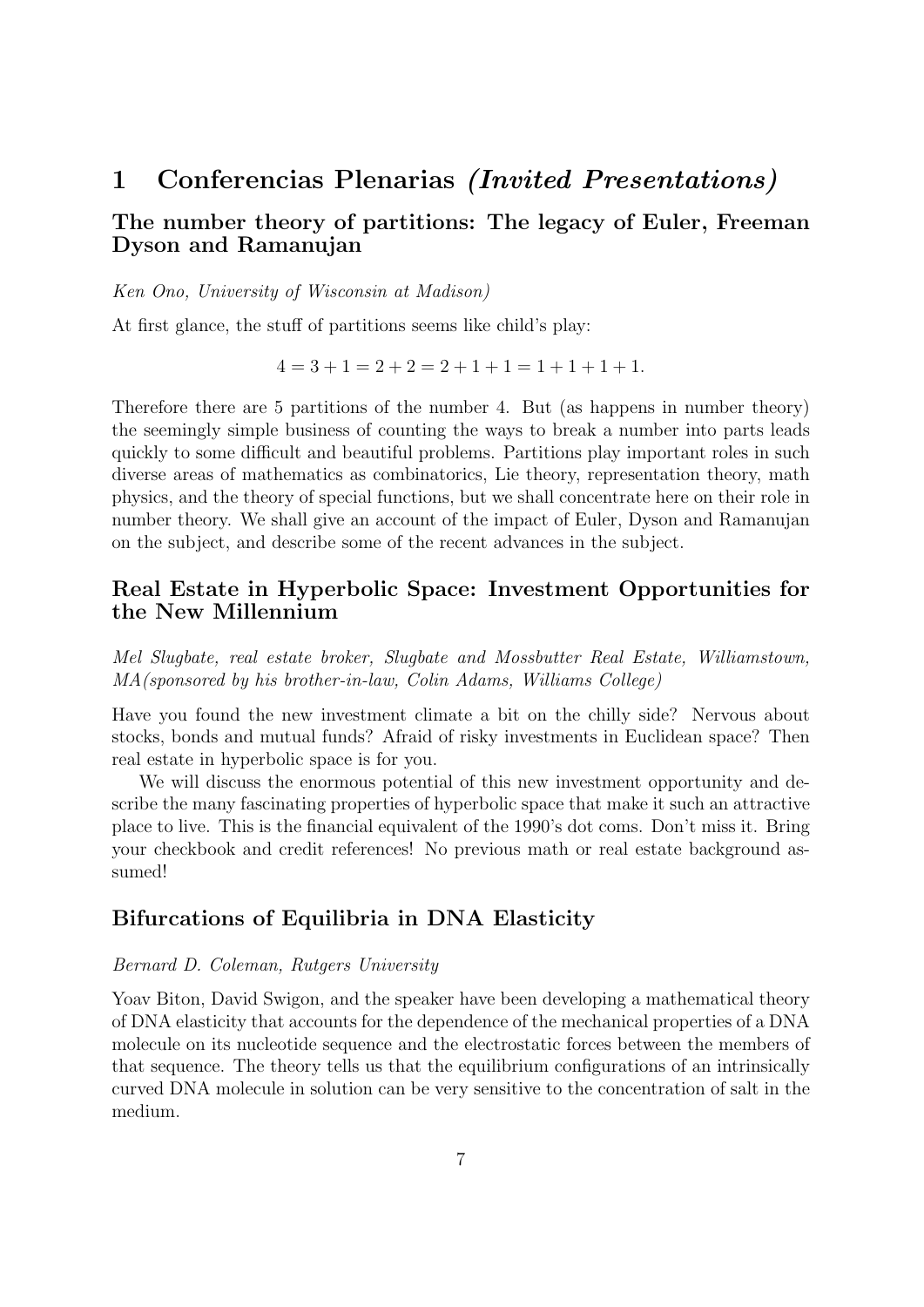For many problems in DNA elasticity a DNA molecule in the familiar Watson-Crick double helical form can be treated as though it is a rod-like structure obtained by stacking dominoes one on top of another with each rotated by approximately one-tenth of a full turn with respect to its immediate predecessor in the stack. In molecular biology these "dominoes" are called base pairs, because each is formed by joining together with hydrogen bonds two nearly planar complementary nucleotide bases. Both the intrinsic geometry (e.g., curvature in the stress–free state) and the elastic properties (e.g., moduli governing bending, twisting, shearing, and coupling between such modes of deformation) depend on the nucleotide sequence in the DNA molecule. Each base pair is covalently attached to the sugar–phosphate backbone chain of one of the two DNA strands that have come together to form the Watson-Crick structure, and as each phosphate group in the backbone chain bears one electronic charge, two such charges are associated with each base pair. It follows that the electrical force exerted at a base pair is strongly dependent on the concentration of salt in the medium and the position in space of even remotely placed base pairs in the same DNA molecule.

The influence of long-range electrostatic forces, and hence of changes in salt concentration, on the configurations of intrinsically curved (and in general non–homogeneous) DNA molecules is not only a matter of general interest in biophysics but is also one that has implications in bioengineering. Research on the topic is expected to have applications to microdevices for imaging and sorting genomic–length DNA molecules. In one such device the DNA is elongated by confinement to a channel with a width of 100 nm. The theory under development will aid in the attainment of an understanding of the way the amount of extension experienced by DNA confined in such a channel is related to the channel diameter, the concentration of salt, and the intrinsic curvature of the DNA. Another application of the theory is the investigation of the possibility that circularized molecules of DNA formed from appropriate sequences of several hundred base-pairs can serve as mesoscale mechano-chemical switches that undergo large changes in configuration upon small changes in salt concentration.

# 2 Conferencias Concurrentes (Concurrent Presentations)

Los resúmenes aparecen en orden alfabético de acuerdo al apellido del primer autor nombrado en el trabajo. (*The abstracts appear in alphabetical order according to the last* name of the first listed author.)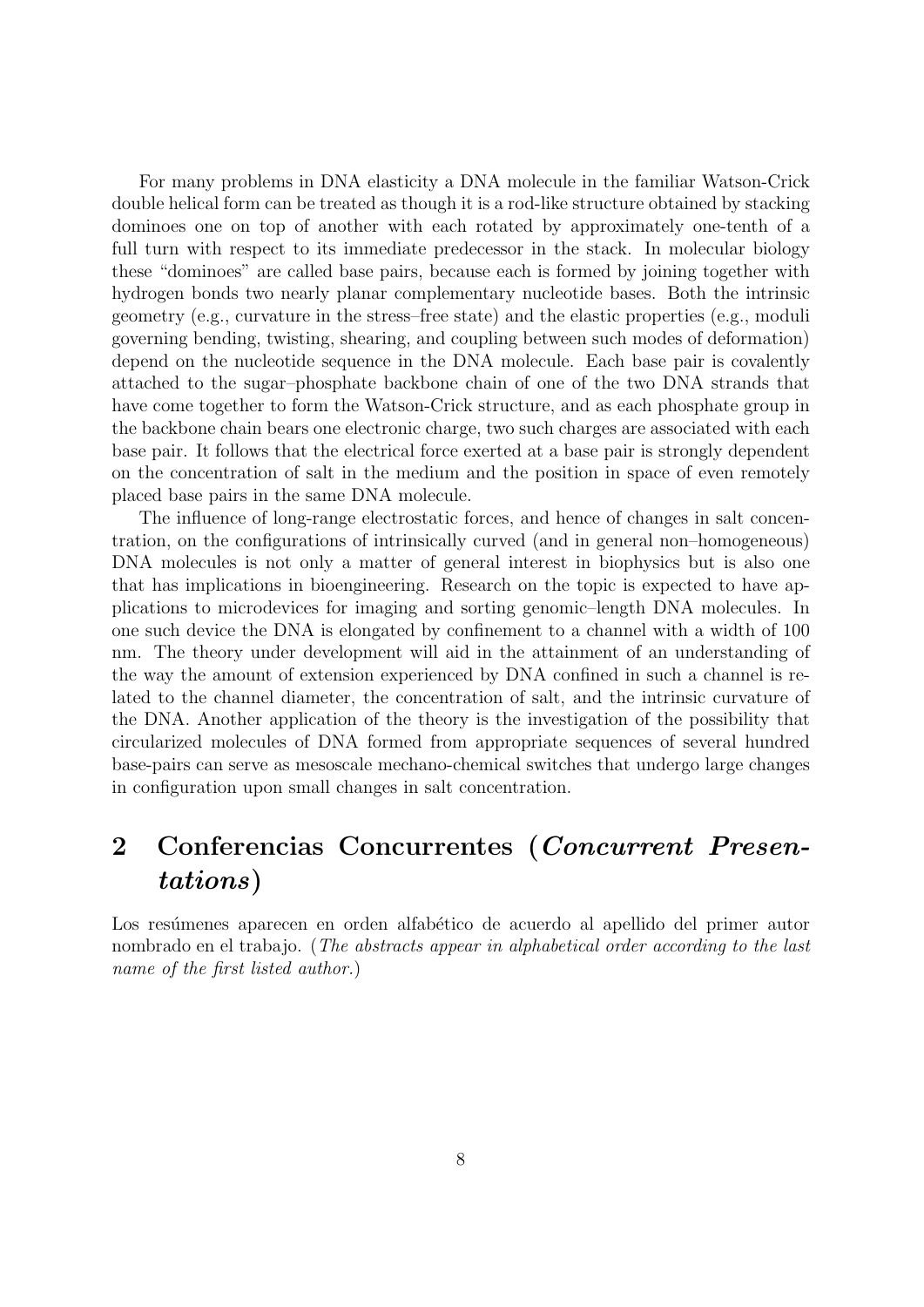## Flattening of 3D data

Robert Acar and Krzysztof Rozga, Department of Mathematics, University of Puerto Rico at Mayagüez, Mayagüez, PR 00680.

The digital library project strives to digitise special collections of libraries; this consists in storing as binary data, photographs of the content of ancient or rare manuscripts. The object is typically not in a flat plane. One collects, along with the photograph of the unflattened object (and the inevitably distorted text), a positional reading of its surface using laserometer. It is then a mathematical problem of how to use the latter information to undo the distortion of the photograph before storing the digitised image. We address two cases: nonsmooth and smooth surface. In the nonsmooth case, we discuss a variational formulation; in the smooth case, we formulate a system of integrable equations. In both cases, we show computational results.

## On detection of outliers and their effect in supervised classification

 $Edgar Acuña$  (edgar@cs.uprm.edu) and Caroline Rodriguez (caroline@math.uprm.edu), Department of Mathematics, University of Puerto Rico at Mayagüez, Mayagüez, Puerto Rico 00680.

An outlier is an observation that deviates so much from other observations as to arouse suspicion that it was generated by a different mechanism (Hawkins, 1980). Outlier detection has many applications, such as data cleaning, fraud detection and network intrusion. The existence of outliers can indicate individuals or groups that have behavior very different from the most of the individuals of the dataset. Frequently, outliers are removed to improve accuracy of the estimators. But sometimes the presence of an outlier has a certain meaning, which explanation can be lost if the outlier is deleted.

In this paper we compare detection outlier techniques based on statistical measures, clustering methods and data mining methods. In particular we compare detection of outliers using robust estimators of the center and the covariance matrix for the Mahalanobis distance, detection of outliers using partitioning around medoids (PAM), and two data mining techniques to detect outliers: Bay's algorithm for distance-based outliers (Bay and Schwabacher, 2003) and the LOF a density-based local outlier algorithm (Breuning et al., 2000). The effect of the presence of outliers on the performance of three well-known classifiers is discussed.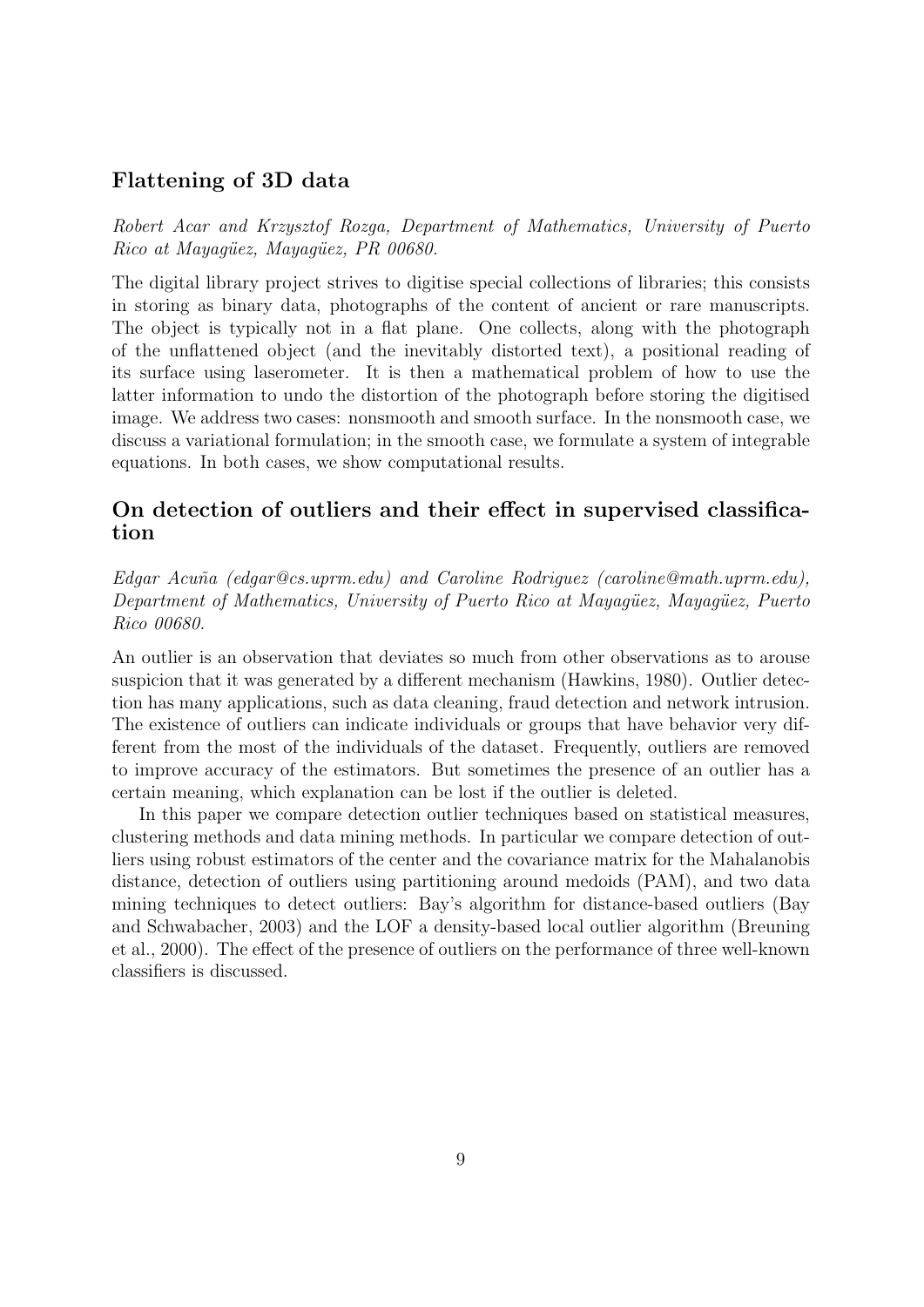### Homomorphisms of Sequential Dynamical Systems

Maria A. Aviño, Department of Mathematics, University of Puerto Rico at Cayey, PR 00736, mavino@cayey.upr.edu.

Microarrays allow researchers to simultaneously measure the expression of thousands of genes. They give invaluable insight to the transcriptional state of biological systems. However, the analysis of data from many thousands of genes, with only a few replications is very difficult. Mathematical and computational methods are being developed in order to construct formal models of genetics interactions. There have been a number of attempts to model gene regulatory networks. It is common to describe a genetic network as a parallel systems, but for biologist the interaction of genes have a sequential order. Here we describe the mathematical model sequential dynamical System(SDS), and give a new definition of homomorphism of SDS.

## Conjunto De Productividad Para Problemas De Análisis Envolvente De Datos

Viviana Anllely Beltran Ballesteros y Pedro Vásquez Urbano, Departamento de Matemáticas Universidad de Puerto Rico en Mayagüez, Email: pvasquez@math.uprm.edu.

El análisis envolvente de datos (DEA por sus siglas en ingles), desarrollado por A. Charnes, W Cooper y E. Rhodes, es un método no paramétrico, basado en programación lineal, para medir la productividad y la eficiencia relativa de unidades de organización como escuelas, hospitales, sucursales bancarias, etc., que utilizan múltiples recursos para producir m´ultiples productos. El objetivo fundamental de DEA es hallar una frontera de eficiencia, formada por aquellas combinaciones de recursos que optimizan la cantidad de productos fabricados minimizando los costos de producción, y a partir de esta frontera, evaluar la eficiencia relativa de las combinaciones de recursos que no pertenezcan a la misma. El conjunto limitado por la frontera de eficiencia recibe el nombre de conjunto de posible producción. Este conjunto está determinado de forma única por un sistema de postulados. Cuando se estudian los conjuntos de posible producción, obtenidos al resolver un problema usando alguno de los modelos DEA, se observa que las regiones de producci´on que se obtienen son no acotadas, por tanto estos conjuntos contienen un gran número de combinaciones de recursos, las cuales no se considerarán en la realidad. En este trabajo se mostrará una forma de acotar el conjunto de posible producción de problemas resueltos utilizando DEA y se ilustrará la forma de medir la eficiencia de unidades de toma de desicion (DMU por sus siglas en ingles).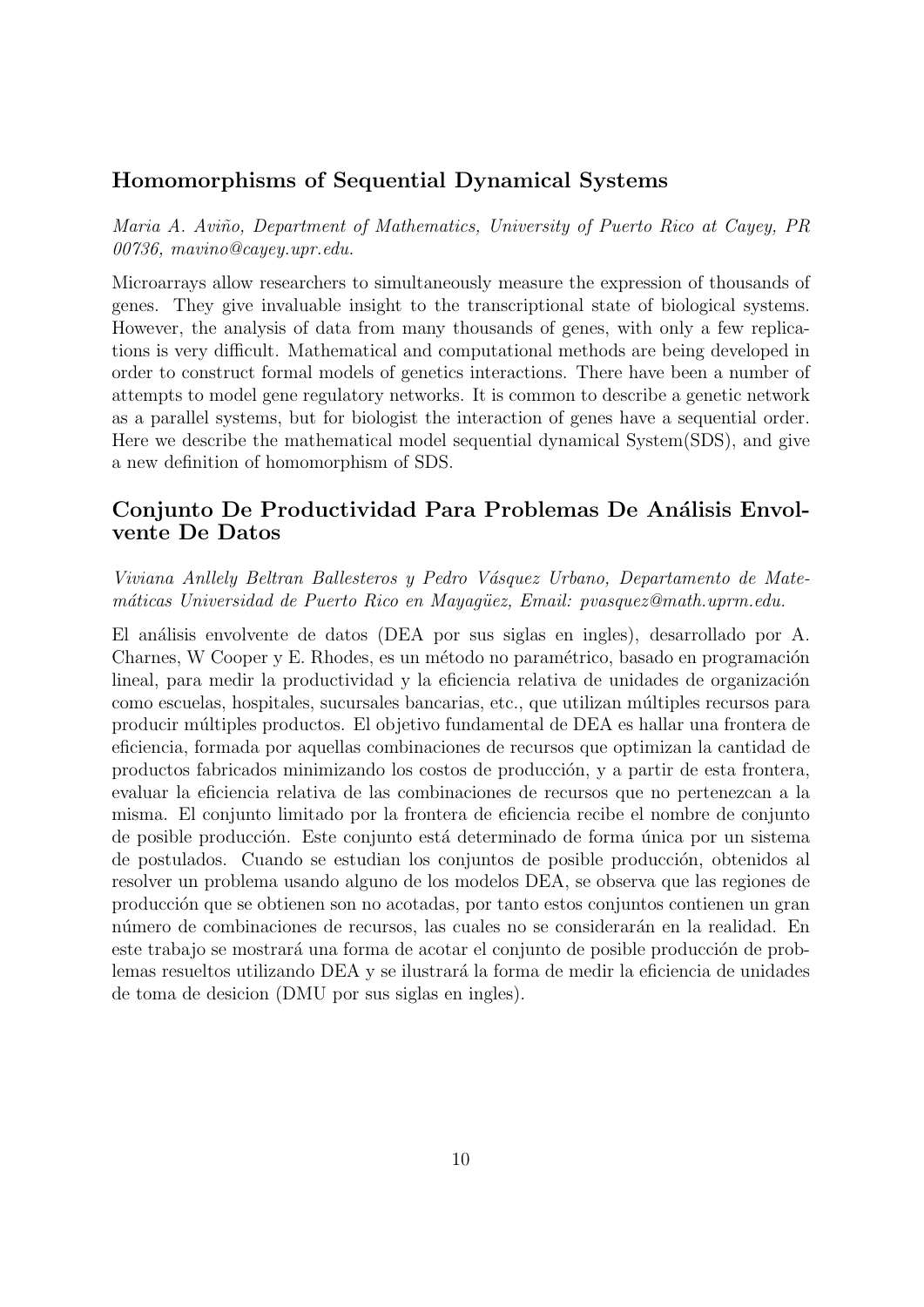## Almost Multiplicative Functionals on the Sequence Algebra  $A$

Gabriela Bulancea, University of Puerto Rico at Cayey.

A linear functional  $\phi$  on a Banach algebra A is almost multiplicative (δ-multiplicative, more precisely) if  $||\phi(ab) - \phi(a)\phi(b)|| \leq \delta ||a|| ||b||$ , for a,  $b \in A$ . One of the main questions that arises in this context is whether, for a given Banach algebra A, an almost multiplicative functional must be near a multiplicative one. A Banach algebra is called functionally-stable or AMNM if  $\forall \epsilon > 0$   $\exists \delta > 0$   $\forall \phi$  δ-multiplicative functional on A  $\exists \psi$ multiplicative functional on A such that  $||\phi - \psi|| \leq \epsilon$ . Johnson and Jarosz showed that most of the classical commutative Banach algebras are functionally-stable, however Sidney provided an example of a uniform algebra which is not functionally-stable. We will present results concerning the properties of the almost multiplicative functionals on the sequence algebra  $A$ , where  $A$  is the disc algebra.

## Fortaleciendo la Educación: AFAMaC un Programa Abarcador en Ciencias y Matemáticas

Luis F. Cáceres y Arturo Portnoy Departamento de Matemáticas Universidad de Puerto Rico en Mayaqüez.

AFAMaC es una alianza entre el Recinto Universitario de Mayagüez, el Departamento de Educación de Puerto Rico y los distritos escolares de Moca, San Sebastián y Mayagüez. Este proyecto pretende mejorar el rendimiento en matemáticas y ciencias de los estudiantes de las escuelas intermedias de los distritos que conforman la alianza, con un programa intensivo de apoyo, mentoría y mejoramiento profesional destinado a aumentar la preparación académica de los 140 maestros de ciencias y matemáticas de estos distritos y a convertirlos en una cohorte elite de maestros que a su vez servirán de mentores a otros maestros. Presentaremos el modelo de mejoramiento profesional que propone AFAMaC, enfatizando sus fortalezas y sus alcances.

## Variables Predictoras en el Aprovechamiento Académico en los Cursos de Precálculo de la Universidad De Puerto Rico en Bayamón

#### Edward A. Caro L´opez, Departamento de Matem´aticas Universidad de Puerto Rico en Bayamón.

El Departamento de Matemáticas de la Universidad de Puerto Rico en Bayamón (UPR-B) ofrece tres versiones diferentes de un primer curso de precálculo para los distintos programas académicos de la Institución. El curso Mate 1001 fue diseñado para estudiantes en programas técnicos conducentes a grados asociados. El primer curso de la secuencia diseñada para los estudiantes del Departamento de Administración de Em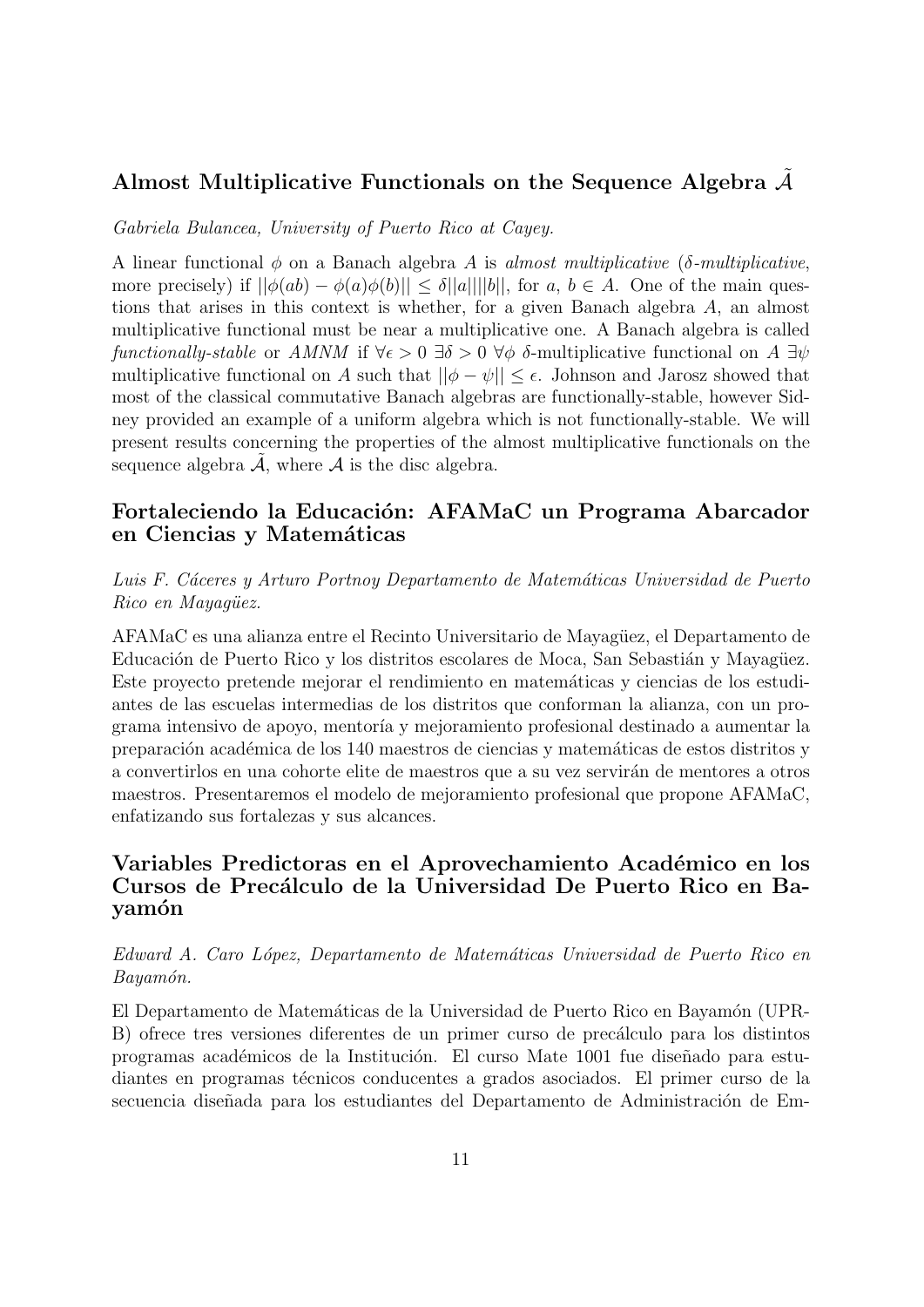presas (ADEM) es Mate 3011. Finalmente, el curso de Mate 3171 es el curso cl´asico de precálculo 1 que toman los estudiantes de Ciencias Naturales, Ingeniería, Electrónica (bachillerato) y Ciencias de Cómputos, entre otros.

Determinamos variables predictoras y su peso sobre el aprovechamiento en los tres cursos en discusión. Utilizamos el modelo estadístico no lineal "probit" para el análisis de una base datos de 5,862 expedientes de estudiantes de nuevo ingreso y se estudia la ejecutoria de estos por curso en el primer semestre. El período que se estudia comprende los años 1995 - 2001. Establecemos una ecuación de regresión no lineal para simular la probabilidad de aprobar los tres cursos en discusión, a base de las variables predictoras de mayor influencia. Indicamos par´ametros m´ınimos a satisfacerse para distintas probabilidades de aprobación para los tres cursos.

## $T_1$  Separation in a Category

Gabriele Castellini, Department of Mathematics, University of Puerto Rico at Mayagüez,  $May a queez, PR\ 00680.$ 

A general notion of  $T_1$  separation with respect to a closure operator is introduced in an arbitrary category  $\mathcal{X}$ . This gives rise to a Galois connection between closure operators on  $\mathcal X$  and subcategories of  $\mathcal X$ . This Galois connection is used to identify the largest closure operator that has a given subcategory as  $T_1$  objects. This setup can be dualized to yield a notion of  $T_1$  coseparation with associated Galois connection. The composition of the above Galois connections yields the connectedness–disconnectedness Galois connection. All the above concepts and results are discussed and examples are provided.

## Existence of superconvergent points for discontinuous Galerkin methods applied to elliptic problems

Paul Castillo, castillo@math.uprm.edu, Department of Mathematics, University of Puerto Rico at Mayaqüez, Mayaqüez, Puerto Rico 00680.

It is well known that for twopoint boundary problems we can identify special points that converge at a faster rate than that predicted by global a priori error estimates. This paper presents a theoretical and numerical study of a class of discontinuous Galerkin methods that shows the approximation of the gradient super-converges at the zeros of the Legendre polynomials on a model 1D elliptic problem. Numerical experiments validate the theoretical results. Preliminary numerical experiments of a gradient recovering technique are also presented.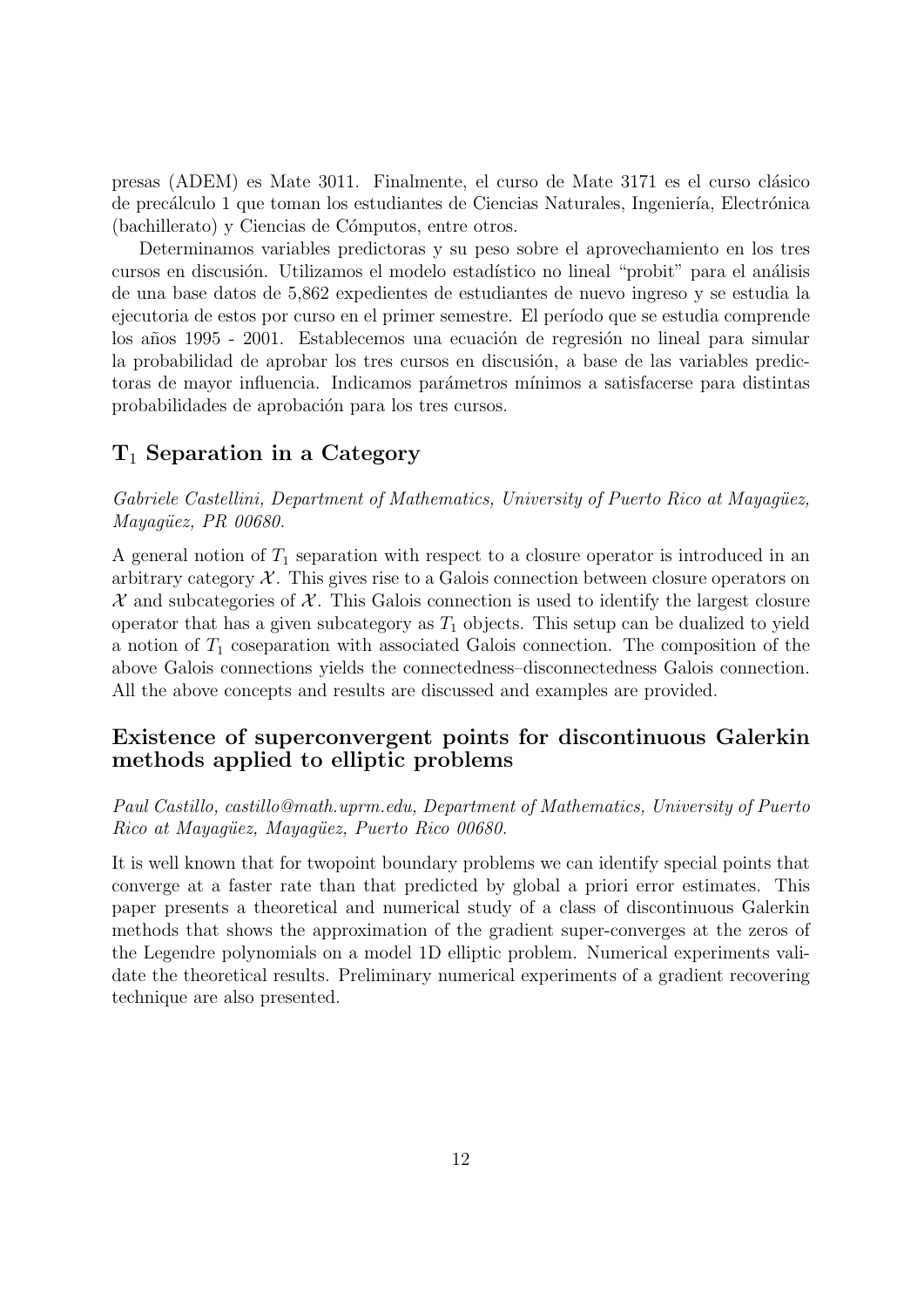## Cota Para La Divisibilidad Del Numero De Soluciones De Una Ecuación Diagonal

#### Francis N. Castro y Alfonso E. Heras, Universidad de Puerto Rico en Rio Piedras.

Se le ha prestado especial atención a las propiedades de  $p$ -divisibilidad del número de soluciones de una ecuación polinomial sobre un cuerpo finito  $F_q$  de característica p.

En 1935, Chevalley prob

que si  $F(X_1, \ldots, X_n)$  es un polinomio homogeneo de grado total d, sobre un cuerpo finito  $F_q$  de característica p y  $n > d$  entonces F tiene un cero no trivial.

Daquing Wan prueba que para la ecuación diagonal, con n monomios de grado  $d_i$ cada uno y n variables, si existe un entero  $b > 0$  tal que la suma de los reciprocos de los  $d_i$  es mayor que b entonces  $q^b$  divide al número de soluciones de la ecuaci n diagonal.

En este trabajo se logra una mejora al teorema de Wan usando el teorema de Adolphson-Sperber, que reduce el estimar la  $p$ –divisibilidad del número de soluciones de una ecuación a un problema de optimización lineal entera.

### A novel method for obtaining coherent radiation by flowing a beam of molecules over a periodic surface

Mark Chang, Physics Department, University of Puerto Rico at Mayagüez, Mayagüez, PR 00680.

I present a study of a novel quantum electrodynamical effect: that of self induced excitation of a beam of molecules moving above a periodic dielectric or conducting medium. The presence of such a surface near molecules modifies their properties fundamentally, changing their radiation and even the electromagnetic vacuum fluctuations. In particular the energy levels and the radiative decay rates are affected, modulating the molecular transition frequency. I calculate the electric field created by a high frequency dipole moving at constant velocity in one medium near the boundary with another medium and show that this could be a new method for the generation of coherent radiation in a range from the far-infrared to microwaves.

## Algorithm for Minimum Laterally Adiabatically-Reduced Fisher Information

#### Dennis G. Collins, Department of Mathematics, University of Puerto Rico at Mayagüez, Mayagüez, PR 00680.

The paper observes that consistent lateral motion of probability within a probability density does not affect the Shannon entropy, i.e. that such movement of probability is an adiabatic or entropy-preserving operation. Next it is observed that if such motion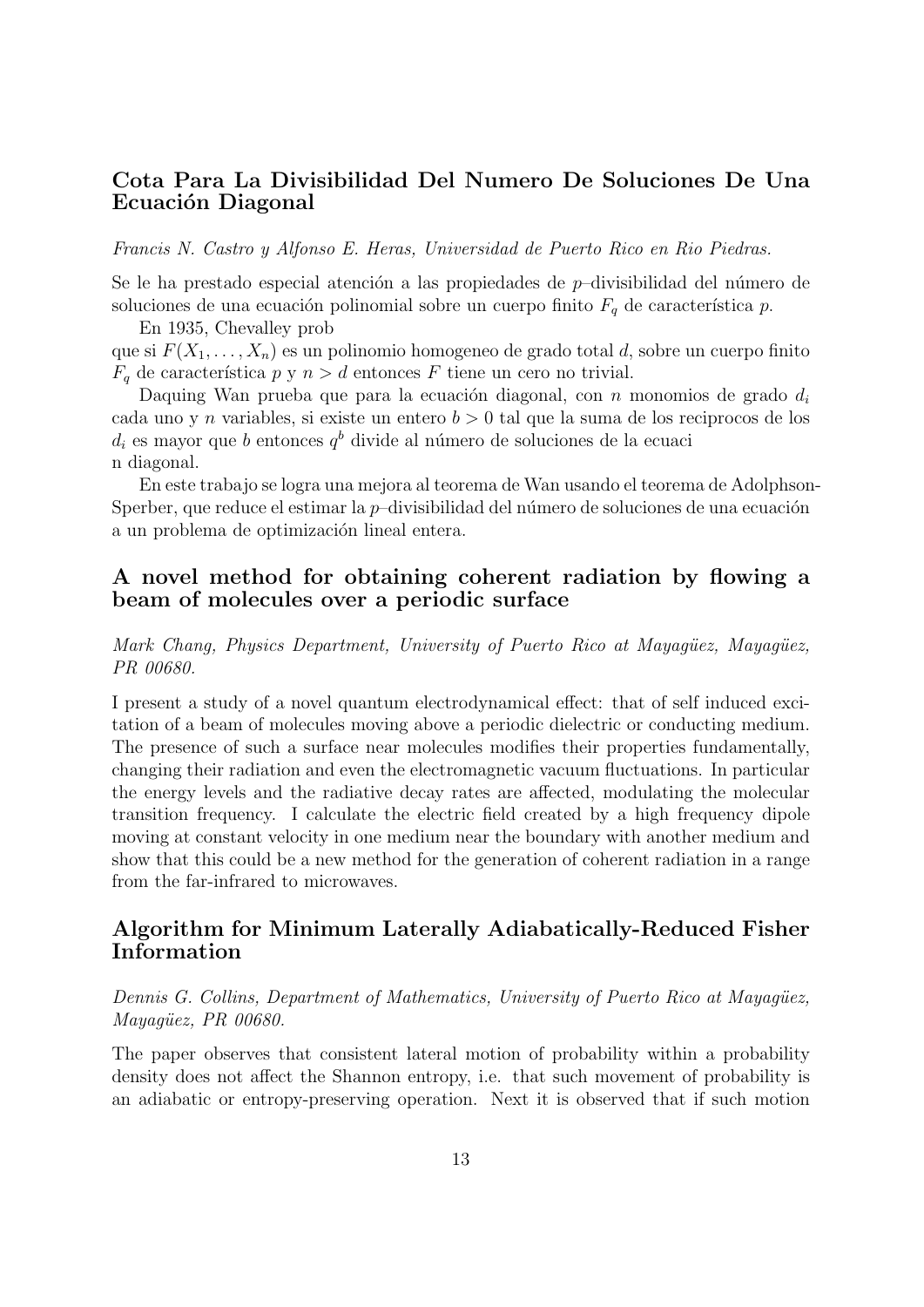removes "kinks" in a probability density, it decreases the Fisher information. Then it is found that a minimum of Fisher information due to this procedure must result if all kinks are removed by pushing probability laterally toward the origin on the plus side. Finally an algorithm is developed which will effect this operation, and calculate the resulting minimum laterally adiabatically-reduced Fisher information. Examples are worked out to illustrate the algorithm. Applications may include many processes which occur adiabatically, i.e. without entropy increase. There is the possibility that other adiabatic processes may be discovered which will yield even lower Fisher information, although the author has not found such procedures. If it could be proved that there are no such procedures, the word "laterally" could be removed from the title.

## Boolean Monomial Dynamical Systems

Omar Colón–Reyes, Department of Mathematics, 460 McBryde, Virginia Tech, Blacksburg, VA 24061-0123, Reinhard Laubenbacher, Virginia Bioinformatics Institute, Bioinformatics Facility I (0477), Virginia Tech, Blacksburg, VA 24060-0477, Bodo Pareigis, Department of Mathematics, University of Munich, Theresienstr. 39, D-80333 Mnchen, Germany.

An important problem in the theory of finite dynamical systems is to link the structure of a system with its dynamics. This paper contains such a link for a family of nonlinear systems over the field with two elements. For systems that can be described by monomials (including Boolean AND systems), one can obtain information about the limit cycle structure from the structure of the monomials. In particular, the paper contains a sufficient condition for a monomial system to have only fixed points as limit cycles. This condition depends on the cycle structure of the dependency graph of the system and can be verified in polynomial time.

## Interleaver Constructions for Turbo Codes using Almost Perfect Nonlinear Power Functions

Carlos J. Corrada Bravo, Department of Computer Science, University of Puerto Rico at R´ıo Piedras, P.O. Box 23355, San Juan, PR 00981, ccorrada@cnnet.upr.edu, José E. Lugo Martínez, University of Puerto Rico at Mayagüez, Mayagüez, PR 00680, jlugo@hpcf.upr.edu.

Turbo Codes (TCs) are error correcting codes that are widely used in satellite and wireless communications. They provide "good" error correction capability with low energy consumption. Interleavers play a significant role in the performance of these codes. So far, random and semi-random interleavers constructions are the best known for "good" code performance, but on the downside these constructions have to be stored in memory and the latter isn't easy to implement.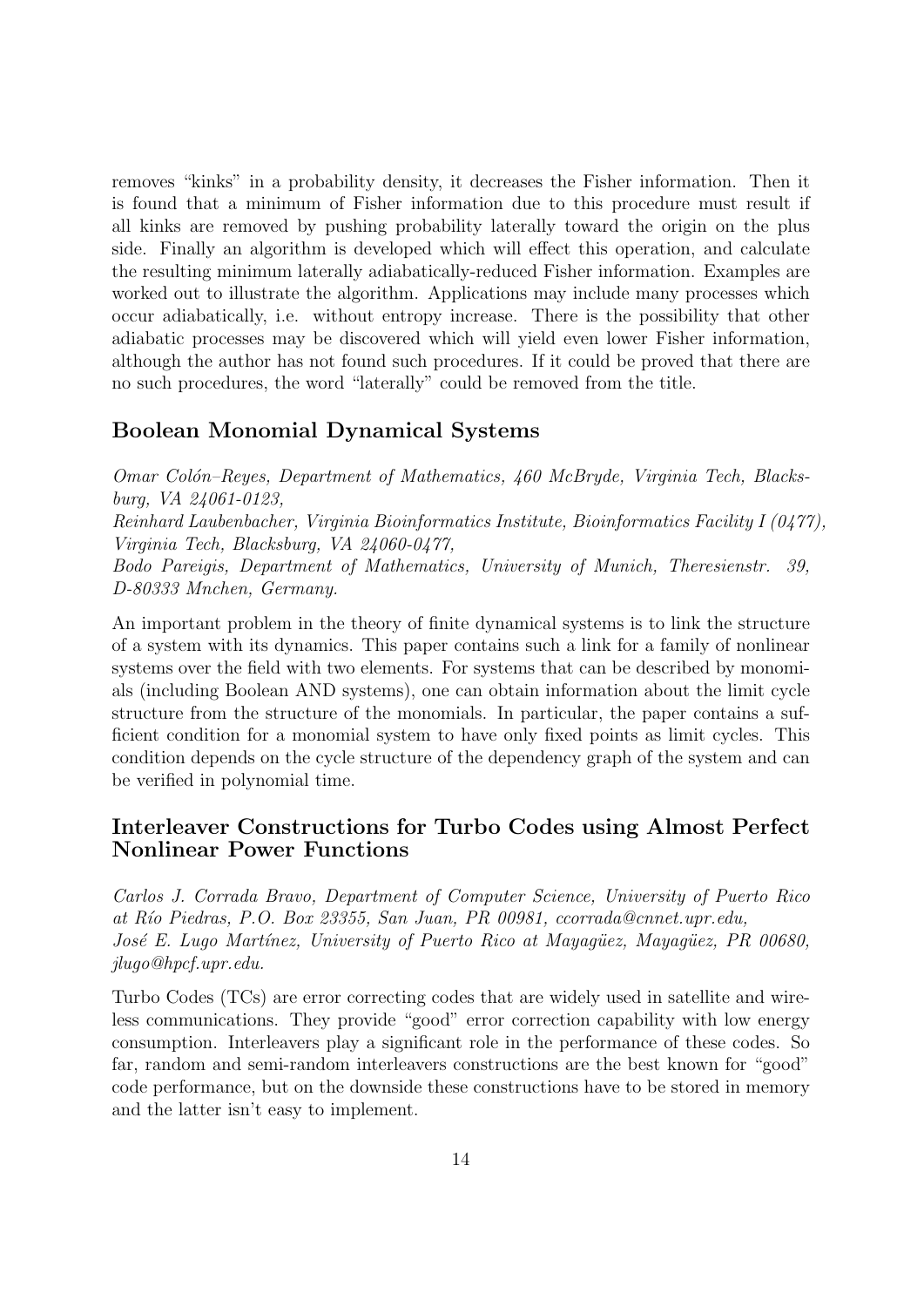Our research focuses on the problem of algebraically constructing permutations that generate interleavers for TCs and characterizing the properties of the constructions that are both: easy to implement and perform as good or better than known constructions. We study algebraic constructions of permutations of length 2n to be used as interleavers for TCs, using Almost Perfect Nonlinear Power Functions (APN). We considered the Gold, Kasami, Welch and Inverse APNs.

Our simulations demonstrate that several interleavers constructed with APNs perform better than random interleavers. Specifically some cases of the Gold and Kasami constructions of length 29 and the Welch construction as well as some cases of the Gold and Kasami constructions of length 211

The results are intriguing in the fact that they produced "good" codes, but the interleavers used for their construction do not necessarily have good dispersion or spreading, the usual properties of "good" turbo encoders. The next steps are: to characterize the constructions that generate "good" codes, and establish the relation between nonlinearity and good interleavers.

#### Filters and Ideals of  $\beta S$

Dennis Davenport, Department of Mathematical Sciences, United States Military Academy, West Point, NY and Department of Mathematics and Statistics, Miami University, Oxford, Ohio.

It is well known that if  $(S, +)$  is a discrete semigroup, then  $+$  can be uniquely extended to  $\beta S$ , the Stone-Cech compactification of S, so that  $(\beta S, +)$  is a compact right topological semigroup, where the points in  $\beta S$  are the ultrafilters on S. Using properties of ultrafilters and compact right topological semigroups, we can prove several Ramsey Theory results. In this presentation I will characterize the closed ideals of  $\beta S$ . I will also give some equivalent statements to the Erdös sum of reciprocal conjecture, which states that whenever A is a set of positive integers and  $\sum_{x \in A}$  $\frac{1}{x} = \infty$ , then A contains arbitrarily long arithmetic progressions.

## Soil Moisture, Soil Temperature And Heat Flux Using Artificial Neural Networks

Marangelly Fuentes, Howard University, 525 College Street, NW, Chemistry Department. B-21 Washington, DC 20059,

Marius Schamschula, Alabama Agriculture and Mechanical University, Department of Physics, 4900 Meridian Street, P.O. Box 1268, Normal (Huntsville), Alabama 35762.

ANNs, or Artificial Neural Networks, use a set of processing elements (or nodes) loosely analogous to neurons in the brain. These nodes are interconnected in a network that can then identify patterns in data as it is exposed to the data. In this research, ANNs will be used to predict the soil moisture, soil temperature and heat flux profile for sample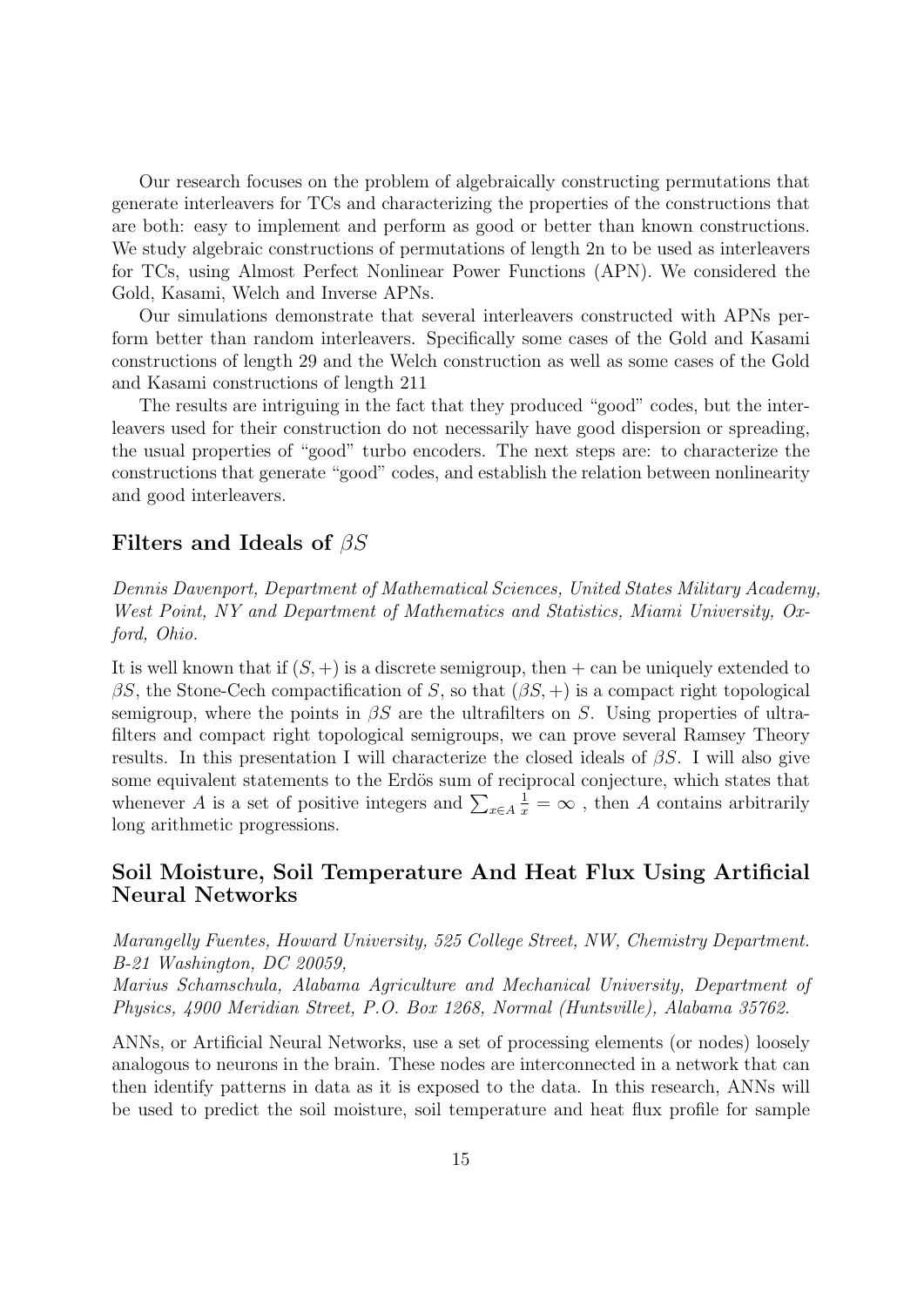locations at the depths of 2, 4, 8, 20 and 40 inches. The input variables will include data found from remote sensing for the first two inches of soil, soil temperature, precipitation, solar radiation and soil moisture. Finally, the results of the experiment are going to be compared with factual data using Scan Station data from ALMNet. Uses of the research include agriculture, public safety and flood control.

## AMGLib++: An Object Oriented Library for Algebraic Multigrid Methods

Yurin Holguino, yurin.holguino@math.uprm.edu, Department of Mathematics, University of Puerto Rico at Mayagüez, Advisor: Dr. Paul Castillo, castillo@math.uprm.edu.

Numerical simulations of scientific and industrial applications often require the solution of large sparse linear systems which typically arise from the discretization of Partial Differential Equations (PDE's). In this talk we present, AMGLib<sub>++</sub>, an Open Source Object Oriented Library for solving sparse linear systems. AMGLib++ provides an abstract framework based on the Algebraic Multigrid method. The library derives its flexibility by using several concepts of the Object Oriented paradigm: abstract data types pro vide a public interface; data encapsulation prevents unexpected modifications of data, making the code more robust and modular; and, generic program ming allows the possibility of extending the library by including userdefined operators designed for particular applications. Finally, we show the main fea tures of the software through some examples and we present some numerical results to test the performance of this library.

#### Uso de técnicas de clasificación en conglomerados para describir perfiles en grandes bases de datos educativas

#### Luis Gabriel Jaimes, luisgj@mate.uprh.edu, Universidad de Puerto Rico en Humacao, Dan McGee, mcgee@cs.uprm.edu, Universidad de Puerto Rico en Mayagüez.

En esta charla se describe el proceso utilizado para encontrar los conglomerados naturales en los que se encuentran agrupados los estudiantes que participaron en el proyecto Quiz, y partir de estos la creación de perfiles de manera no supervisada.. Además, se muestra un panorama general de las principales técnicas de agrupación y validación de conglomerados. Para este propósito se utilizaron cuatro de los algoritmos más representativos de estas técnicas y cuatro medidas de validación (dos combinaciones de estos "agrupación– validación" desarrolladas en este proyecto). El proyecto se desarrolló en varias etapas. En la primera se extrajo la información del sistema, para lo cual se creó una aplicación que extrae información de archivos de texto en diferentes formatos y con estos datos crea una matriz donde cada fila corresponde a un estudiante y cada columna a sus atributos. En la siguiente etapa se procesó la información mediante la eliminación de datos y la asignación de pesos. Luego se adoptó una métrica para determinar lo similar o disimilar que son los estudiantes entre s´ı. Como se desconocen las clases a las cuales pertenecen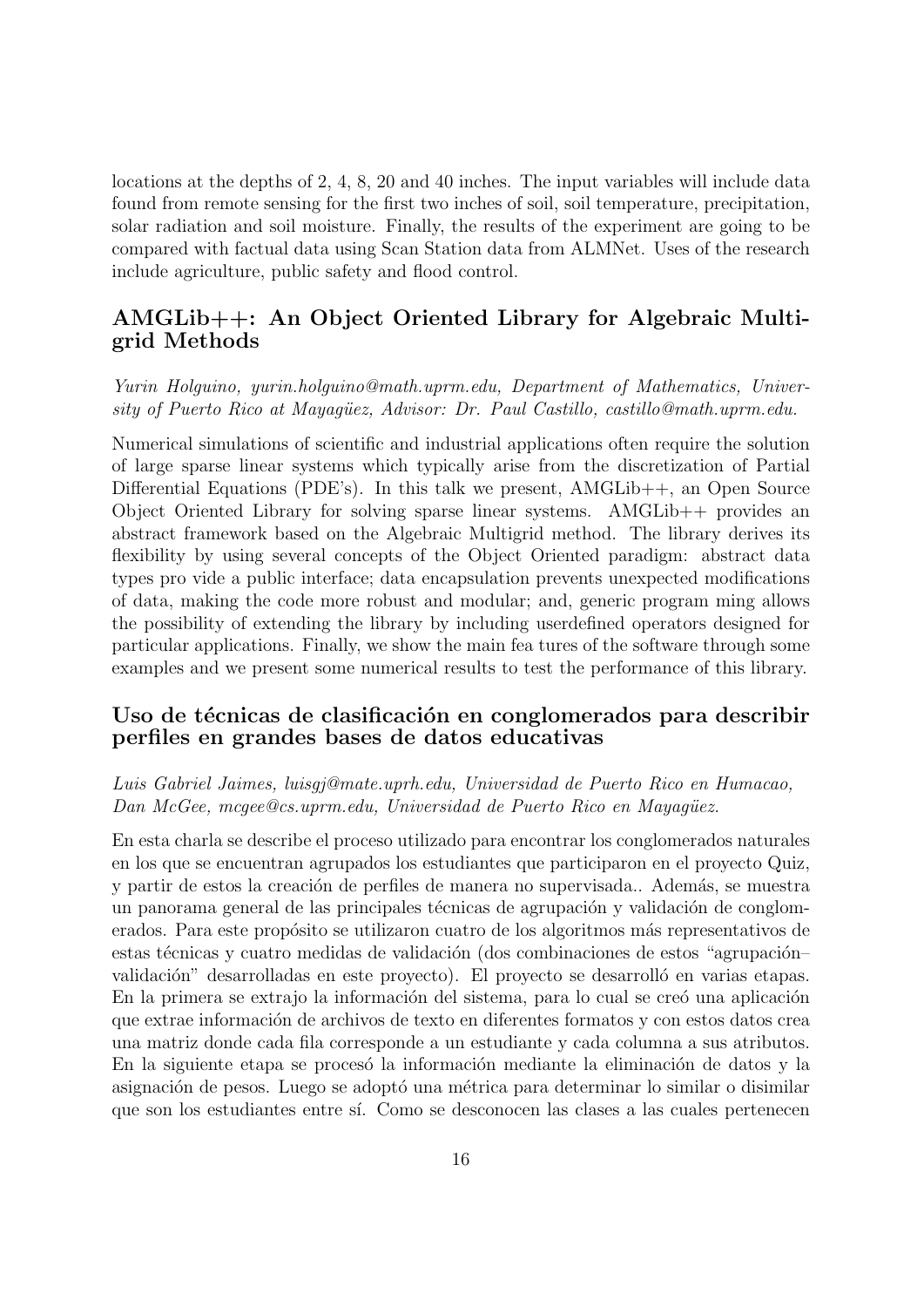los alumnos y el número de ellas, se diseñó una metodología para identificarlas. Esta metodología consiste de la aplicación de algoritmos de agrupamiento a datos generados aleatoriamente, y normalmente distribuidos que pretenden simular los datos reales. Posteriormente se midió la calidad de los conglomerados formados con las medidas de validación y se compararon estos conglomerados con los conglomerados reales. De esta forma se pudo establecer el comportamiento de los algoritmos con diferentes estructuras de datos y el grado de confiabilidad de las diferentes medidas de validación. Finalmente se aplicó esta metodología para encontrar los conglomerados naturales subyacentes en los datos reales. De la aplicación de esta metodología, resultaron ocho conglomerados que sirvieron para describir ocho perfiles a partir de sus centroides.

## New (Explicit) Constructions of Asymptotic Families of Constant Degree Expander Graphs from Algebraic Geometric Codes and Their Generalizations: Their Tanner Codes and Decoding

Heeralal Janwa<sup>1</sup>, University of Puerto Rico, Department of Mathematics, Faculty of Natural Sciences, PO Box 23355, Puerto Rico 00931.

New (explicit) constructions of asymptotic families of constant-degree expander graphs are presented. Their parameters and those of their Tanner codes are analyzed. Some of these codes are very suitable for decoding by the algorithms of Sipser and Spielman, Zémor, and Janwa and Lal, Barg and Zmor, and Guruswami and Indyk, and results on minimum distance and decoding performance of some of these codes are presented. Some asymptotic results are also presented. Applications to sparse quasi-random graphs, pseudo-random generators, and cryptography are also discussed.

## Maximal regularity for a class of integrodifferential equations with infinite delay in banach spaces

Valentin Keyantuo, University of Puerto Rico, Department of Mathematics, Faculty of Natural Sciences, PO Box 23355, Puerto Rico 00931 U.S.A. Email: keyantuo@uprrp.edu, Carlos Lizama, Universidad de Santiago de Chile, Departamento de Matemática, Facultad de Ciencias, Casilla 307Correo 2, SantiagoChile. Email address: clizama@usach.cl 2000.

We use Fourier multiplier theorems to establish maximal regularity results for a class of integrodifferential equations with infinite delay in Banach spaces. Concrete equations of this type arise in viscoelasticity theory. Results are obtained for periodic solutions in the vector valued Lebesgue and Besov spaces. An application to semilinear equations is considered.

The first author is supported in part by Convenio de Cooperación Internacional (CON-ICYT) Grant No. 7010675 and the second author is partially financed by FONDECYT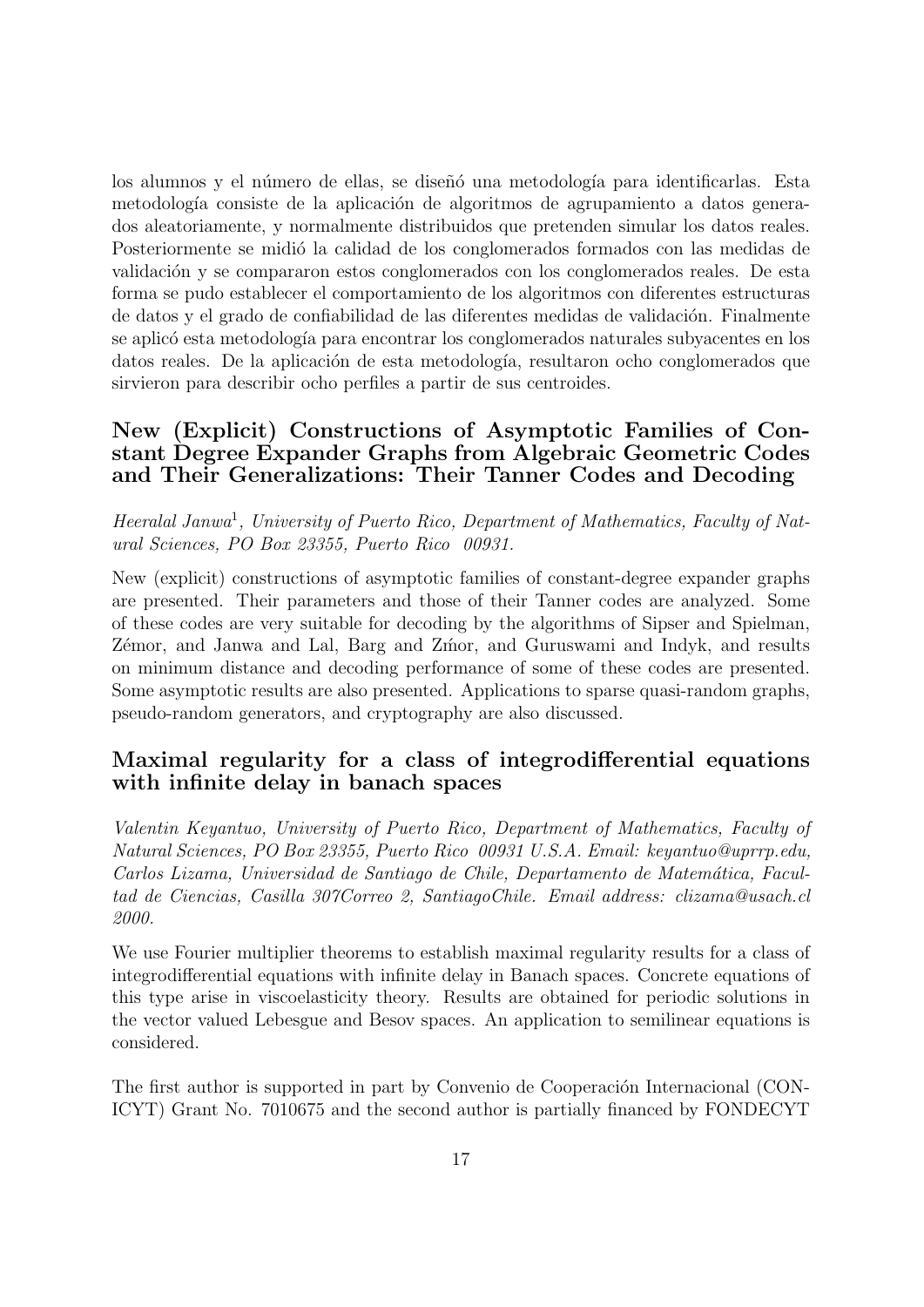Grant No. 1010675.

## Discretization and Rounding Errors: ODE's and beyond

Alan Krautstengl, Institute of Finance and Administration, Czech Republic.

Numerical solution of real-world problems is a complex process combining tools from various areas of applied mathematics and computer science. Such process inevitably introduces various types of errors that need to be understood and, hopefully, controlled. The talk discusses the role the discretization and rounding errors: the former arise when numerical model is set to approximate the general mathematical model and the latter further along the road when the actual computational process is carried on. Both types contribute to the total error and absence of their proper integration (including mutual relationship!) into the error analysis of the whole solution process may cause grave consequences. The situation is well understood for the ODE's and both empirical and analytical evidence suggest that same or similar principles hold for general several variables integro-differential equation model.

#### The Bousfield-Kan Spectral Sequence for Morava K-Theory

#### José La Luz, Universidad de Puerto Rico en Rio Piedras.

We construct a spectral sequence converging to the E2-term of the Bousfield-Kan spectral sequence for a wide variety of homology theories. Using this, the E2-term of the BKSS based on  $K(1)$ -theory for the odd spheres is computed and the unstable  $K(1)$ -completion is computed.

## Efficiency of the Imputation Methods on the Logistic Regression Model

#### Víctor López and Julio C. Quintana Díaz, Department of Mathematics, University of Puerto Rico at Mayagüez, Mayagüez, PR 00680.

The MCAR mechanism was used with different missing data probabilities in order to generate iteratively missing values in some data sets, and then to analyze the efficiency of single, hot deck, and multiple imputation methods in a logistic regression model for those data sets. The statistic of interest to compare those methods is the area under the receiver operating characteristic (ROC) curve, called the separation power of the logistic regression model. We are applying different imputation methods using the software R. For the single imputation methods we used the unconditional and conditional mean and mode (IMEAN, ICMEAN, IMOD, ICMOD) and for the Hot Deck imputation the random sampling of the observations and the k-th nearest neighbor imputation (KNN). We also applied a multiple imputation procedure the so-called Federal Reserve Imputation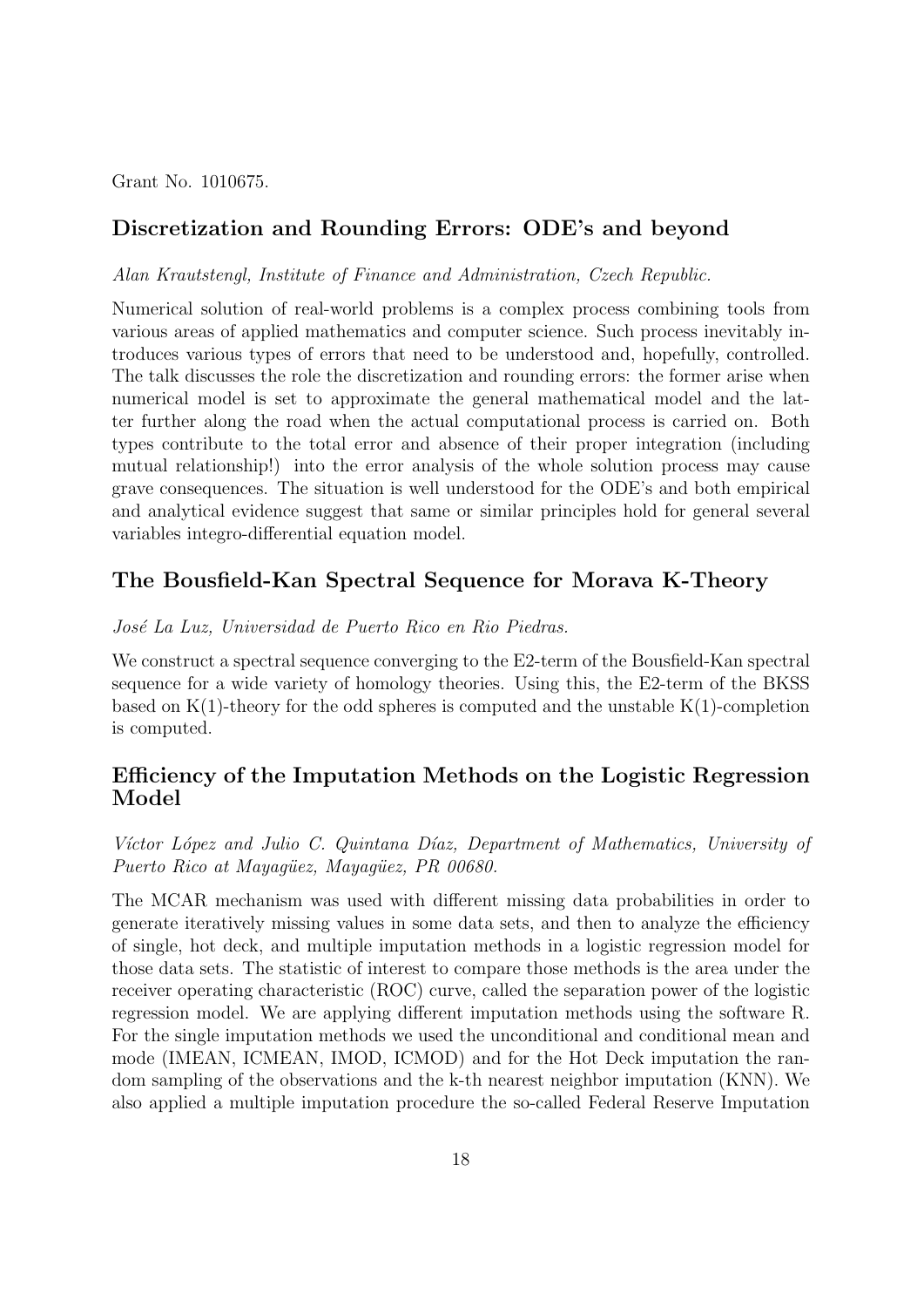Technique Zeta (FRITZ) algorithm implemented by Kennickell on the SCF (Survey of Consumer Finances). Several iterations for the separation power were obtained after a generation of missing data with a given probability and then impute these missing values by some imputation method. The average bias between the real separation power and the separation power for all the iterations was calculated for all the imputation methods and some missing data probabilities, and then tested using non-parametric comparison procedures.

## Statistical Inferences for a Decreasing Mean Residual Life Distribution

Edgardo Lorenzo, Department of Mathematics, University of Puerto Rico at Mayagüez.

In survival analysis an important biometric function is the life expectancy at age  $t$ , the Mean Residual Life Function (MRLF),  $M(t)$ , defined by

$$
M(t) = E[X - t \mid X > t],
$$

where X is a life distribution, i.e.,  $X \geq 0$ . Grace Yang (1978) produced an empirical where  $\Lambda$  is a life distribution, i.e.,  $\Lambda \geq 0$ . Grace Tang (1978) produced an empirical estimator,  $M_n$ , of  $M$ , showed that it is strongly uniformly consistent, and that  $\sqrt{n}$   $[M_n -$ M] converges weakly to a mean - zero Gaussian process.

In many applications it is reasonable to assume that  $M$  is decreasing, therefore, classes of life distributions have been defined according to some monotonic properties of these functions. Namely, the Decreasing Mean Residual Life (DMRL) class.

For M in the DMRL class we define an order restricted estimator,  $M_n^*$ , that is,  $M_n^*$ itself is decreasing. We showed this estimator to be strongly uniformly consistent, derived the weakly convergence of the process  $\sqrt{n}$  [ $M_n^* - M$ ]. Also, applications and simulation the weakly convergence of the process  $\sqrt{n}$  [ $M_n^* - M$ ]. results showing the Mean Square Error of  $M_n^*$  to be less than that of  $M_n$  will be presented.

#### Parallel and Distributed Computing for Data Mining: A Review

Elio Lozano and Edgar Acuña, Department of Mathematics, University of Puerto Rico at Mayagüez, Mayagüez, PR 00680.

Pattern recognition in about supervised and unsupervised classification. There are different techniques to solve classification problem, some of them are: kmeans, bootstrapping, knearest neighbors, support vector machines, and decision trees. These techniques are known as computationally heavy when the number of instances or the number of features are very large. For this reason distributed computing is used to reduce the computational time of such techniques. The objective of this paper is summarize and analyze some parallel approaches for supervised and unsupervised classification algorithms.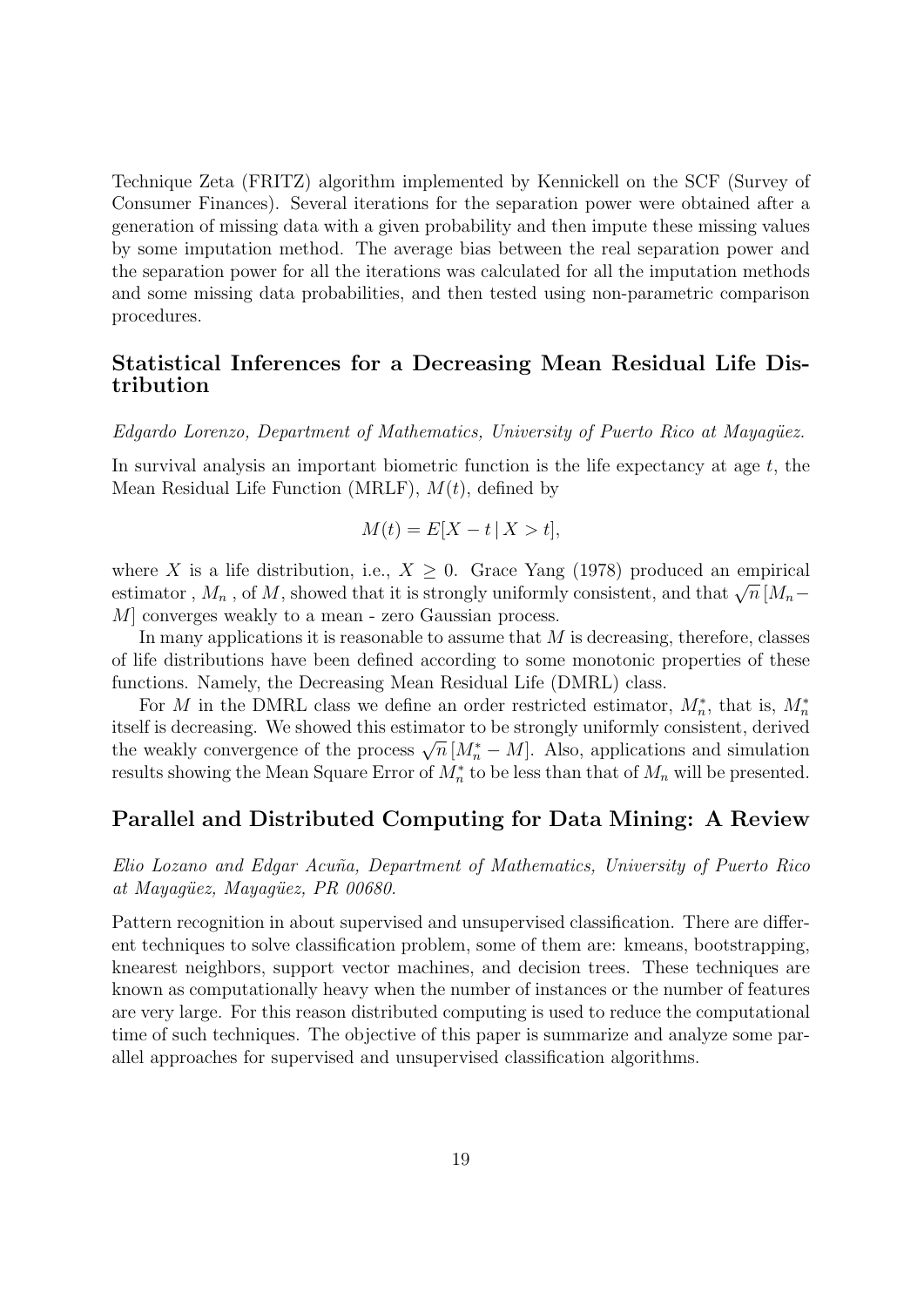## Optimization Problems for Mathematical Models of the Urine Concentrating Mechanism

Mariano Marcano, Department of Mathematics, Box 23355, University of Puerto Rico at Río Piedras, mmarcano@cnnet.upr.edu.

Mathematical models for the urine concentrating mechanism consist of a system of ordinary differential equations for water transport coupled with a system of partial differential equations for solute transport in the renal tubules. The model equations contain physiological and geometric parameters, which values (when known) has been reported in the literature within ranges of uncertainty. In this work, two optimization problems are formulated for computing sets of parameters and solutions for the model equations. One approach computes sets of parameters, within the parameter ranges, that maximizes a measure of urine concentration efficiency, whereas the other technique finds sets of parameters, within the parameter ranges, that lead to model solutions that are "close" to reported experimental solutions. The numerical methods for solving the model equations and the optimization problems are discussed and a comparison of the results from both methods is presented.

## Problemas de Bifurcación Global en Elasticidad Nolineal Tridimensional

Errol L. Montes–Pizarro, Departamento de Matem´atica–F´ısica, Universidad de Puerto Rico, Cayey, Puerto Rico, 00737, emontes@caribe.net, Pablo V. Negrón–Marrero, Universidad de Puerto Rico, Departamento de Matemáticas, Humacao, PR 00791–4300, pnm@cuhwww.upr.clu.edu.

Existen muchos ejemplos en la literatura de la teoría matemática de elasticidad nolineal tridimensional donde se derivan (formalmente) condiciones necesarias para la existencia de bifurcaciones locales. Sin embargo, se han publicados muy pocos análisis rigurosos donde se deriven condiciones suficientes para la existencia de bifurcaciones locales y hasta hace muy poco no se había publicado nada acerca de bifurcaciones globales en ejemplos concretos.

En esta charla discutiremos algunas aplicaciones recientes de métodos de la teoría de grado topológico a problemas de bifurcación global en elasticidad nolineal tridimensional. Daremos especial énfasis a resultados obtenidos por nosotros y nuestros colaboradores y a la relación entre violaciones de la *condición complementaria* y el comportamiento de la ramas de soluciones bifurcantes.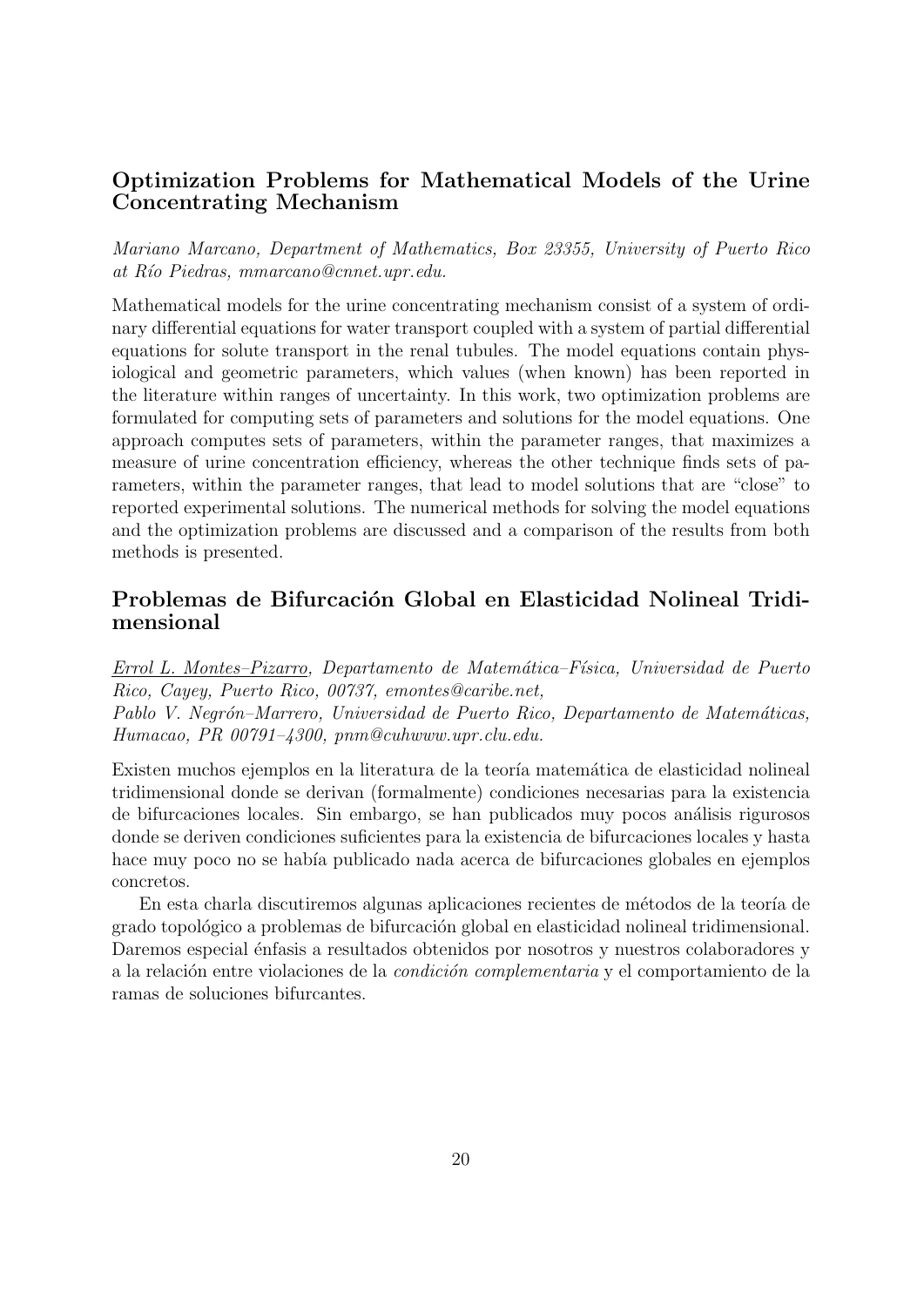#### A Second Gradient Model for a Rectangular Slab

Errol L. Montes–Pizarro, Department of Mathematics and Physics, University of Puerto Rico, Cayey, Puerto Rico, 00737 , emontes@caribe.net, Pablo V. Negrón–Marrero, University of Puerto Rico, Department of Mathematics, Humacao, PR 00791–4300, pnm@cuhwww.upr.clu.edu.

We have noticed in the context of elasticity, that there is a recurrent relation that has not yet been study in depth between violation of the complementing condition of the linearized problem and the existence of sequences of bifurcating branches of nontrivial solutions. The complementing condition is an algebraic compatibility requirement between the principal part of a linear differential operator and the corresponding boundary conditions. The failure of the complementing condition has been associated with the phenomenon of surface wrinkling in materials. The standard mathematical techniques of degree theory used in elasticity are not applicable when the complementing condition fails. A physically reasonable way around this is to introduce a small additive quadratic second–gradient term in the stored–energy function, which has been proposed as a model for the surface behavior. In this talk, which is a follow up of a talk presented at the SIDIM 2004, we study the boundary value problem for the deformations of a two dimensional rectangular slab with an added second–gradient term. We study the asymptotic behavior of the equation describing the critical loads and show that under certain conditions the limit of these loads correspond to those of the problem with no added higher order term. We discuss the special case of Blatz–Ko type materials and show some numerical results about the disposition and multiplicity of the characteristic loads.

Acknowledgement: This research was sponsored in part by the National Security Agency (NSA) under grant number H98230-04-C-0486.

## Decoding a Single Generated Cyclic Code

#### Leonardo Morales, University of Puerto Rico, PO Box 7186, Ponce PR 00732, lmorales@uprp.edu.

A code C over a commutative ring with identity R is a nonempty subset of  $R<sup>n</sup>$ . It is called cyclic if it is closed under cyclic shifts. A generator matrix  $G$  of  $C$  is a matrix in which the rows of G generate C and no proper subset of the rows of G generates  $C$ . For a given message  $u \in R^k$ ,  $k < n$ , we can find the corresponding codeword  $x = uG \in C \subseteq R^n$ . After transmitting the codeword x we could receive a word  $y = x + e$ , which include some errors. Note that G is not invertible, since isn't square, so we can't decode the estimated message as  $u' = x'G^{-1}$ . The decoding matrix D of C with a  $k \times n$ -generator matrix G is a  $n \times k$ -matrix such that  $I_k = GD$ . Hence, the decoding of the codeword is  $xD = u$ .

We are going to consider that  $R = Z_{p^m}$  for any given prime p. In the case where the cyclic code has a single generator, as in the case when n and  $p$  are relatively prime, the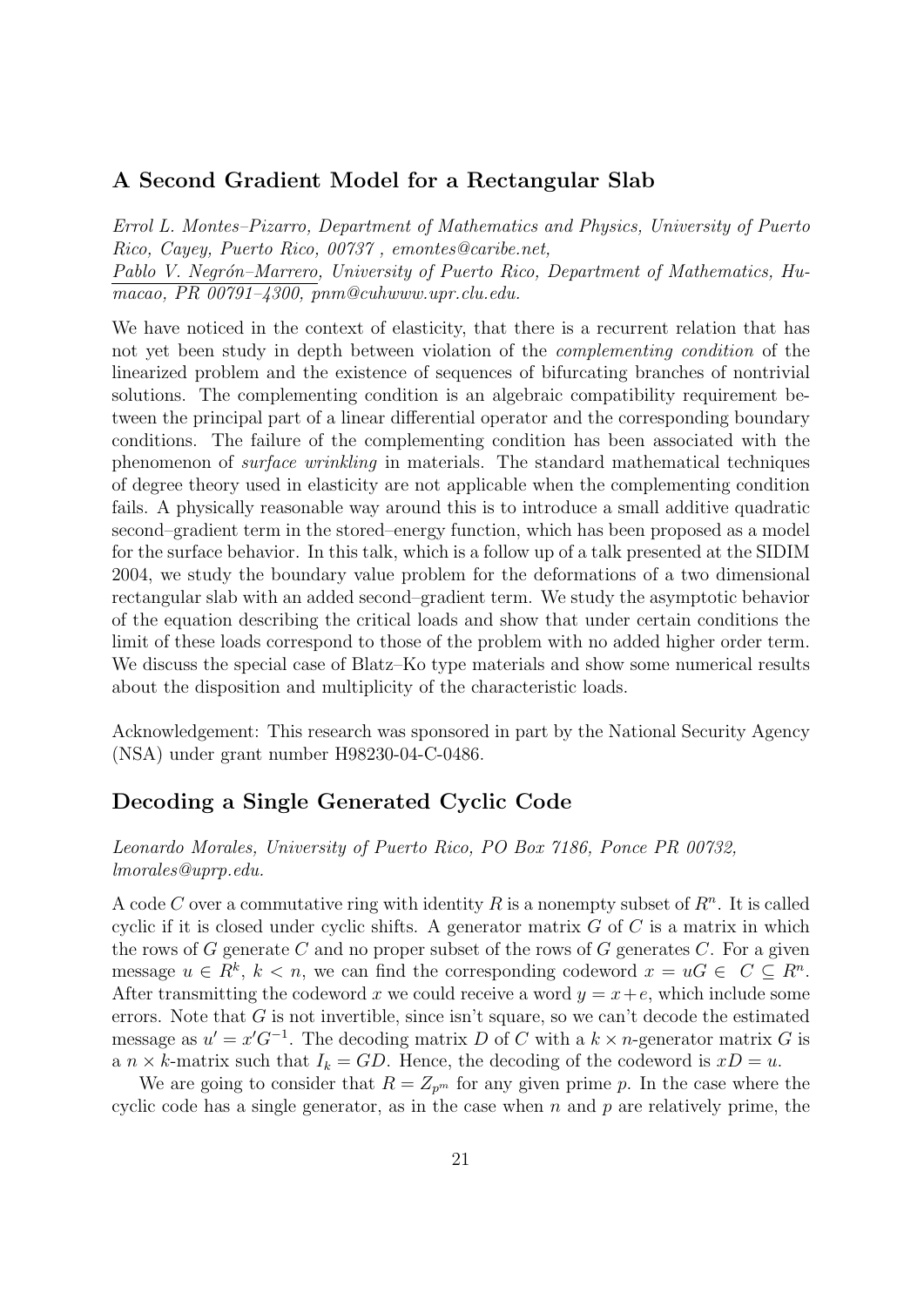generator matrix  $G$  is known. We are going to show a way of computing the decoding matrix D.

#### Generalized Gröbner Bases and Coding Theory

Edward C. Mosteig, 1 LMU Drive Suite 2700, Department of Mathematics, Loyola Marymount University, Los Angeles, CA 90045, emosteig@lmu.edu.

Sakata generalized the Berlekemp-Massey algorithm for BCH and Reed-Solomon codes to the multivariate case. This method can be extended further to codes defined by finitely generated domains over a field that are endowed with a suitable valuation. The study of such valuations leads to a generalization of the theory of Gröbner bases, where term orders are replaced by valuations. The present work shows how to work with such valuations computationally. In addition, we discuss the relationship with coding theory and some of the open problems that have arisen.

## On The Development Of Complex Dynamics

Haedeh Nazari, Department of Mathematics, University of Puerto Rico at Mayagüez, Mayagüez, PR 00680.

In this talk we will discuss briefly the development of complex dynamics, specifically techniques such as quasiconformal surgery. In addition we will talk about how complex dynamics can be related to other dynamical systems such as one sided shifts.

#### The Brachistochrone Problem Revisited

Pablo V. Negrón–Marrero, Department of Mathematics, University of Puerto Rico, Humacao, PR 00791-4300, email: pnm@www.uprh.edu.

The brachistochrone problem consists of finding the curve, joining two (non–horizontal) given points, along which a bead of given mass falls under the influence of gravity in the minimum time. This problem was first posed by Johann Bernoulli in 1696 and solved that same year by Newton, Leibniz, the Bernoulli brothers Johann and Jacob, and de L'Hôpital. The solution of the brachistochrone problem helped to develop the now very important branch of analysis, the calculus of variations. Since then variations of the brachistochrone problem have been presented in many books and papers but the great majority of these expositions assume from the start that the solution curve is a function of x in the  $xy$  plane. Although this assumption turns out to be correct, these derivations do not expose a whole variety of problems associated to the brachistochrone problem, in particular those concerning the specification of initial conditions.

In this paper we discuss the solution of the brachistochrone problem as a problem of the calculus of variations among smooth parametrized curves. The equation of motion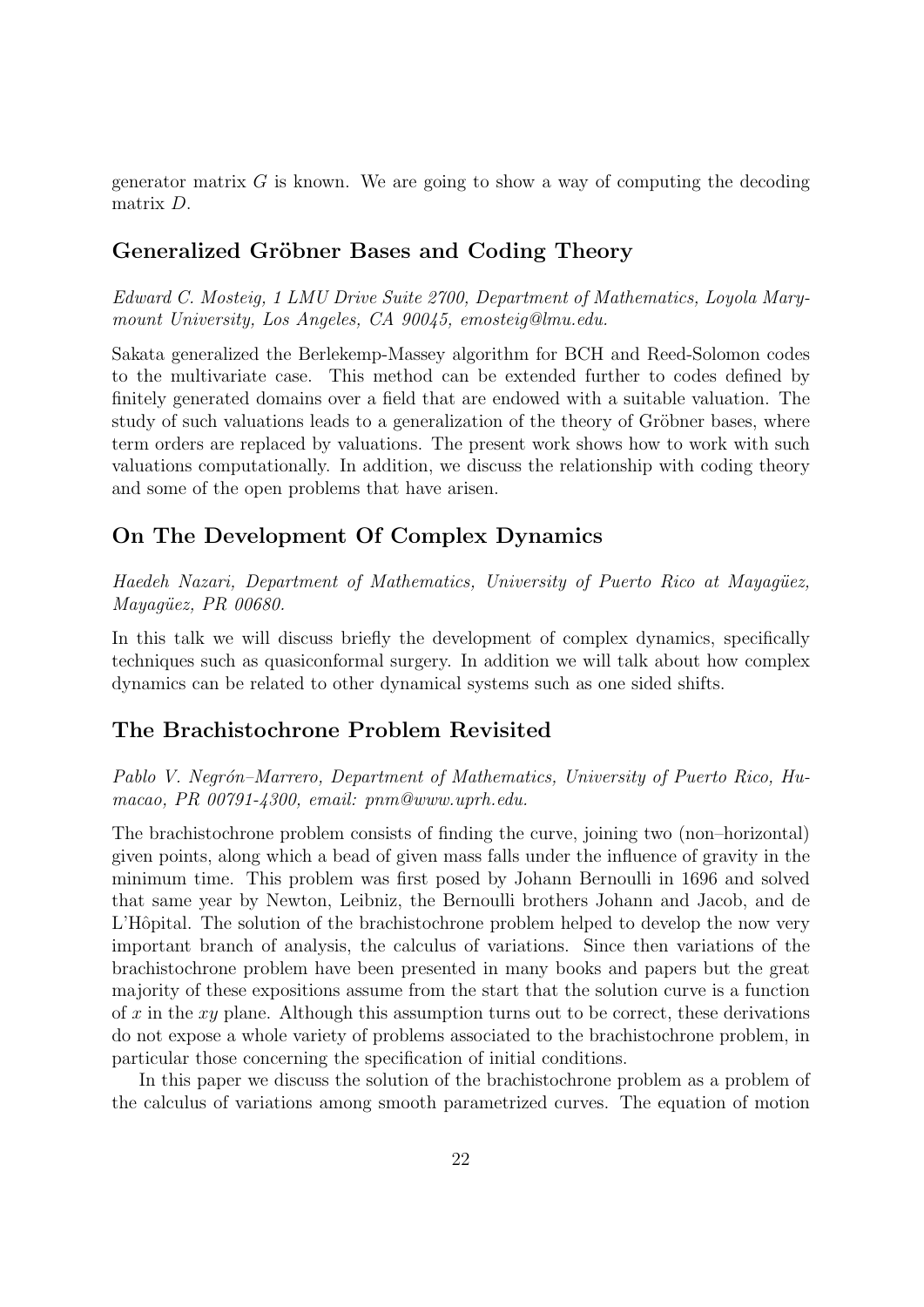of the mass along the tangential direction to the curve, becomes now a differential side condition in the variational formulation. The Euler–Lagrange equations for the resulting variational formulation can be solved explicitly. The variational process leads naturally to the use of the angle of inclination of the tangent to the curve from the horizontal as the parametrization for the solution curve and time integrand. The resulting extremals are sections of a cycloid with the size of the cycloid and the initial angle of inclination as parameters to be determined from the initial and boundary conditions. We then show that the specification of the initial velocity of the particle, which amounts to specifying both the initial speed and initial angle of inclination, in general leads to an inconsistent problem. We show that the following two problems have unique solutions: the initial value problem in which (in addition to the boundary conditions) the initial angle of inclination is given, or that in which the initial speed (kinetic energy) is specified.

## Aplicación De Redes: A La Asignación De Cursos A Profesores Y Creación De Horarios

#### Gerardo Nieves González y Pedro Vásquez Urbano, Departamento de Matemáticas, Universidad de Puerto Rico en Mayagüez.

En toda universidad o institución académica se tiene que crear una oferta de cursos que satisfaga en lo posible la demanda de los estudiantes. Pero esto obviamente no es un proceso trivial. Hay otras entidades que hay que tener en cuenta antes de crear la disponibilidad de cursos. La disponibilidad de profesores es claramente una de ellas, como también la disponibilidad de salones, la creación de horarios entre otras más. La mayoría de los profesores en el ambiente académico en especial en el ambiente universitario tienen otras obligaciones además de dictar sus cursos. Es esta la razón por la cual cada profesor escoge un horario que se le ajuste a sus necesidades, y esta claro que no todos los profesores tienen las mismas preferencias de horarios. Es importante saber que cada profesor desea dictar cursos que se relacionen con su área de interés. Aunque no siempre es esto posible, el departamento tiene que tratar de satisfacer en lo posible las preferencias de cada profesor. Este tema de investigación usa algoritmos de redes para hacer una asignación óptima a cada profesor de acuerdo a sus peticiones y luego asignarles los horarios correspondientes de acuerdo a sus peticiones. Para resolver este problema se utiliza el algoritmo simplex para redes y otros algoritmos de redes.

## Finite Field Models For Genetic Networks

Edusmildo Orozco (eorozco@cs.uprm.edu) and Dorothy Bollman (bollman@cs.uprm.edu), University of Puerto Rico at Mayagüez, Mayagüez, PR 00680.

Recently, several researchers have suggested the use of finite fields to model genetic networks. In the multivariable model of R. Laubenbacher [e.g., R. Laubenbacher and B. Stigler, "Dynamical Systems," Adv. in Appl. Math, Vol 26, 2001, pp 237-251], a genetic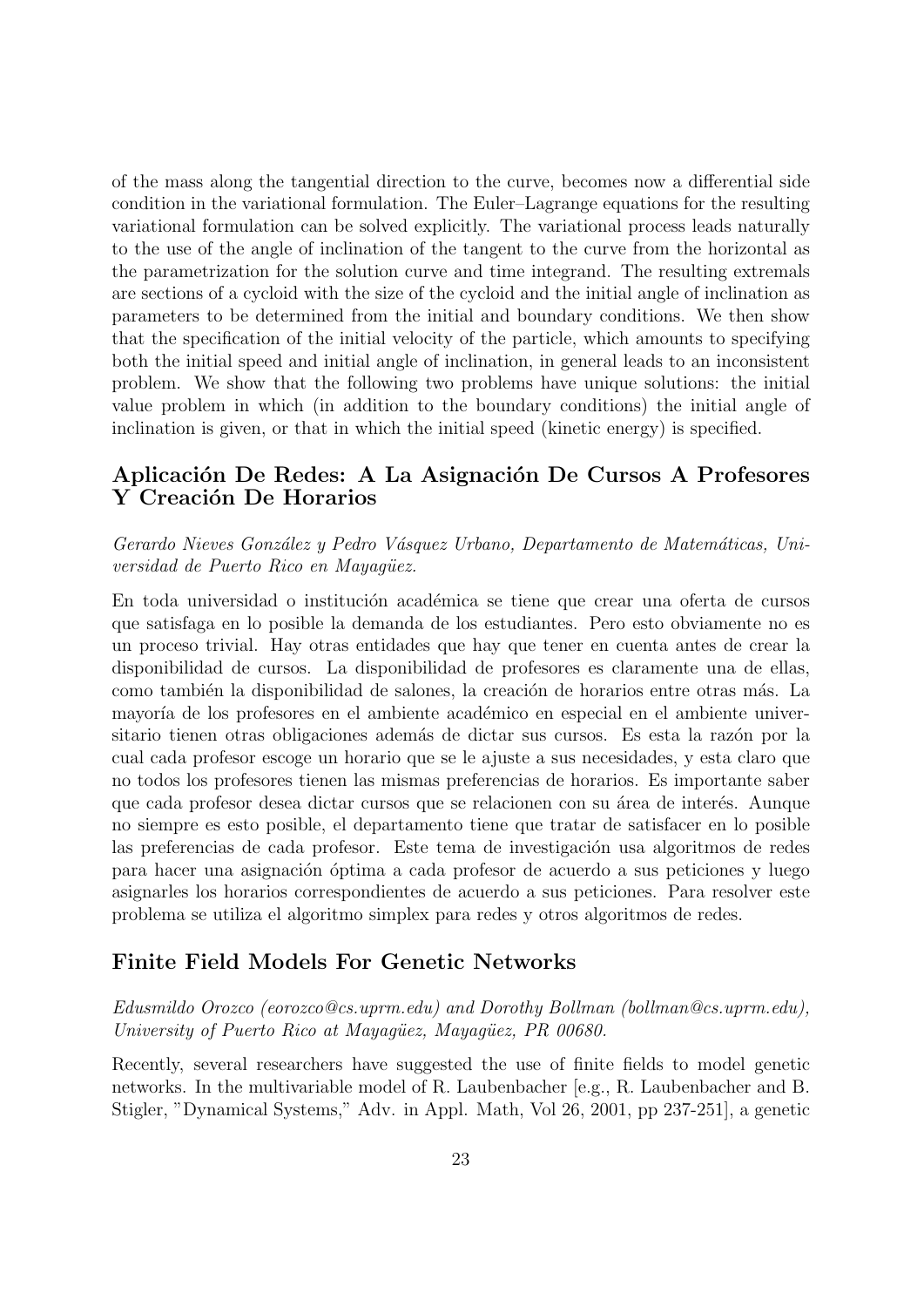network is a directed graph having n numbered nodes such that for each node i there is an associated function  $f_i: GF(q)^n \to GF(q)$ . In the univariable model proposed by O. Moreno et al [O. Moreno, D. Bollman, and M. Aviño, "Finite Dynamical Systems, Linear Automata, and Finite Fields," to appear in the International Journal of Computer Research, a genetic network consists of a directed graph having  $n$  numbered nodes and a function  $f_i: GF(q^n) \to GF(q^n)$ . In this work, we give algorithms for converting data from one model to the other and we compare the advantages and disadvantages of the two models.

## La Ley de Newcomb-Benford y sus aplicaciones al Referendum Revocatorio en Venezuela, de Agosto 15, 2004

Luis Ra´ul Pericchi y David Torres, Universidad de Puerto Rico en Rio Piedras, Imre Mikoss, Universidad Simón Bolívar.

Se analizan los datos del del Referendum Revocatorio Presidencial realizado el 15 de Agosto del 2004, para revocar o no al presidente de Venezuela Hugo Chávez. Este proceso ha estado sujeto a controversia y la oposición presentó documentos en los que se señala que hay indicios de irregularidades y alteración de resultados. En este trabajo, se contrastan los datos con la llamada Ley de Newcomb-Benford, sobre la frecuencia de dígitos significativos, la cual se ha utilizado para detectar datos fraudulentos particularmente de evasión de impuestos. Este ejercicio además de ilustrar una metodología para detectar indicios de posible fraude electoral, motiva la necesidad de juzgar evidencia estadística respecto de hipótesis, en base a un enfoque de Estadística Bayesiana, en lugar del test de hipótesis clásico.

#### Reconcepciones Matemáticas

Arturo Portnoy y Luis Cáceres, Departamento de Matemáticas, Universidad de Puerto Rico en Mayaqüez, Mayaqüez, PR 00680.

Se presentará el proyecto Reconcepciones Matemáticas. Este consiste de un plan de intervención para las escuelas intermedias de los distritos escolares de Moca, San Sebastián y Mayagez. La propuesta incluye una pre prueba estandarizada de matemáticas y español, así como la distribución de un programado de monitoreo individualizado y continuo de los estudiantes y de materiales de intervención, con los que el programado construye soluciones individualizadas para cada estudiante. El equipo de trabajo incluye tutores que ayudarán a los maestros a insertar estas estrategias de intervención en sus salones de clases. Al final del proyecto se aplicara una post prueba estandarizada de matemáticas y español para determinar la efectividad del plan de intervención. La propuesta es una alternativa para poder atender poblaciones especiales en un salón de clases muy heterogéneo.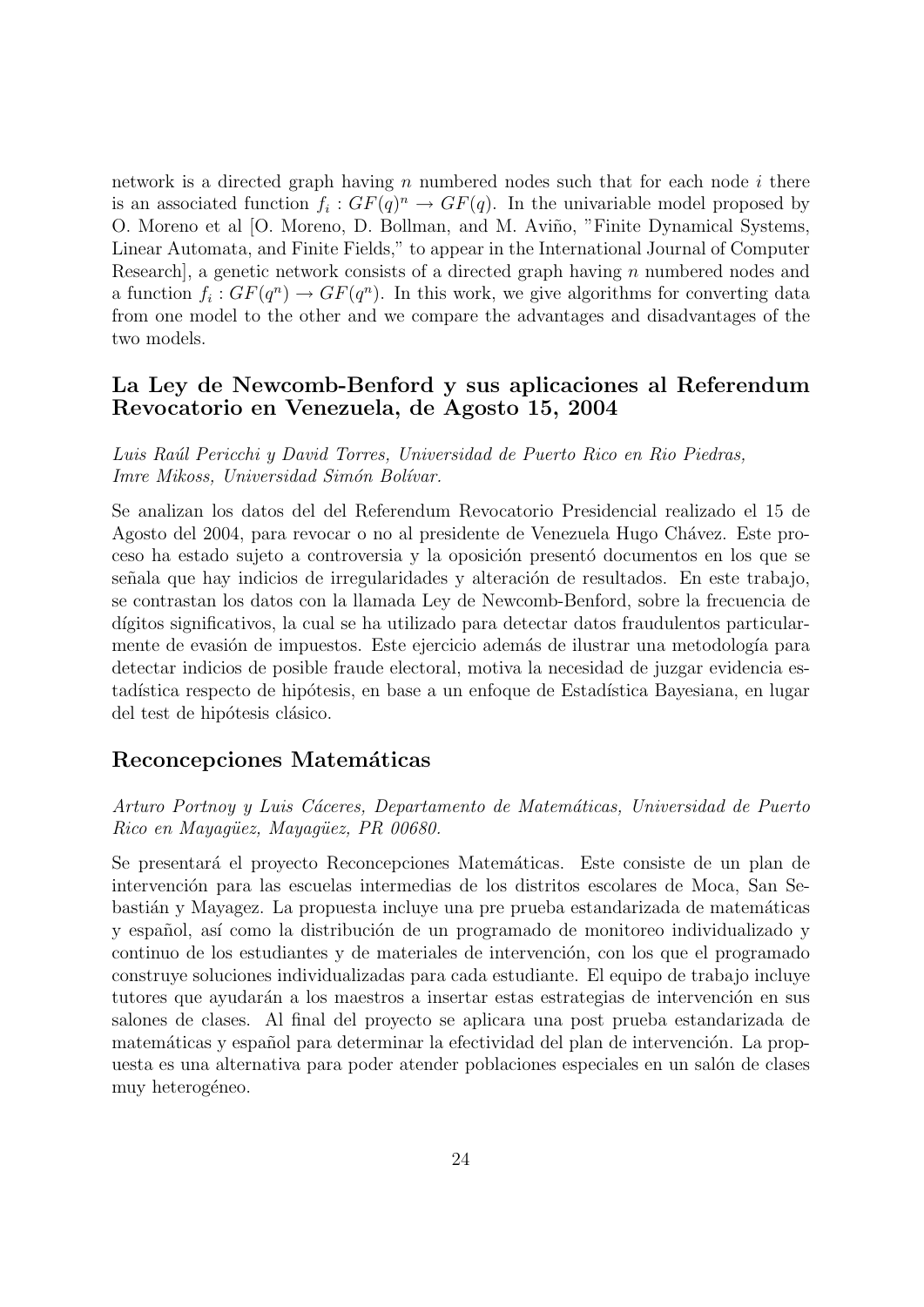#### Niveles Matemáticos en la Enseñanza de la Física Universitaria

Raúl Portuondo Duany, Departamento de Matemática-Física, Universidad de Puerto Rico en Cayey.

El trabajo, o ponencia, destaca siete diferentes componentes que tiene el proceso de enseñanza-aprendizaje de la Física, y cómo estas componentes se deben ir profundizando en niveles de maduración sucesivos, cada uno de los cuales puede caracterizarse por un dominio diferente, conceptual y operatorio, de la Matemática. Se señalan los requerimientos matemáticos de cada nivel de estudio de la Física, se sugieren los tipos de carreras a los que pueden corresponder cada nivel matem´atico como nivel terminal, y se enfatiza la necesidad de madurar nivel por nivel antes de acometer el estudio del nivel más profundo de Física Universitaria (entendiendo por tal la Física del College, no la Física Teórica). Se presentará un manual, Problemas de Matemática en la Física, hecho por el ponente, con problemas de Física (con respuesta de todos, y solución por pasos de muchos), que pueden ser usados por profesores de Matemática en sus cursos. Los problemas están agrupados por las habilidades matemáticas exigidas: Areas y volúmenes; Trigonometría (en triángulos); Ecuaciones con una incógnita (algebraicas, trigonométricas, exponenciales); Sistemas de ecuaciones (lineales, cuadráticas y con funciones trigonométricas); Derivación e Integración (funciones potenciales, seno, coseno, exponencial y logarítmica). Cada problema presenta al final las ecuaciones necesarias para resolverlo y deja al profesor de Matemática, y al estudiante, desarrollar la vía de solución matemática adecuada.

## Explorando la Biocomplejidad en un Curso Subgraduado Multidisciplinario

Elio Ramos, Departamento de Matem´aticas, Universidad de Puerto Rico en Humacao, Denny S. Fernández del Viso, Departamento de Biología, Universidad de Puerto Rico en Humacao.

Presentamos nuestras experiencias en el proceso de preparación y enseñanza de un curso subgraduado multidisciplinario en donde se combina la matemática, la biología, y la computaci´on. El mismo se viene ofreciendo en la Universidad de Puerto Rico en Humacao desde el 2002 y ha contado con la participación de estudiantes de los programas de bachillerato en Matem´aticas Computacionales y Biolog´ıa. El curso, a cargo de dos profesores de los departamentos de Biolog´ıa y Matem´aticas, consiste de conferencias, trabajos computacionales de laboratorio, y un proyecto final de investigación utilizando como tema central el ´area de ecolog´ıa de poblaciones. Durante el semestre los estudiantes tuvieron la oportunidad de realizar proyectos y trabajos de laboratorio en donde se enfatizó la construcción de simulaciones utilizando tres técnicas (i) el enfoque matemático tradicional, basado en la solución analítica y numérica de ecuaciones de diferencias y ecuaciones diferenciales lineales y no-lineales y álgebra de matrices (ii) el enfoque sistemodinámico de Forrester: basado en la identificación de niveles, flujos, y bucles de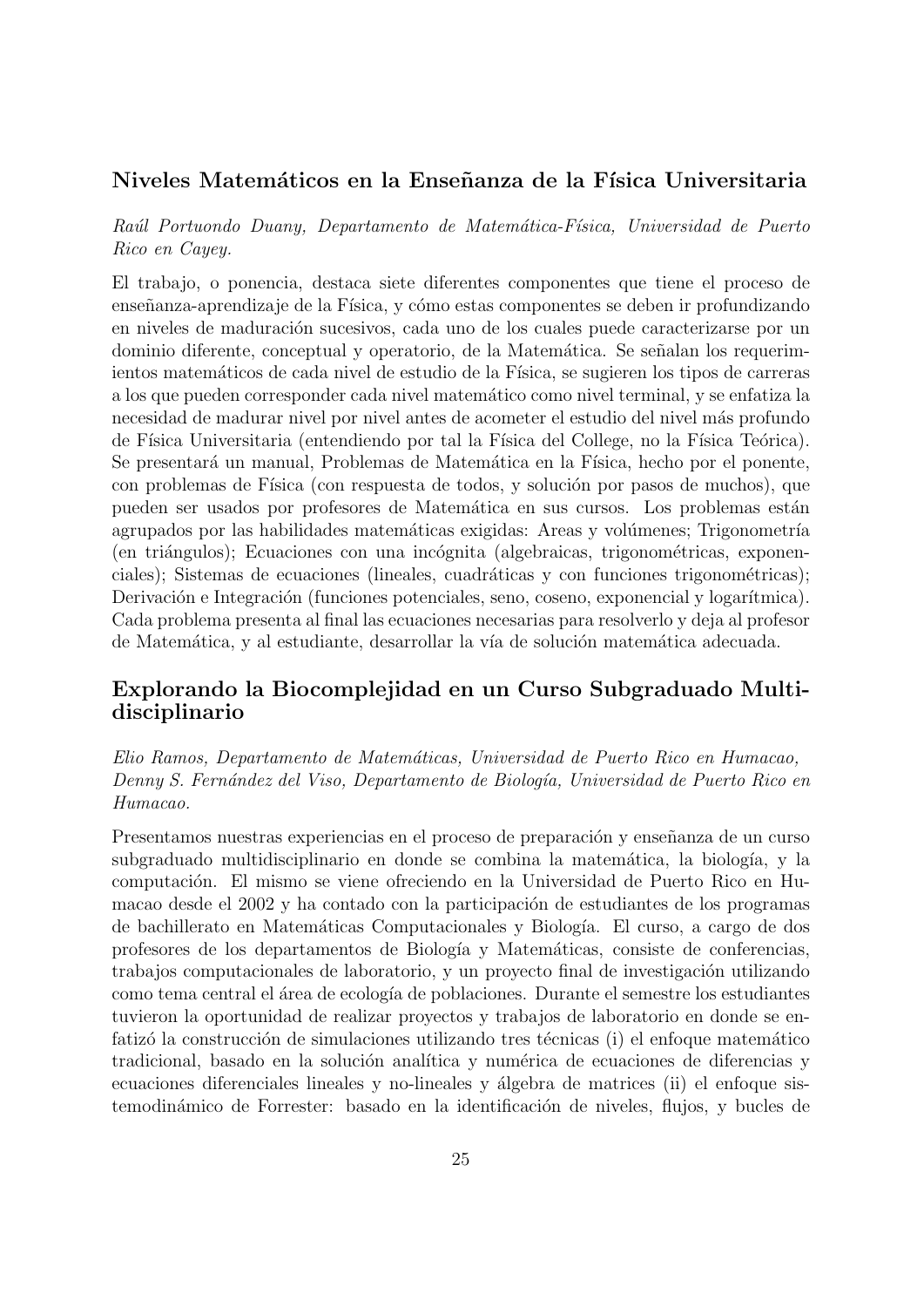retroalimentación para la construcción de los modelos (iii) el enfoque basado en agentes: en donde se definen reglas de comportamientos a nivel de los individuos a partir de las cuáles emerge la complejidad. Contrastaremos los tres enfoques y como estos se complementan para facilitar la presentación y comprensión de temas multidisciplinarios avanzados. Específicamente discutiremos como el enfoque sistemodinámico de Forrester resulta ser una herramienta pedagógica efectiva al presentar el efecto del retardo en la dinámica de modelos del tipo logístico y Lotka-Volterra. Además, presentaremos algunas de las simulaciones construidas por los estudiantes, utilizando el enfoque basado en individuos, en las cuáles se incluyó la interacción de varias especies y la dimensión espacial de forma explícita.

## Hurricane Landfall Statistics

Isha M. Renta-L´opez, Howard University Program in Atmospheric Sciences, 525 College St. NW Room B21, Washington, DC 20059, Mark Powell, NOAA/AOML/Hurricane Research Division, 4301 Rickenbacker Causeway, Miami, FL 33149.

Hurricanes' landfall position and time forecasts are valuable at all time periods. During the last quarter century, no statistically significant improvement or degradation is noted for landfall positions forecasts. The improvement in landfall location and time forecast is indispensable for the emergency managers and the public. Storm preparations, evacuations and local economies depend on such predictions. Neumann and Pelissier (1981) evaluated landfall forecast position errors for the single forecast issued closest to the critical time for disseminating warnings ( 24 h before landfall) for all hurricanes and tropical storms that struck the United States between 1970 - 79. Powell and Aberson (2001) extended Neumann and Pelissier by conveying landfall forecast location and timing uncertainty as a function of forecast lead-time before landfall for all Atlantic basin tropical storms and hurricanes to strike the United States between 1976 and 2000. An update of Powell and Aberson's extension for 2002 and 2003 was developed using the same method. While the forecast time is closer to landfall, the position error is decreasing. Forecasts made within 40 hours of lead-time showed that the landfall was going to occur after the observed time. Forecasts made with more than 40 hours of lead-time showed that the landfall was occurring before the actual landfall occurred.

## A generalized version of thermoviscoelasticity theory

#### Krzysztof Rozga, Department of Mathematics, University of Puerto Rico at Mayagüez,  $May a güez, PR\ 00680.$

We generalize thermoviscoelasticity theory for a material consisting of two constituents: a solid and a liquid one. It is hoped that such a theory can adequately describe some aspects of thermodynamical deformations of common paper. A paper consists of a network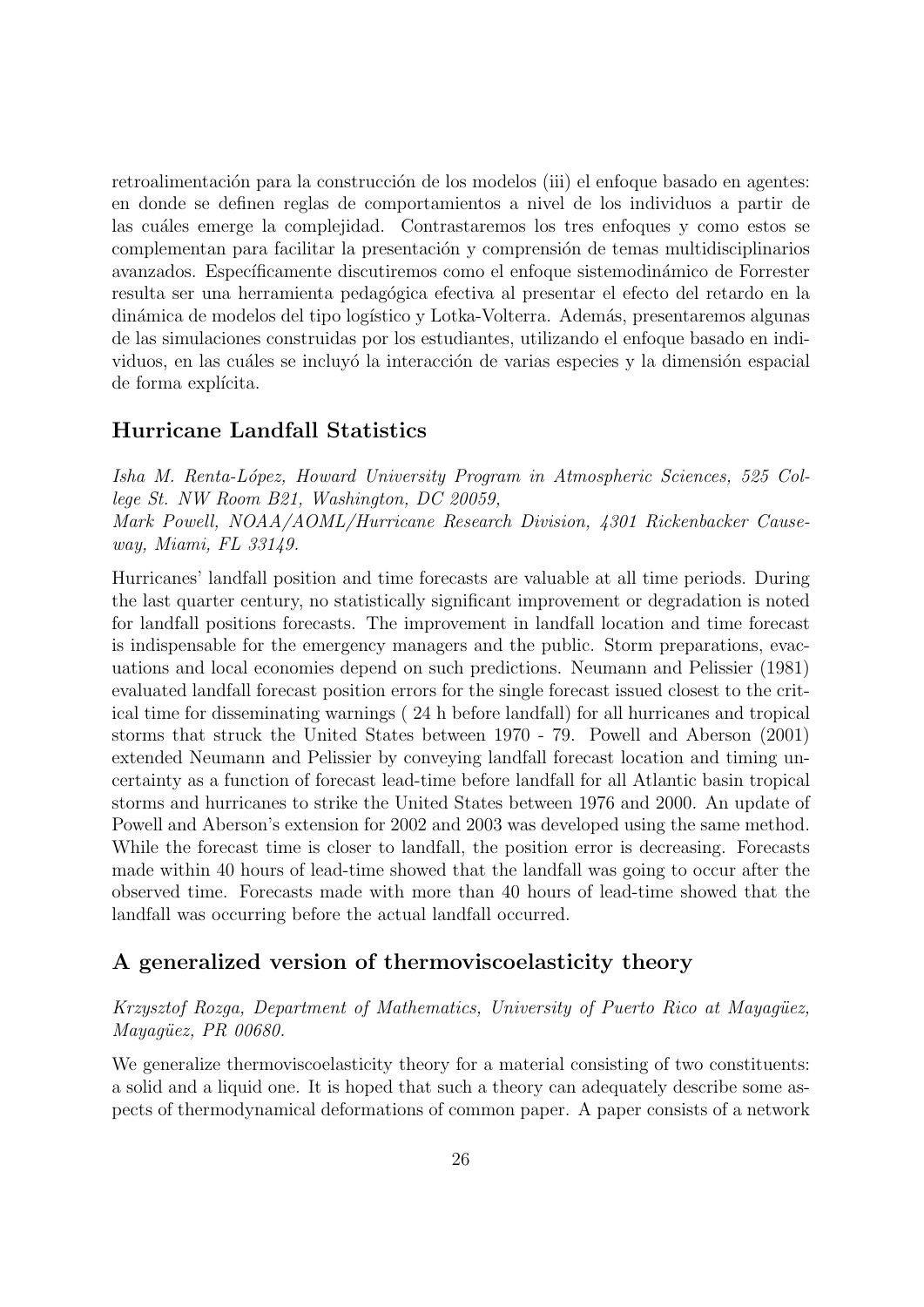of cellulose fibres bonded together which exhibit viscoelastic behavior. It expands when wetted and shrinks on drying. Those phenomena are attributed to radial changes of fibres due to absorbtion of water and their radial shrinkage on drying. We employ a simplified approach to describe a continuum consisting of two constituents. At an instant of time it is characterized by positions of the material points of the mixture, temperature, density of mass and concentration of the liquid constituent. The balance equations for mass, linear momentum and specific energy contain other unknown quantities: stress tensor, heat flux and diffusion flux. The constitutive relations are obtained from an expression for the specific free energy, the entropy production principle plus certain generally accepted theoretical assumptions concerning near equilibrium thermodynamical processes. A system of linear partial integrodifferential equations is obtained generalizing that of Christensen–Naghdi. Next, it is reduced to describe isothermal processes and a relevant initial-boundary-value problem is formulated.

## On the Cyclic Decomposition of Dickson Permutation Polynomials

Ivelisse Rubio Canabal, Department of Mathematics, University of Puerto Rico at Humacao.

Let  $\mathbb{F}_q$ , be the finite field with q elements,  $a \in \mathbb{F}_q$ . The *Dickson polynomial*  $D_i(x, a)$ of degree i is defined by  $D_i(x,a) = \sum_{i=0}^{\lfloor \frac{i}{2} \rfloor}$  $\frac{1\bar{2}}{j=0}$   $\frac{i}{i-1}$  $\frac{i}{i-j}$  $\binom{i-j}{j}$  $j^{(-j)}(-a)^j x^{i-2j}$ , where  $\lfloor \rfloor$  is the greatest integer function. It is well known that, for  $a \neq 0$ ,  $D_i(x, a)$  permutes  $\mathbb{F}_q$  if and only if  $gcd(i, q^2 - 1) = 1$ . For  $a = 0$ ,  $D_i(x, 0) = x^i$  permutes  $\mathbb{F}_q$  if and only if  $gcd(i, q - 1) = 1$ .

The cycle structure of Dickson permutation polynomials for  $a = 0, 1, -1$  has been studied by Lidl and Mullen (1991). Necessary and sufficient conditions for all the cycles of the permutations given by  $D_i(x,0) = x^i$  to have the same length (ignoring the fixed points), where presented in Rubio and Corrada (2004). In this work we present necessary and sufficient conditions for permutations given by  $D_i(x, 1)$  to decompose in cycles of the same length.

Acknowledgement: This research was sponsored in part by the National Security Agency (NSA) under grant number H98230-04-C-0486.

#### Noether's Theorem

Rudolf Schmid, Department of Mathematics, Emory University, Atlanta, GA 30322, e-mail: rudolf@mathcs.emory.edu.

Noether's theorem is an amazing result which lets mathematical physicists get conserved quantities from symmetries of the laws of nature. Time translation symmetry gives conservation of energy; space translation symmetry gives conservation of linear momentum;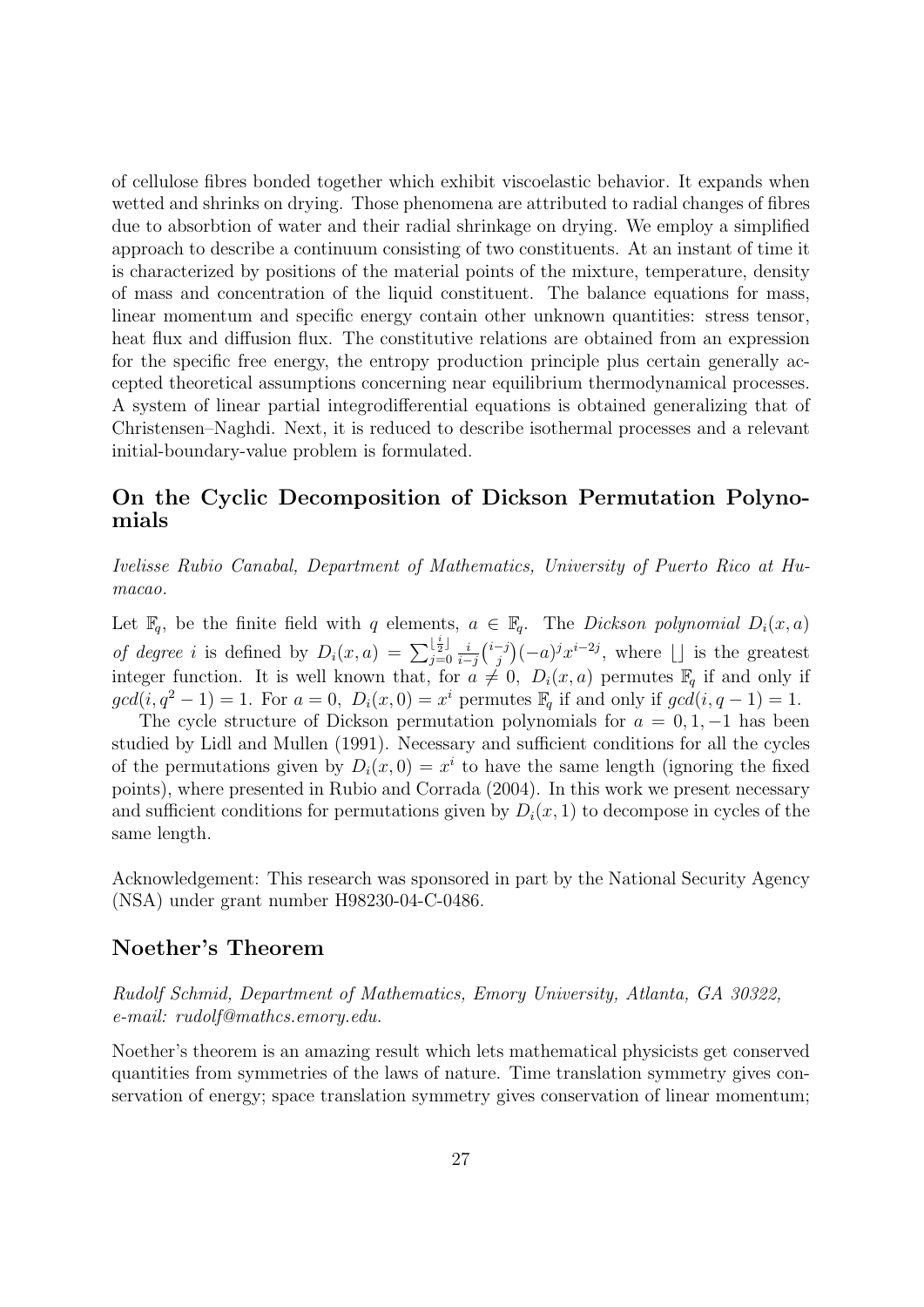rotational symmetry gives conservation of angular momentum, etc. This result, proved in 1915 by Emmy Noether was praised by Einstein as a piece of "penetrating mathematical thinking". We present a short proof, then formulate this theorem in the modern language of Poisson manifolds, Hamiltonian systems and Lie groups and give new examples of conserved quantities, both in infinite dimensions and for supersymmetries.

#### Embedding lattices into subsemigroup lattices

Marina Semenova, Institute of Mathematics of the Siberian Branch of RAS, Acad. Koptyug prosp. 4, 630090 Novosibirsk, Russia, semenova@math.nsc.ru, Department of Mathematics, University of Puerto Rico at Mayagüez, 00681, PR, msemenova@math.uprm.edu.

We are concerned with the following problem:

Given a class K of lattices, describe the class  $S(K)$  of lattices embeddable into lattices from K. In particular, is the class  $S(K)$  a variety?

A class K of lattices is *lattice-universal* if any lattice embeds into a lattice from K. In particular,  $S(\mathcal{K})$  coinsides with the variety of all lattices, for any lattice-universal class  $K$ . Among the known lattice-universal classes are the class of subsemilattice lattices of semilattices, the one of commutative nilsemigroups of index 2, the class of lattices of convex subsets of vector spaces, the class of suborder lattices of partial orders. Several examples of classes whose sublattice classes form a proper variety of lattices are also known.

The following two two results concern some special clacces of subsemigroup lattices and answer two questions from the monograph by L. N. Shevrin and A. Ju. Ovsyannikov Semigroups and their subsemigroup lattices, Dordrecht, Kluwer Academic publishers, 1996.

Theorem 2.1. The class of lattices embeddable into subsemigroup lattices of n-nilpotent semigroups, is a finitely based variety, for any positive integer n.

**Theorem 2.2.** For any lattice L, for any cardinal number  $\kappa$ , the following are equivalent:

- 1. L embeds into the subsemilattice lattice of a free semilattice of rank  $\kappa$ ;
- 2. L embeds into the subsemigroup lattice of a free semigroup of rank  $\kappa$ ;
- 3. L embeds into the subsemigroup lattice of a free commutative semigroup of rank  $\kappa$ ;
- 4. L embeds into the subsemigroup lattice of a free commutative nilsemigroup of index 2 of rank  $\kappa$ :
- 5. L embeds into the direct product of finite lower bounded lattices over a set of cardinality κ.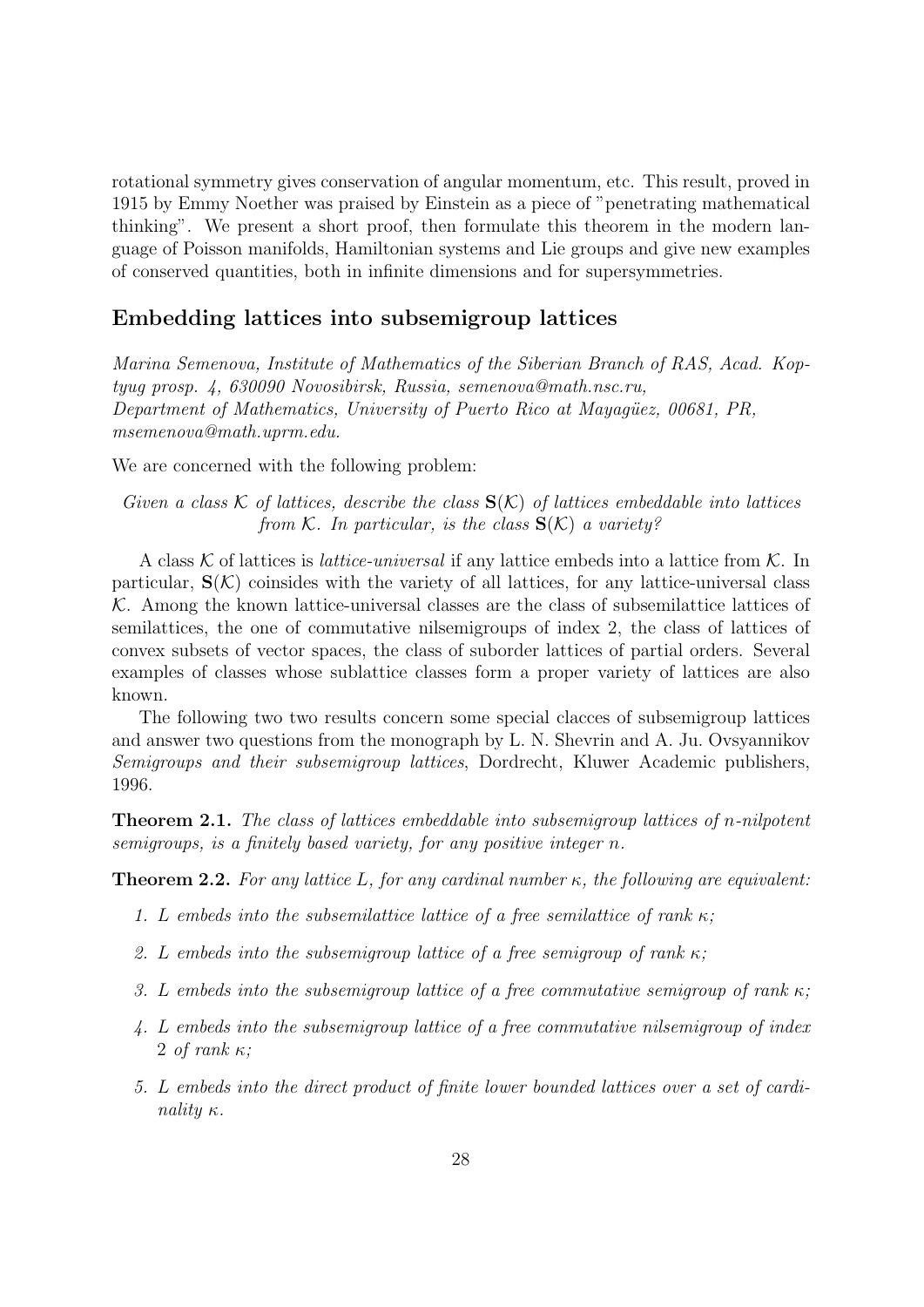### Mesoscale Mathematical Modeling of Intercalation Materials

Lev Steinberg, levst@math.uprm.edu, Department of Mathematics, University of Puerto Rico at Mayagüez, Mayagüez, PR 00680.

Intercalation materials originally have been discovered by the Chinese about 2700 years ago. Today, the intercalation compounds form a basis for wide range of technologies from superconductors to catalysis. Since the early 1970s the intercalation compounds have been considered as electrode materials for rechargeable lithium batteries. In particular, the active materials in Li-ion battery cells operate by a topotactic reaction where lithium ions are reversibly removed or inserted into a host crystal without significant structural change of the host. In our study of this phenomenon we consider the inserted (removed) ions as charge singularities. We focus our attention at a scale that permits the detection of these types of singularities. Based on the electro-mechanical analogy we develop a mathematical model of the intercalation materials. This model is founded on a proposition of an existence an electrical stress field and an assumption that the internal electrical stress may appear because of the charge singularities in the material structures. For composite conductors with intercalation nano-compounds we combine the electrical stress model with the electromagnetic theory. In order to complete the two-phase model we propose constitutive relationships, which allow us to model the charge-discharge battery processing.

## Model for Estimating Population Diversity as the Prediction of Sample needed for full Coverage with Applications in Bioinformatics

#### David Torres and Luis Raúl Pericchi, University of Puerto Rico at Rio Piedras.

There exist several methods for estimating population diversity using coverage. The biologist and environmental scientist challenge the statistician in order to solve such problem. Here we present an approach for the estimation using coverage model and a population estimator. We apply the method to a data given from microbial diversity presented in the crop of the Hoatzin by molecular analysis of cloned 16S RNA genes.

## Thermal Convection in a Vibrating Layer of Viscous Fluid Heated from Above

Alexander Urintsev, Department of Mathematics, University of Puerto Rico at Mayagüez, Mayagüez, Puerto Rico 00680.

The effect of vibration on the stability of a fluid when heated from above is studied in the present work. The investigation is based on numerical solutions of nonlinear Boussinesq equations describing thermal gravitational convection in a fluid. In the absence of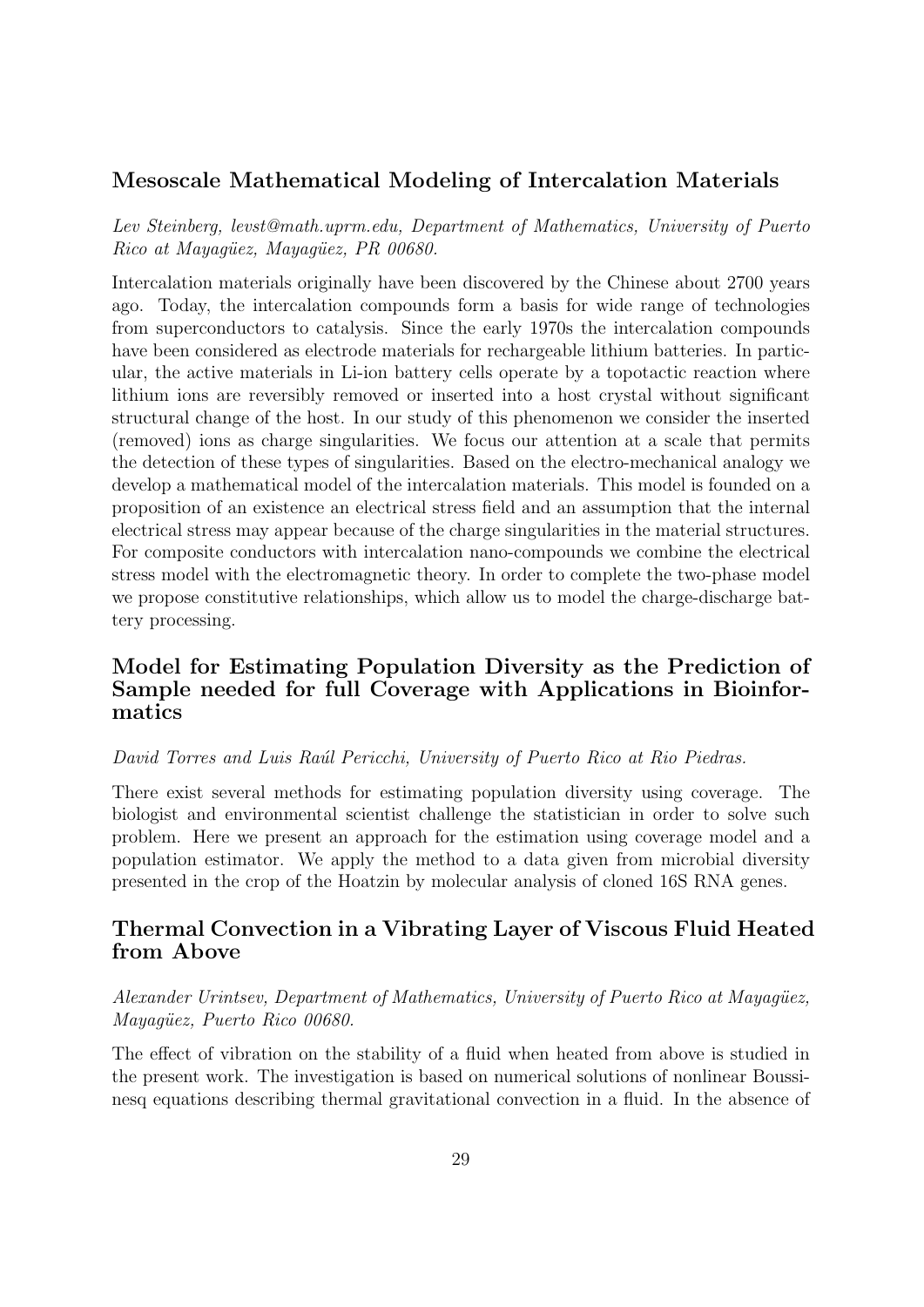vibration, the state of rest is stable with any heating from above. The presence of vibration leads to a qualitatively new effect: The state of relative rest loses stability when the Rayleigh number passes through a critical value, and nonsteady convective flow is created which oscillates with a frequency equal to half the modulation frequency.

The results obtained in the work allow one to draw an analogy with the problem of the motion of a pendulum with a vibrating suspension point. In the presence of vibration of the suspension point, the earlier unstable upper position of a physical pendulum becomes stable: The pendulum is inverted. In the case of convection, one can, with the help of vibration, produce instability of the fluid with heating from above and sustain a state of relative rest with heating from below.

### Clasificación estadística a datos direccionales y su extensión a datos estándares

Santiago Velasco Forero, santi vf@math.uprm.edu, Departamento de Matemáticas, Universidad de Puerto Rico en Mayaqüez, Mayaqüez, Puerto Rico 00680.

Si se tiene un problema de clasificación supervisada donde los vectores de datos son direccionales, es decir, toman valores sobre una esfera k-dimensional, la aplicación de los métodos de reconocimiento de patrones tales como k-vecinos más cercano, análisis de discriminante y clasificación por estimación de densidad por kernel, no tienen buenos resultados en cuanto a tasa de error en la clasificación. Se propone para este tipo de problemas, algoritmos basados en k-vecinos más cercanos direccionales, en estimación de densidad por kernel direccional y en el an´alisis de discriminante direccional con el supuesto de distribución de von Mises-Fisher. Adicionalmente se presenta una extensión para utilizar los métodos de clasificación para datos direccionales en conjuntos estándar (no direccionales), bas´andose en la matriz de correlaci´on entre individuos. Se ilustra el rendimiento de los métodos en conjuntos simulados, en datos estándar de aprendizaje de máquinas y en datos de expresión genética tomadas por medio de microareglos.

#### Prime elements in a ring of polynomials over a UFD

José A. Vélez and Luis F. Cáceres, Department of Mathematics, University of Puerto Rico at Mayagüez, Mayagüez, PR 00680.

Using some properties about divisibility of polynomials, we prove that Unique Factorization Domains  $(UFD)$  satisfying certain conditions, have an infinitely many prime elements. This is a generalization of Euclid Theorem about prime integers. This also gives relation between polynomials and prime elements over a  $UFD$ . For example, it is well known that in the ring of integers, the primes p such that  $p \equiv 1 \mod 4$  and the polynomial  $x^2 + 1$  are related. We generalize this concept.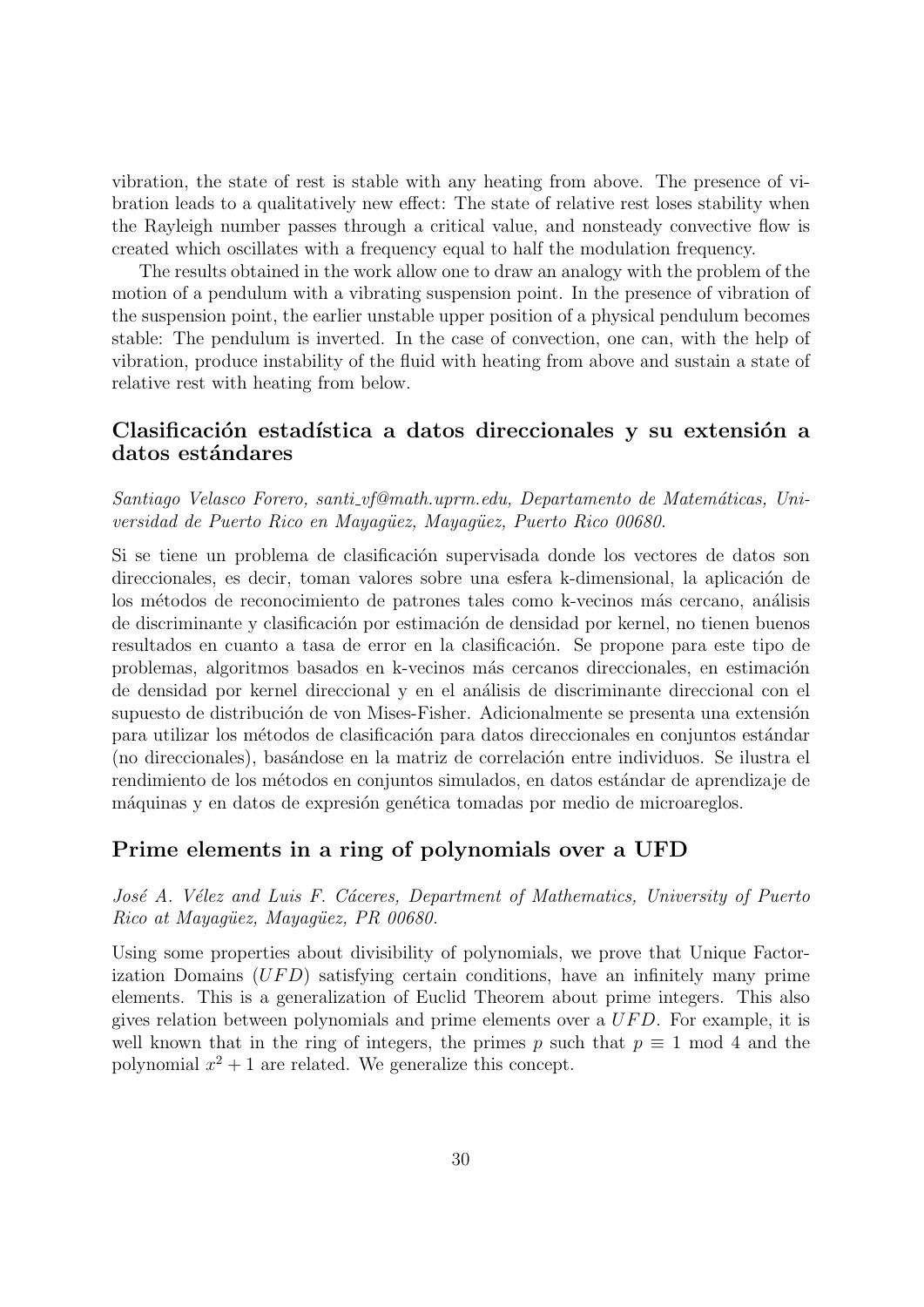# 3 Talleres (Workshops)

## Preguntas Conceptuales

Keith Wayland, Carmen Bellido y Uroyoán Walker, Departamento de Matemáticas, Universidad de Puerto Rico en Mayagüez, Mayagüez, PR 00680.

La mayoría de las preguntas que les hacemos a nuestros estudiantes en asignaciones y exámenes de matemáticas son preguntas de procedimientos algorítmicos o de procesos puramente mecánicos. Al limitarnos a preguntas de rutinas, los estudiantes ven las matemáticas como una colección de fórmulas y recetas en las que la destreza cognitiva que más se requiere es la memorización. Habrán observado estudiantes que terminan cursos de matemáticas y hasta grados universitarios en matemáticas y no conocen cuáles son las grandes ideas ni los conceptos unificadores en las matemáticas. Para cambiar esta situación y motivar a nuestros estudiantes a que profundicen su entendimiento conceptual de las matem´aticas, tenemos que plantearles preguntas relevantes a su realidad que requieran competencias cognitivas de alto nivel de pensamiento y dominio de las ideas grandes de las matemáticas. Una forma efectiva de desarrollar estas competencias es mediante la solución de problemas pertinentes e interesantes que soliciten la explicación del razonamiento matemático requerido y la interpretación del resultado en el contexto del problema. Este enfoque demanda de estrategias distintas de enseñanza aprendizaje en las matemáticas. En esta presentación se discutirán estrategias y ejemplos que permiten que los educadores distingan entre preguntas conceptuales y preguntas mecánicas. También discutiremos estrategias para el desarrollo de preguntas conceptuales en las matemáticas, basadas en el modelo constructivista y de aprendizaje activo, que fomentan el desarrollo de competencias de pensamiento crítico.

## How do the components and structure of a curriculum affect the content knowledge of mathematics teachers?

Monica Alfaro, Luis Cáceres, Axelle Person, Arturo Portnoy, Yuri Rojas, and Nilsa Toro, Department of Mathematics, University of Puerto Rico at Mayagüez, Mayagüez, PR 00680.

The design of school curriculums shapes the future of our societies and defines the skills acquired by their citizens. While making decisions about designing a new curriculum one should not only consider the needs in the discipline taught, but also the social and professional consequences on the learners and the educators of that discipline. This worksession proposes to engage the participants in discussing and comparing various trends in curriculum design, in relation to their effects on mathematics teachers' content knowledge and their consequences on the quality of mathematics and science instruction. The current needs of the Puerto Rican society and the cultural diversity of our research team has triggered doubts and discussions on which is the best curriculum design to choose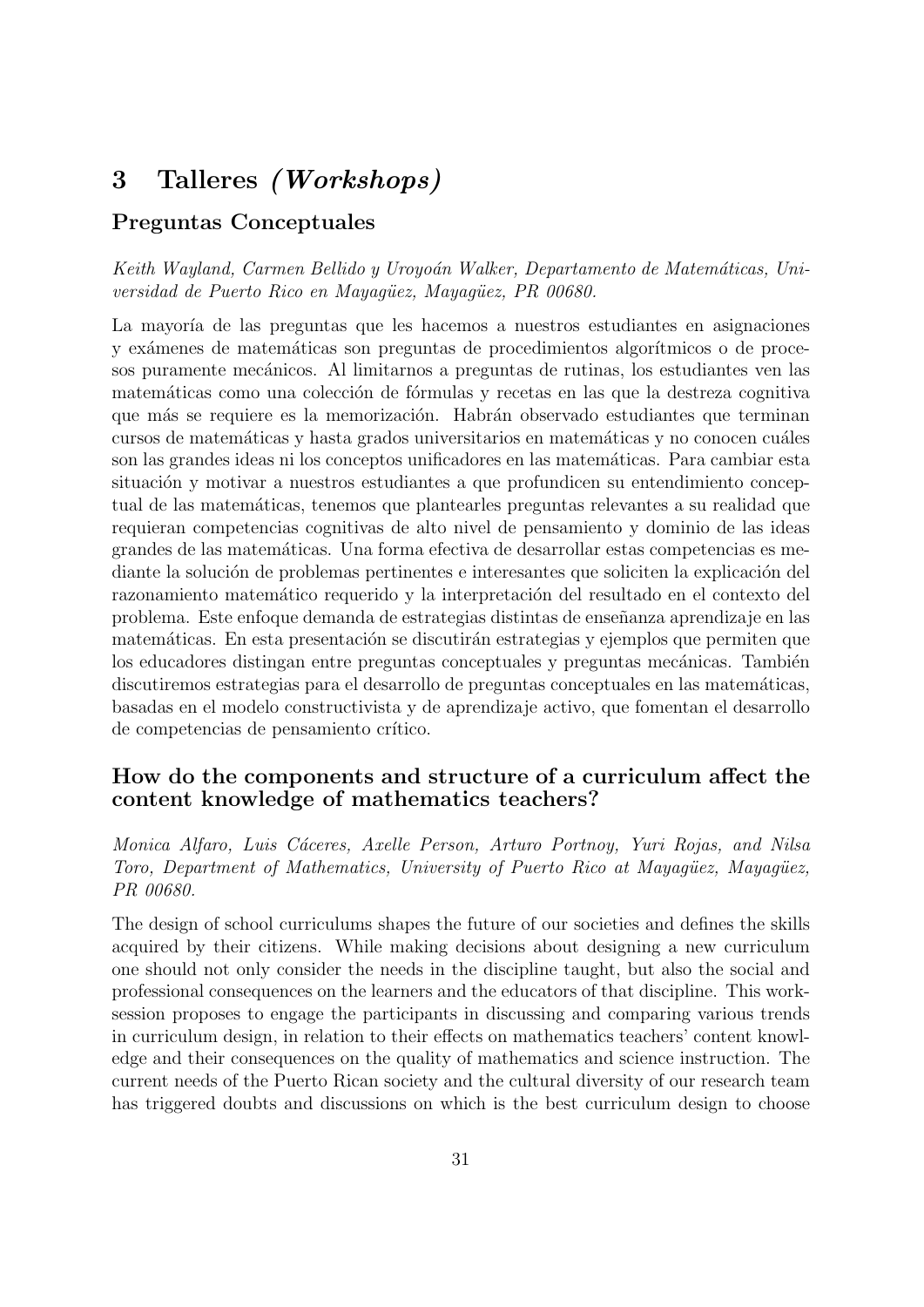depending on three different perspectives: the students', the teachers', and the teacher educators'. In this session we want to bring this cultural diversity to a larger scale and get the audience involved in comparing various types of curriculum from different countries and different philosophies; a task which should engage participants to discuss three major themes: 1. Defining the relationship between teachers' content knowledge and the curriculum in order to support in-service teachers' professional enrichment. 2. Designing curriculum for teaching with understanding, in the light of cultural considerations. 3. Implementing and changing a curriculum according to social demands. We will ask the audience to participate in group discussions aimed at defining research approaches to a list of questions related to these themes. In order to support the discussion, relevant material such as curriculum samples from France, Colombia, Puerto Rico, Canada, USA among others, as well as textbooks and curriculum material, will be provided. The expected outcome is to define guidelines on how to best cooperate in bridging Mathematics and Science education with the needs and demands of our society.

# 4 Afiches (Posters)

## Intelligent Driver Model

Yetzenia Alicea Díaz and Deliz Torres Martínez, Department of Mathematics, University of Puerto Rico at Humacao, Advisor: Elio Ramos, University of Puerto Rico at Humacao.

Differential equations allow us to simulate complex systems; using this and the dynamic vision we developed a system dynamic simulation of traffic flow. Our main objective was to find a model where the acceleration and velocity were controlled, such that, the collisions among the vehicles were avoided. Necessary elements were identified to create a system dynamic model; such as, levels, converters and flows, as well as the connection that should have among these. To these parameters were assigned real values of a vehicular traffic flow so that the model resembled what we face in our daily routine. We carried out analysis of sensibility; positive and negative loops of retro alimentation were identified, and we begin to work with the leverage of the model. We will show that even in adverse conditions the Intelligent Driver Model (IDM) avoids the collisions totally.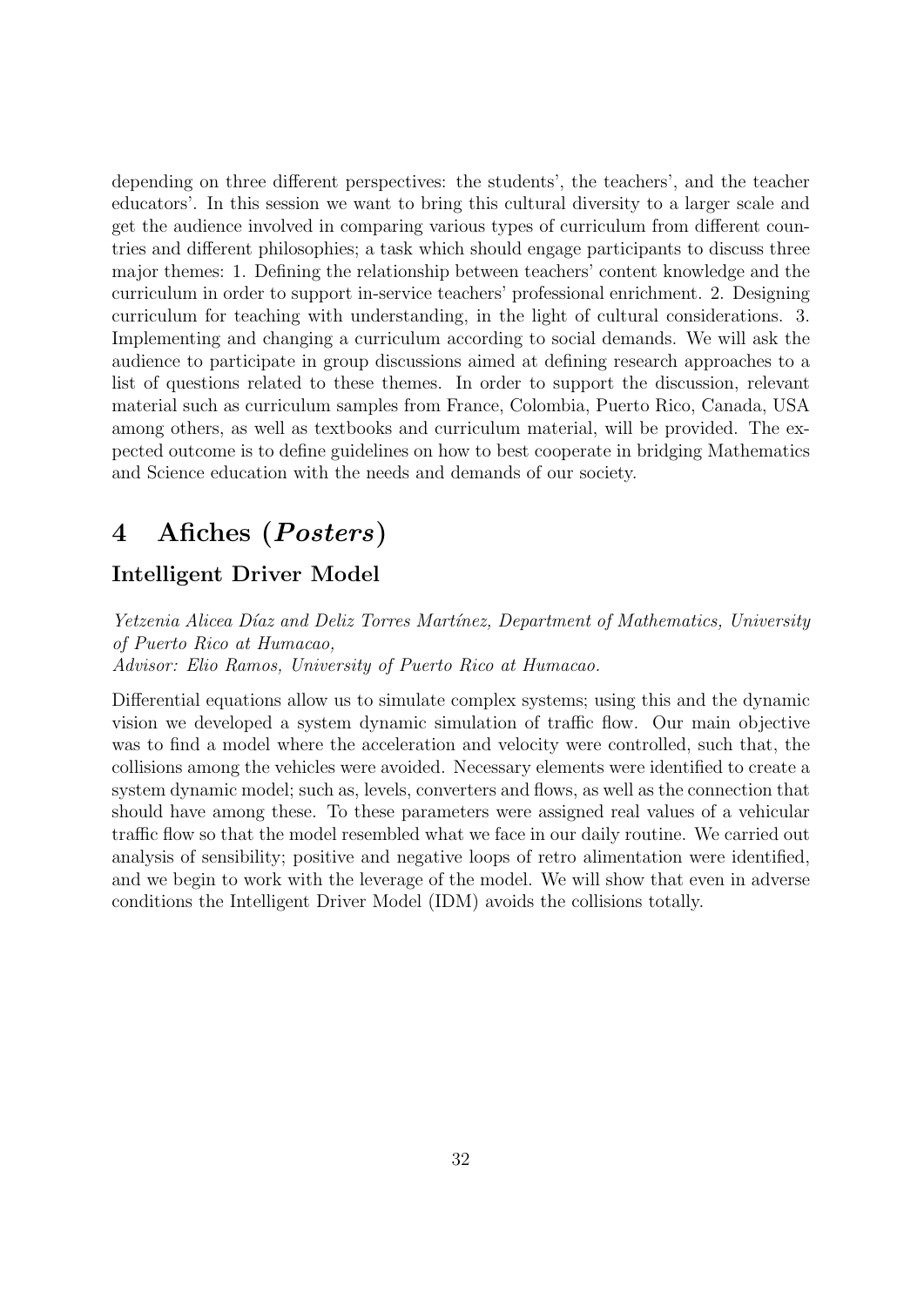#### Analysis of Some Properties of Interleavers for Turbo Codes

Carlos Fernando Avenancio León, Department of Mathematics, University of Puerto Rico at Humacao, Advisor: Ivelisse Rubio, Department of Mathematics, University of Puerto Rico at Hu-

macao.

Errors during information transmission on digital communication are repaired using error control codes. A class of very important error correcting codes are turbo codes because of their low error rate without much energy consumption. By making use of the permutations given by monomials over a finite field  $F_p$  it is possible to construct interleavers (an important component of the turbo encoder) with good performance. Since their construction is algebraic it is also possible to characterize monomials that produce permutations with certain properties and, hence, predetermine the properties of the interleavers.

Some important properties we need to consider when constructing an interleaver are the dispersion and spreading factors. Some of our results relate the spreading and dispersion, as well as other factors, with the permutation monomial. In the special case in which  $3(p-2)$  we have characterized monomials with permutations of optimal dispersion as well as good spreading factors. We discuss these and other results related to it.

## Solute Flow In A Two-Dimensional Channel With Water-Permeable Walls

Anatoliy Chornyy, Department of Mathematics, Box 23355, University of Puerto Rico, San Juan, PR. 00931, apch 1957@yahoo.com, Advisor: Mariano Marcano, University of Puerto Rico at Rio Piedras, mmarcano@cnnet.upr.edu.

Existing mathematical models that describe water-ion exchange process in renal tubules have been formulated at two different levels of complexity. One approach describes physiological and morphological properties of the system, as a whole, in one-dimensional space variables. A typical model in this category describes the interaction of descending limb of Henle (DLH), ascending limb of Henle (ALH), ascending and descending vas recta (AVR and DVR, respectively), and collecting duct (CD) system. The other approach formulates one-dimensional mathematical models that describe the exchanging processes at the molecular level in a segment of a renal tubule. In this work, we modeled a segment of a renal tubule (e.g., the upper part of the DLH) as a two-dimensional channel with rigid walls. We showed that in a renal tubule the fluid flow is governed by the Stokes equations. Thus, the model consists of a Stokes system of equations coupled with a diffusion-advection equation for the solute with appropriate initial and boundary conditions. We used perturbation methods to obtain approximate steady-state solutions and compared these solutions with the corresponding solutions of the one-dimensional model.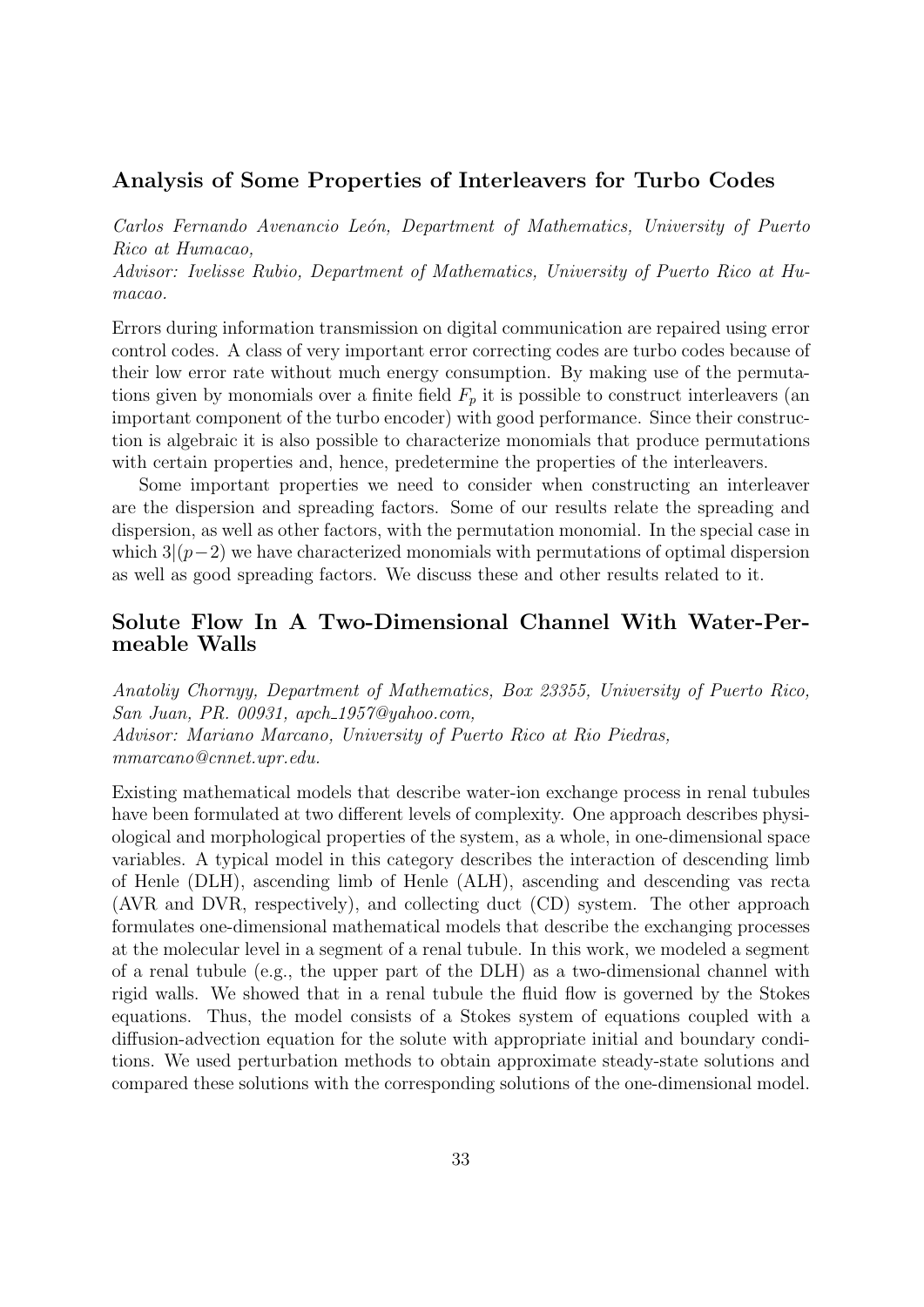Supported in part by EPSCoR start-up funds under NSF Grant EPS-0223152.

## Conjuntos dominadores perfectos en reticulados

Abel A. Delgado, University of Puerto Rico at Rio Piedras, PR 009313355, adelgado@cnnet.upr.edu, Advisor: Italo J. Dejter, University of Puerto Rico at Rio Piedras, PR 009313355, dejterij@cnnet.upr.edu.

Se dice que un conjunto dominador S de un grafo G, es perfecto (brevemente PDS), si todo vértice de  $G\backslash S$  es adyacente exactamente a un vértice de S. El problema de encontrar un PDS minimal en un grafo planar es NP–completo. Lo mismo es cierto para el problema de encontrar un PDS aislado en un grafo. Esto justifica considerar problemas de existencia de conjuntos dominadores perfectos con condiciones iniciales. En este sentido, presentamos un algoritmo de decision binaria para la búsqueda de aquellos PDS en reticulados rectangulares que extienden a un conjunto de vertices admisibles (el conjunto condición inicial) de uno de sus caminos laterales. Los grafos inducidos por los complementos de estos conjuntos dominadores se representan por un arreglo de pares ordenados de numeros enteros. Se estudian estos arreglos desde un punto de vista algorítmico, permitiéndonos una caracterización de las partes periódicas de los PDS en consideración.

## On the Inverse Cusick-Dobbertin Binary m-Sequences

Jorge Eliecer, Department of Mathematics and Computer Science, University of Puerto Rico at Rio Piedras,

Advisors: Francis N. Castro and Oscar Moreno, Department of Mathematics and Computer Science, University of Puerto Rico at Rio Piedras.

Let  $\mathbb{F}_q$  be a finite fields with  $q = 2^n$  elements and let d be a positive inter less than  $2^n - 1$ . We use the notattion

 $\chi(y) = (-1)^y$  where  $y \in \mathbb{F}_2$ .

Let

$$
u=(a_0,\ldots,a_j,\ldots)
$$

and

$$
u[d] = (a_0, a_d, a_{2d}, a_{3d}, \dots, a_{jd}, \dots),
$$

denote two binary maximum-length linear shift register sequences $(m$ -sequences) of degree n, so  $(d, q - 1) = 1$  and both sequences have period  $2<sup>n</sup> - 1$ . The period crosscorrelation function  $C_d(t)$  for u and u[d] is defined by

$$
C_d(t) = \sum_{j=1}^{2^n-2} \chi(a_{jd} + a_{j+t}) \ t = 1, 2, \ldots, 2^n - 2.
$$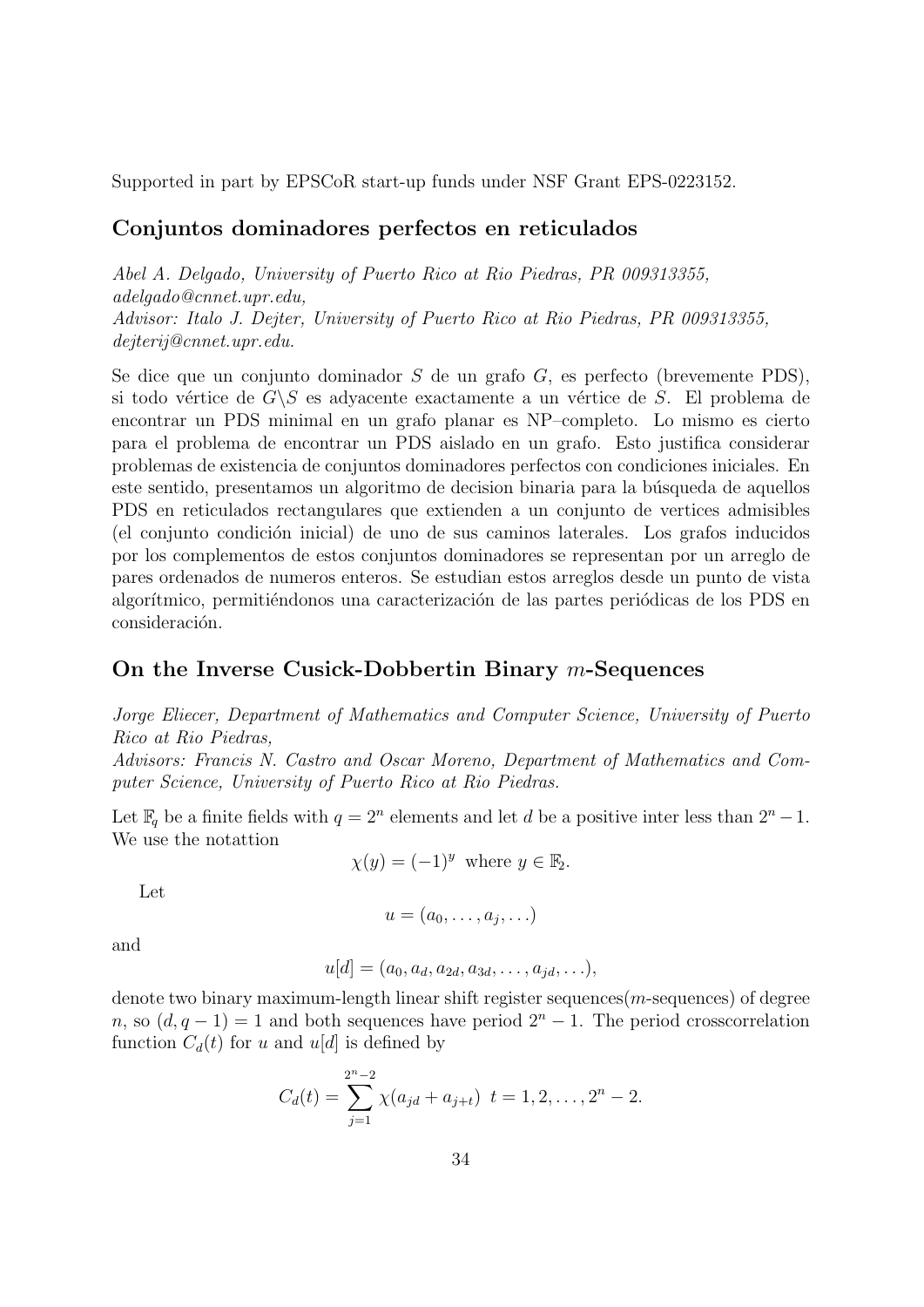It is known that the crosscorrelatin spectrum(values of  $C_d(t)$ ) depends only the d and not on the choice of the m-sequence  $u$ . The earliest work on the problem of determining crosscorrelation spectra seems to be due to Gold and Kasami. T. Cusick and H. Dobbertin found a new family of m-sequences with three values : Let n be even and  $n = 2m$  is odd. If  $d = 2^m + 2^{(m+1)/2} + 1$ , then the spectrum of  $C_d(t)$  has precisely three values.

It is well that if the spectrum of  $C_d(t)$  has precessely three values, then the spectrum of  $C_{d^{-1}}(t)$  also has three values.

We will compute the inverse of the d given by Cusick-Dobbertin's result.

#### Una Comparación en Técnicas de Validación de Conglomerados

Marggie D. González Toledo (marggie@math.uprm.edu), Departamento de Matemáticas, Universidad de Puerto Rico en Mayagüez, Mayagüez, Puerto Rico 00680, Consejero: Edgar Acuña (edgar@cs.uprm.edu,), Universidad de Puerto Rico en Mayagüez.

Reconocimiento de patrones es la disciplina científica cuyo motivo principal es clasificar objetos en categorías o clases. Dicha clasificación se puede hacer de varias maneras dependiendo del tipo de base de datos que se tenga. Tenemos la clasificación supervisada y la clasificación no-supervisada o clasificación usando conglomerados. Nuestra investigación se concentra en clasificación usando conglomerados, en este caso tenemos bases de datos donde no se conoce a priori a que clase pertenece cada objeto. El motivo principal será revelar la organización de los objetos en la base de datos y dividirlos a medida que se descubren semejanzas y diferencias entre los objetos. Una vez se tienen los conglomerados usando algoritmos de conglomerados, debemos evaluar cuantitativamente los resultados de dicho algoritmo. Las técnicas de validación de conglomerados son las medidas que se utilizan para evaluar los resultados obtenidos. Cuando hablamos de técnicas de validación de conglomerados nos estamos refiriendo a medidas que se utilizan para encontrar la cantidad apropiada de conglomerados o grupos en la que se debería dividir una base de datos. Durante esta investigación se pretende comparar algunas de las técnicas de validación usando diferentes bases de datos y encontrar cual técnica es apropiada dependiendo de la base de datos que se tenga.

#### Estudio de sistemas dinámicos finitos afines biyectivos

Mariely Hernández, Universidad de Puerto Rico en Cayey, mari angeli 3317@hotmail.com, Consejera: Maria Aviño, Universidad de Puerto Rico en Cayey.

Un sistema dinámico finito (SDF) es un par  $(V, f)$ , donde V es un conjunto finito y  $f: V \to V$  es una función. Si V es un espacio vectorial y f es lineal entonces tenemos un sistema dinámico finito lineal. En las aplicaciones a la genética lo que más interesa es el espacio de estados del SDF, es decir el digrafo que tiene por vértices a  $V$  y por aristas los pares ordenados  $(x, f(x))$ ,  $x \in V$ . Reciéntemente se obtuvo la descripción completa del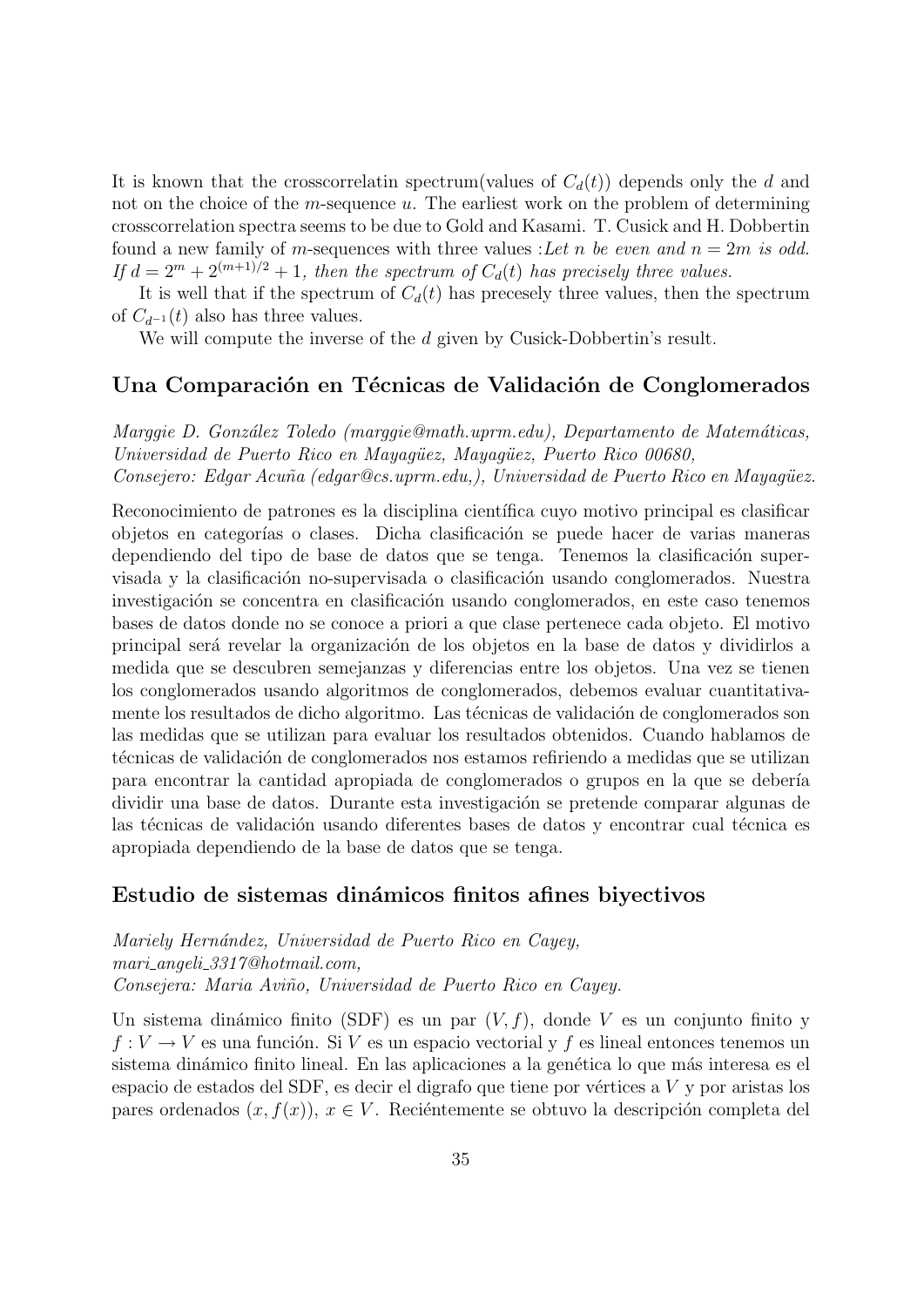espacio de estados (EE) de un SDF lineal, por esto estamos estudiando el EE de una clase de funciones relacionadas con las lineales, las llamadas afines. Un sistema dinámico afín es un par  $(V, f)$  donde  $V = \mathbb{Z}_p^n$ , y f es la suma de una función lineal y una traslación. Presentamos algunas propiedades de los EE de los SDF lineales afines biyectivos.

#### Filtered Products in Algebraic Structures

Jonathan Ho, University of Puerto Rico at Mayaqüez, Advisor: Luis Cáceres, University of Puerto Rico at Mayagüez.

We studied the concepts of filter and filtered product, which is an operation defined for families of sets (in our case these families consisted of certain algebraic structures). A filter F on a nonempty set I, is a nonempty collection of subsets of I satisfying: 1) the empty set does not belong to F, 2) if  $A, B \in F$  then  $A \cap B \in F$ , and 3) if  $A \in F$  and A is contained in B and B is contained in I, then  $B \in F$ . Meanwhile, the filtered product  $A_i/F$  is defined in the following way: let I be a set of indices, F a filter on I,  $A_i$  sets with  $i \in I$ . Then  $a \in \Pi A_i/F$  if and only if  $\{i \in I : a \in A_i\} \in F$ .

One of the results that we found is that the filtered product of subgroups of a group G is also a subgroup. We also found analogous results for the following structures: sublattices of a lattice  $L$ , ideals of a ring  $R$ , and radical ideals of a commutative ring  $S$ . When we studied the filtered product of prime ideals and the filtered product of a finite collection of primary ideals, it was found that, in general; this conclusion is not true. We also studied the concept of an ultrafilter on  $I$ , which is a filter on  $I$  with the additional property that if A is a subset of I, then  $A \in F$  or  $I - A \in F$ . Using ultrafilters instead of filters, we obtained similar results for the mentioned structures.

## Permutaciones de  $\mathbb{Z}_q$  construidas utilizando diferentes ordenes de monomios

Yara B. Luis y Luis O. Pérez Báez, Universidad de Puerto Rico en Humacao, Consejera: Ivelisse Rubio, Universidad de Puerto Rico en Humacao.

Una permutación es un arreglo ordenado de un conjunto. Un monomio  $x^i$  en  $\mathbb{F}_q[x]$  produce una permutación del cuerpo finito  $\mathbb{F}_q$  si y solo si  $gcd(i, q - 1) = 1$ . Nosotros construimos permutaciones de  $\mathbb{Z}_q$  de la siguiente manera: Primero asociamos los elementos de  $\mathbb{F}_q$ ,  $q = p^r$ , p primo, a r-tuplos de enteros no-negativos. Luego ordenamos los elementos con diferentes ordenes de monomios. De esta manera se asocian los elementos de  $\mathbb{F}_q$  a los elementos de  $\mathbb{Z}_q$ . Finalmente aplicamos el monomio  $x^i$  para producir la permutación.

Demostraremos que permutaciones obtenidas con otros métodos también se pueden obtener con estos ordenes de monomios. Adem´as, utilizando estos ordenamientos obtenemos también permutaciones nuevas para nosotros, algunas de las cuales tienen mejores propiedades de dispersión y esparcimiento que las ya conocidas.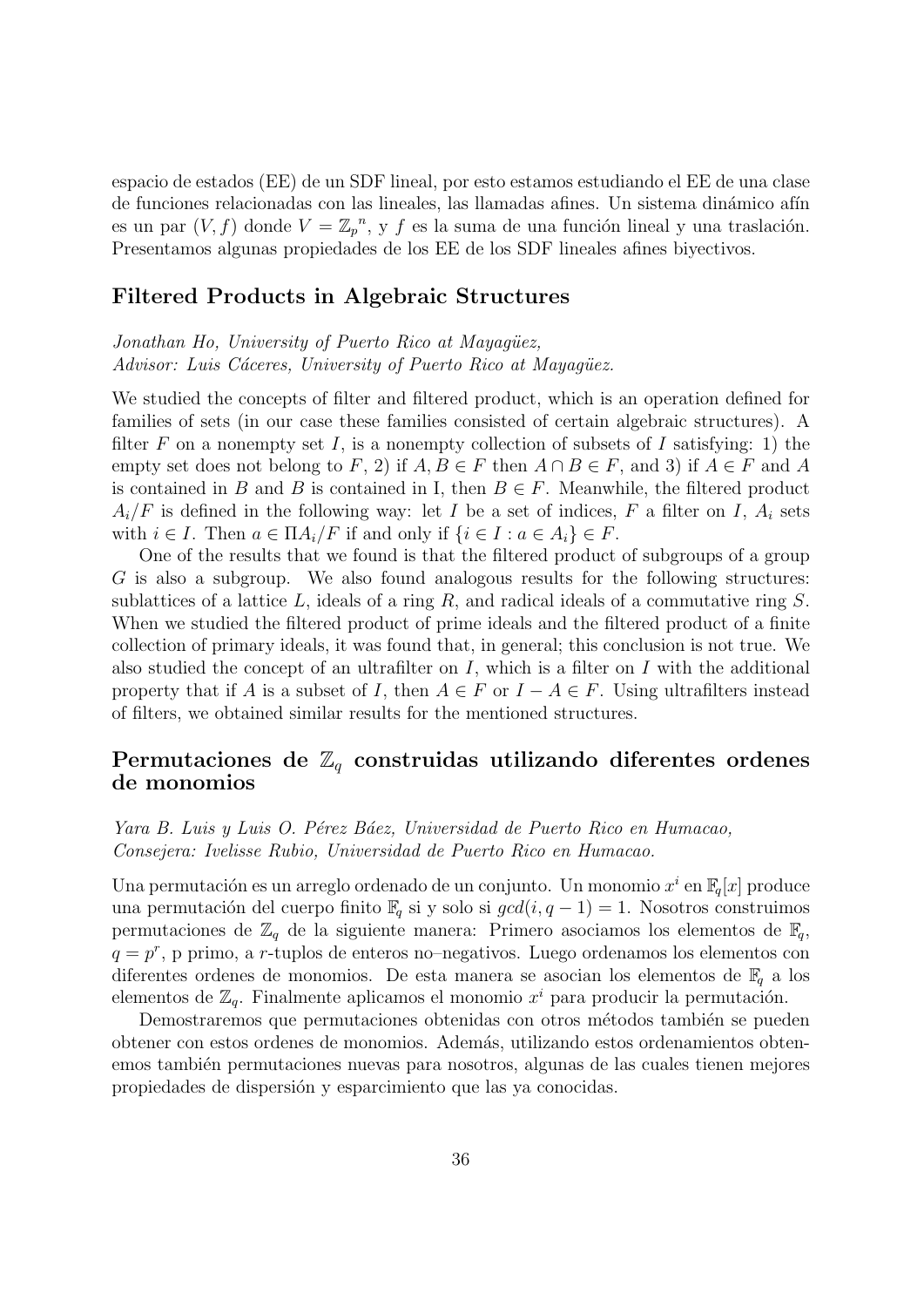## An Optimization Problem for a Na<sup>+</sup>-K<sup>+</sup>-2Cl<sup>−</sup> Cotransporter Model

Aniel Nieves-González, aniel\_nieves@lycos.com,Department of Mathematics, Box 23355, University of Puerto Rico, Río Piedras, P.R. 00931-3355, Advisor: Mariano Marcano, mmarcano@cnnet.upr.edu.

An optimization technique was used to compute parameters sets that lead to solutions in agreement to experimental results for a kinetic model of a Na<sup>+</sup>-K<sup>+</sup>-2Cl<sup>−</sup> cotransporter. A cotransporter is an enzyme that mediates the transport of the ions from the cytosol to the lumen and vice versa through a cell membrane. The model parameters consist of reaction rates, disassociation and binding constants, and ion concentrations. The model consists of a system of ordinary differential equations (ODE) for different enzymatic states. From the ODE solution the maximum reaction speed  $(V_{\text{max}})$ , which is obtained when all the enzyme had formed the complex with the substrate, and half-maximum reaction speed  $(K<sub>s</sub>)$  were computed. The optimization problem seeks a set of parameters, within the parameter ranges, that yields values of  $V_{\text{max}}$  and  $K_{\text{s}}$  "close" to the values reported in the literature. The model equations and the optimization problem were solved numerically and different optimization algorithms were used to solve the optimization problem.

## Interpolación de Kernels que Satisfacen Condiciones de Momentos Discretos

Luis O. Pérez Báez, Universidad de Puerto Rico en Humacao, Rob Blake, Tulane University, Rober Miller, University of Louisiana at Lafayette, Advisor: Ricardo Cortez, Tulane University.

Dado el valor de una función en una rejilla uniforme se desarrollará una técnica para la reconstrucción de la función entre los puntos de la rejilla. La técnica requiere el diseño de un Kernel en un intervalo y que satisface condiciones de momentos discretos. La precisión de la interpolación depende del número de condiciones de momentos que el Kernel satisface. Se considerarán dos clases de Kernel usando polinomios definidos por pedazos: uno con el n´umero m´aximo de derivadas continuas posibles y otro sin ninguna restricción de regularidad. Se demostrará que estos Kernel están hechos para satisfacer numerosas condiciones de momentos discretos probando que el grado del Spline y el intervalo son suficientemente amplios. Incluimos resultados sobre la precisión máxima que se puede obtener usando los Kernels y ejemplos en una dimensión.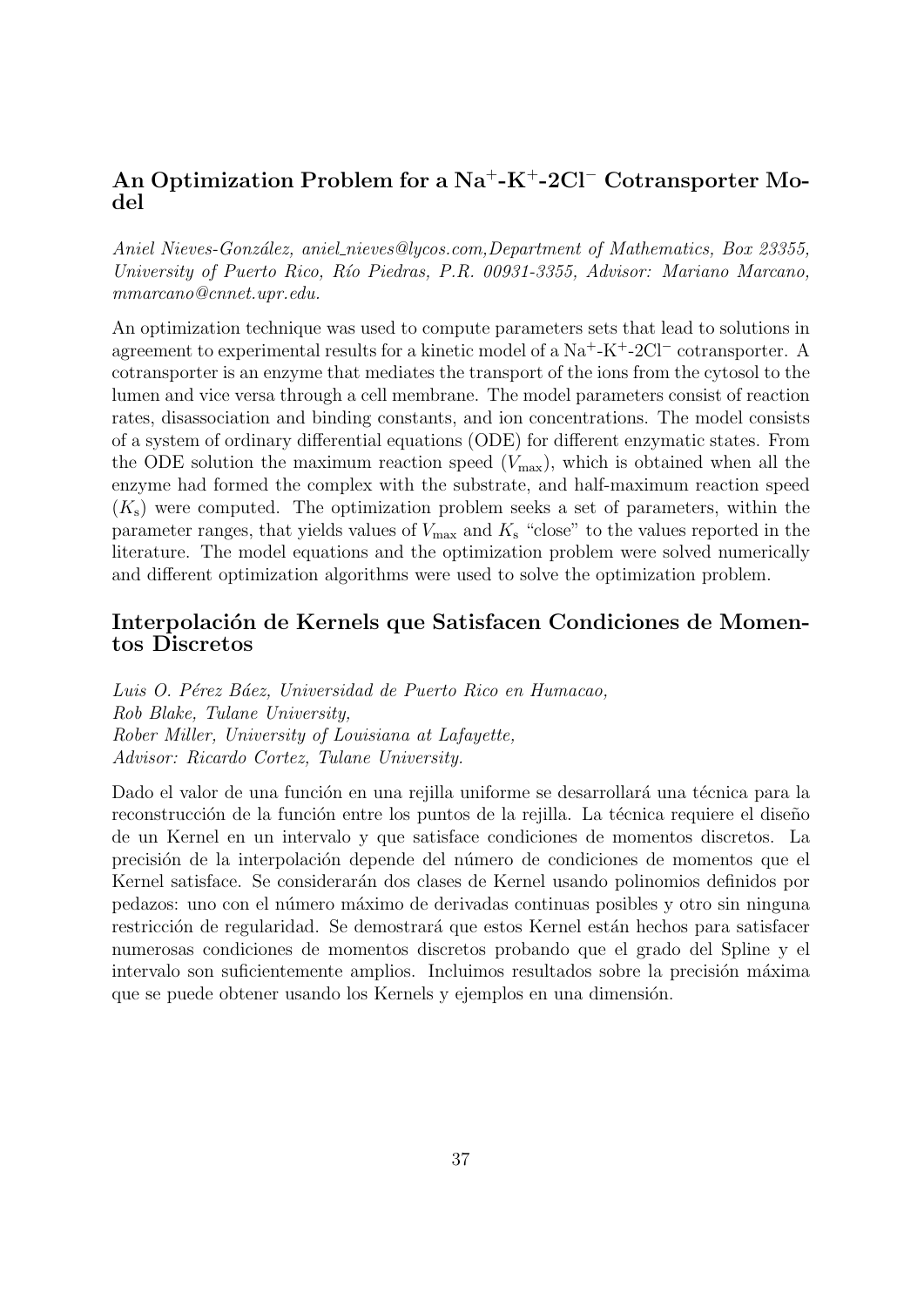#### Uniform Central Graphs and Variations of Hypercubes

Claudia Patricia Ruiz Díaz (claparudi@hotamil.com), Department of Mathematics, University of Puerto Rico at Ro Piedras, Advisor: Puhua Guan (pguan@upracd.upr.clu.edu), Department of Mathematics, University of Puerto Rico at Ro Piedras. Po Box 23355 San Juan, Puerto Rico, 00931-3355.

An important area of graph theory, especially for industrial telecommunications, is the study of centers of graphs. In particular, we would like to study the so-called Uniform Central Graph (UCG). A graph G is called Uniform Central Graph or UCG if the eccentric sets of all central vertices are the same (Choi and Manickman 1988). The objective of our investigation is the construction of UCG's with any given diameter and radius. In addition our construction shows that there are UCG's with any graph as its center. Also we study the construction of UCG in Hypercubes or Boolean Cube and the subgraphs of hypercube which are called the Fibonacci Cube (Wen-jing, H 1993), the complement of the Fibonacci Cube (Wang, L 2004), and the Lucas Cube (Murani, et al 2001).

#### Simulación de Flujo de Fluidos en Mems y Nems

José O. Sotero–Esteva, Departamento de Matemáticas, Universidad de Puerto Rico en Humacao, Humacao, Puerto Rico, (jse@mate.uprh.edu), Jorge J. Santiago Avilés, Department of Electrical and Systems Engineering, University of Pennsylvania, Philadelphia, PA. (santiago@seas.upenn.edu).

Es conocido que los modelos tradicionales para modelar flujo de fluidos a nivel macrosc´opico basados en ecuaciones de Navier-Stokes no necesariamente aplican a escalas a nivel micrométrico o nanométrico. Para flujos de líquidos, es imperativo considerar la creciente importancia de las condiciones de frontera, los gradientes de tensión superficial y las características hidrofílicas o hidrofóbicas del material. Los métodos numéricos en estas escalas pueden dividirse en dos categorías principales: discretas (atomistas) y continuas. Los métodos discretos pueden ser combinados con métodos Monte Carlo para aumentar su eficiencia computacional. Pero incluso con esa modificación los métodos discretos son demasiado intensos computacionalmente como para ser prácticos mas allá de escalas de tiempo diminutas. Los métodos continuos pueden estar basados en métodos de elementos finitos (basados en mallas) o sin mallas. Pero a pesar de su eficiencia computacional, su aplicabilidad a estas escalas es cuestionable.

En esta presentación se expondrá el planteamiento general del problema del uso combinado de técnicas discretas y contínuas basadas en mallas que permitan construir simulaciones realistas de flujo de fluidos para configuraciones geométricas simples.

Este trabajo se desarrolla con el apoyo de los proyectos Penn-UPR Partnership for Research and Education in Materials (NSF DMR-0353730) y H98230-04-C-0486 (NSA).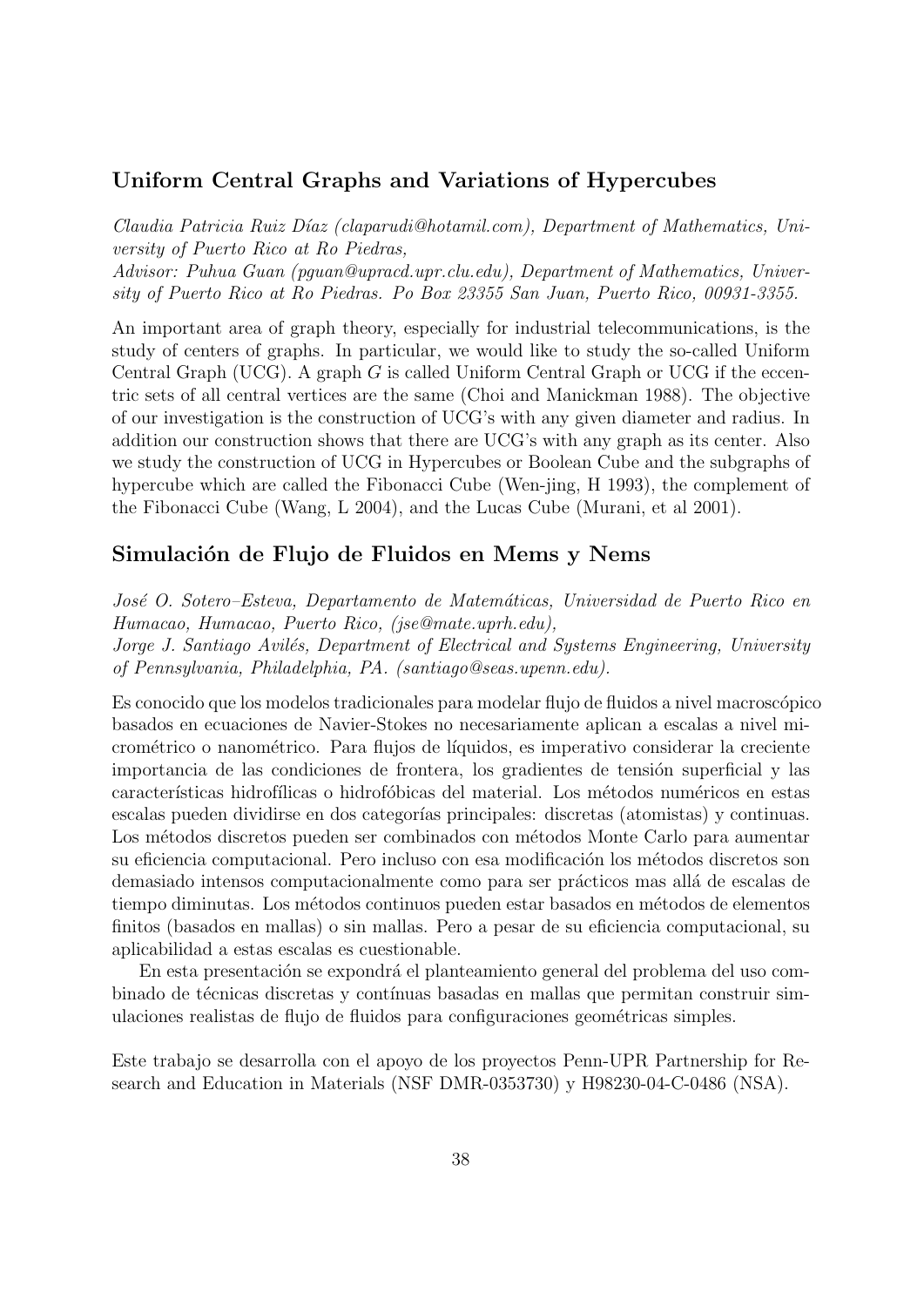## Uso de polinomios ortogonales de gauss-hermite en modelos marginalizados

#### Pedro A. Torres Saavedra, Universidad de Puerto Rico en Mayagüez, Consejero: Raúl Macchiavelli, Universidad de Puerto Rico en Mayagüez.

En los estudios longitudinales se toman las observaciones sobre una misma unidad secuencialmente de tal manera que se genera dependencia entre ellas. Una forma de encarar este problema es introduciendo efectos aleatorios suponiendo formas distribucionales conocidas de tal manera que se describa la estructura de dependencia. Este enfoque genera los denominados modelos lineales mixtos generalizados o GLMM. El análisis marginal de este tipo de modelos mediante verosimilitud permite encontrar la distribución marginal de la variable respuesta también conocida como distribución marginal inducida o "marginalizada". El objetivo principal en la tesis es estudiar la distribución marginal inducida en algunos modelos especficos. Sin embargo, el principal problema de estudiar las distribuciones marginales inducidas es que por lo general, las integrales involucradas en los cálculos no tiene una solución analítica, siendo necesario el uso de técnicas de integración numérica tales como la cuadratura de Gauss-Hermite, la cual tiene un uso frecuente en este contexto por su relación directa con la distribución normal. Este trabajo presenta la parte inicial de la tesis, la cual muestra un modelo logístico-normal con su aplicación a una base de datos real. También se expone el uso del programa  $\bf{R}$  en integración numérica.

#### Estudio de sistemas dinámicos finitos afines nilpotentes

#### Jos´e Manuel Vega, Universidad de Puerto Rico en Cayey, jvega992000@yahoo.com, Consejera: Maria Aviño, Universidad de Puerto Rico en Cayey.

Un sistema dinámico finito lineal (SDF) sobre  $\mathbb{Z}_p$  es un par  $(E, F)$ , donde E es un espacio vectorial de dimensión finita sobre  $\mathbb{Z}_p$  y f es una función lineal. En las aplicaciones lo que m´as interesa es los espacios de estados (EE) del SDF, es decir el digrafo que tiene por vértices a E y por flechas los pares ordenados  $(x, f(x))$ ,  $x \in E$ . Entre las aplicaciones de los SDF se encuentra la descripcin de las redes genticas. En este trabajo presentamos propiedades de los sistemas dinámicos  $(E, f)$  donde  $p = 2$  y f es la suma de una función lineal nilpotente y de una traslación, es decir de los  $SDF$  afines y nilpotentes. Se tiene la siguiente conjetura: Para todo SDF  $(X, f)$  existe un FDS lineal o afín  $(Y, g)$  que extiende  $(X, f)$ , es decir que el EE de  $(X, f)$  es un subdigrafo del EE de  $(Y, g)$ . Para poder demostrar esto es necesario describir los EE de los SDF afines y estamos trabajando en esta dirección. Recientemente el Dr. Hernández (UPR-Cayey) obtuvo la descripción completa de un SDFL, por esto en este trabajo se establecen relaciones del EE de las funciones lineales con el de las afines.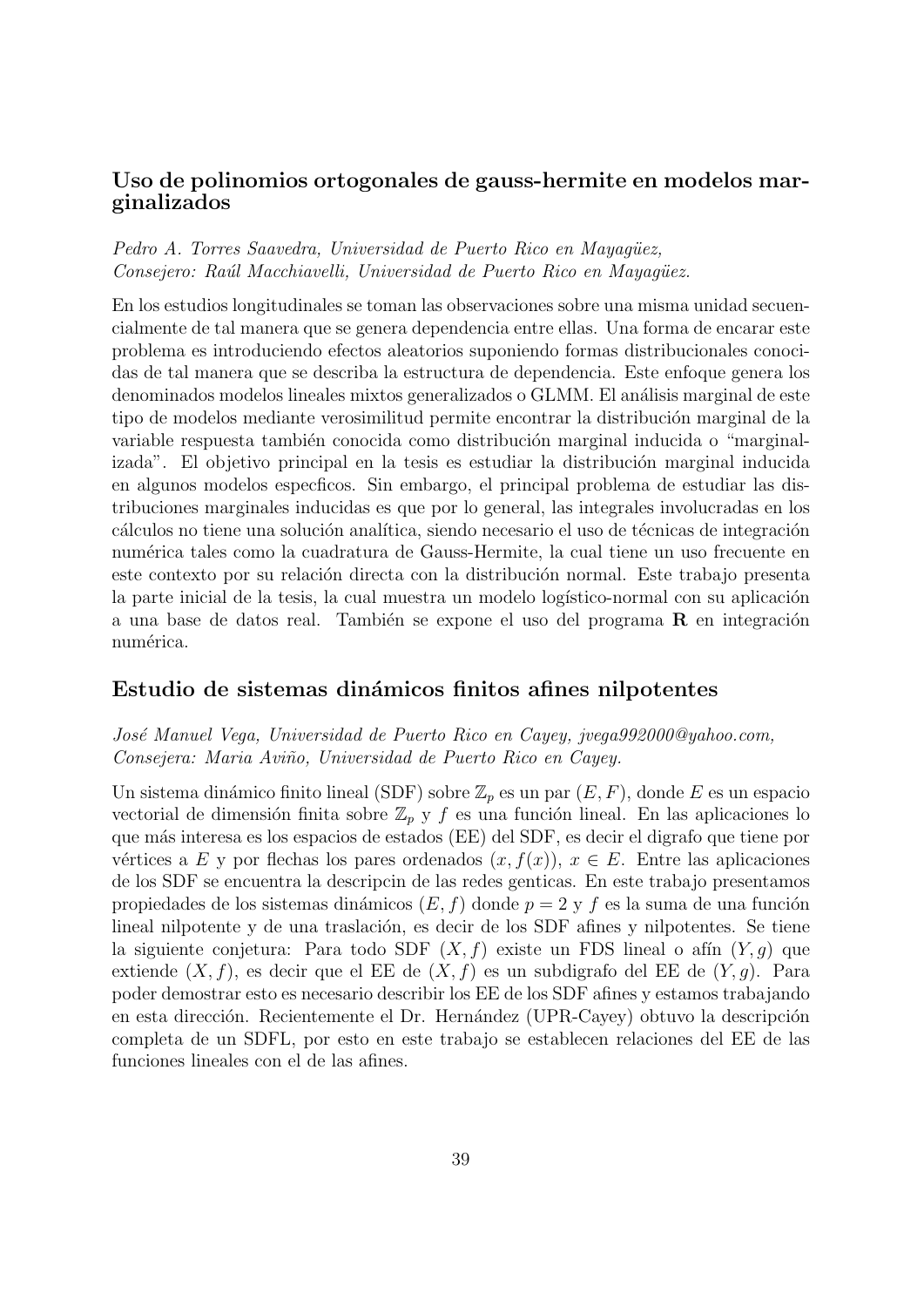# Index

Acar, Robert, 9 Acu˜na, Edgar, 9, 19, 35 Adams, Colin, 7 Alfaro, Monica, 31 Alicea Díaz, Yetzenia, 32 Avenancio León, Carlos F., 33 Aviño, Maria, 10, 35, 39 Bellido, Carmen, 31 Beltran Ballesteros, Viviana Anllely, 10 Blake, Rob, 37 Bollman, Dorothy, 23 Bulancea, Gabriela, 11 Cáceres, Luis F., 11, 24, 30, 31, 36 Caro López, Edward A., 11 Castellini, Gabriele, 12 Castillo, Paul, 12, 16 Castro, Francis N., 13, 34 Chang, Mark, 13 Chornyy, Anatoliy, 33 Colón–Reyes, Omar, 14 Coleman, Bernard D., 7 Collins, Dennis G., 13 Corrada Bravo, Carlos J., 14 Cortez, Ricardo, 37 Davenport, Dennis, 15 Dejter, Italo J., 34 Delgado, Abel, 34 Eliecer, Jorge, 34 Fernández del Viso, Denny S., 25 Fuentes, Marangelly, 15 González Toledo, Marggie D., 35 Guan, Puhua, 38 Heras, Alfonso E., 13 Hernández, Mariely, 35 Ho, Jonathan, 36

Holguino, Yurin, 16 Jaimes, Luis Gabriel, 16 Janwa, Heeralal, 17 Keyantuo, Valentin, 17 Krautstengl, Alan, 18 López, Victor, 18 La Luz, José, 18 Laubenbacher, Reinhard, 14 Lizama, Carlos, 17 Lorenzo, Edgrdo, 19 Lozano, Elio, 19 Lugo Martínez, José E., 14 Luis, Yara B., 36 Macchiavelli, Raúl, 39 Manuel Vega, José, 39 Marcano, Mariano, 20, 33, 37 McGee, Dan, 16 Miller, Rober, 37 Montes–Pizarro, Errol, 20, 21 Morales, Leonardo, 21 Moreno, Oscar, 34 Mosteig, Edward C., 22 Nazari, Haedeh, 22 Negrón–Marrero, Pablo, 20–22 Nieves Gonzlez, Gerardo, 23 Nieves-González, Aniel, 37 Ono, Ken, 7 Orozco, Edusmildo, 23 Pérez Báez, Luis O, 36, 37 Pareigis, Bodo, 14 Pericchi, Luis Raúl, 24, 29 Person, Axelle, 31 Portnoy, Arturo, 11, 24, 31 Portuondo Duany, Raúl, 25 Powell, Mark, 26